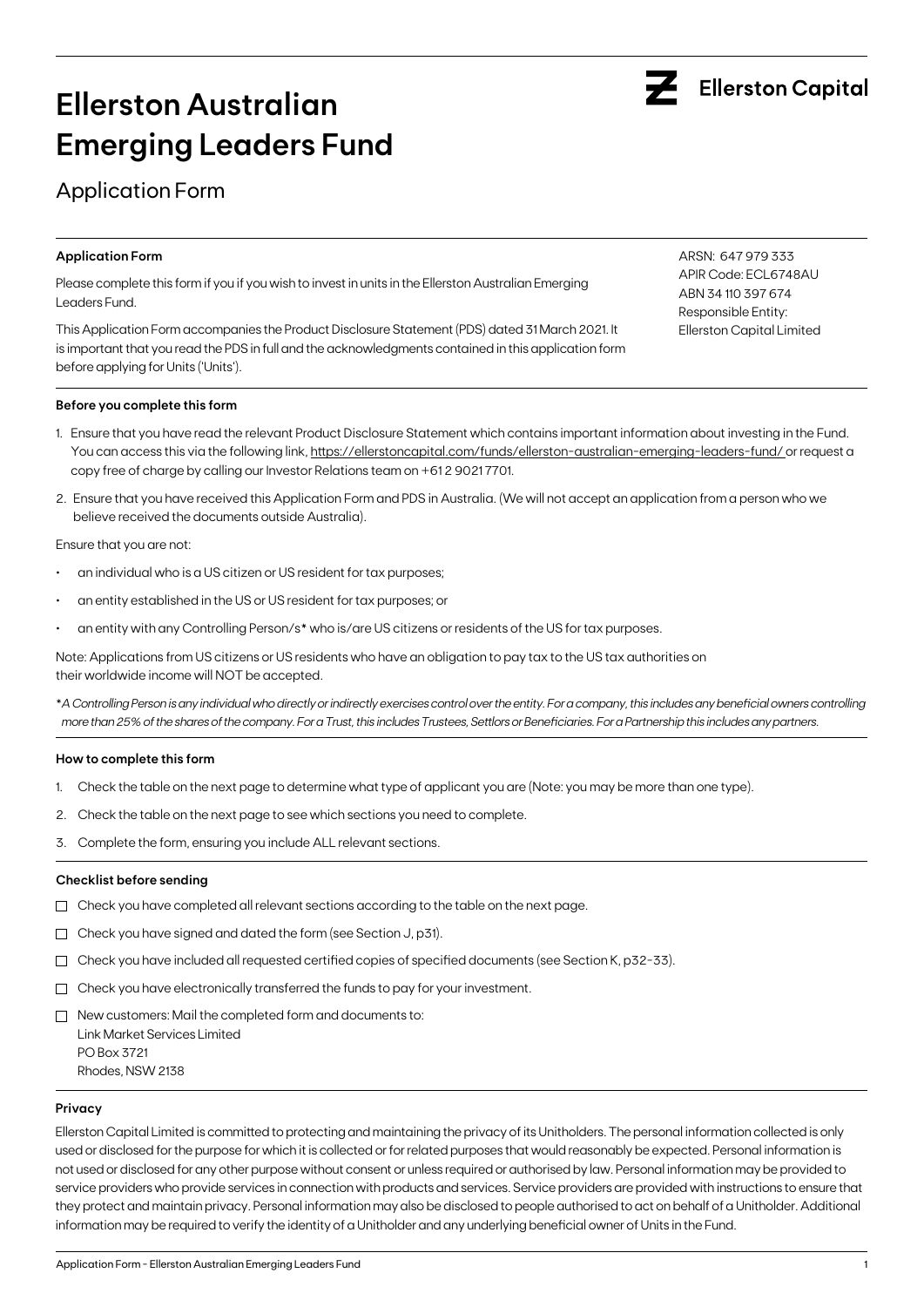## **Checklist before sending**

**What type of applicant are you?** 

|  |  | (Please tick the boxes that apply to you) |  |  |  |
|--|--|-------------------------------------------|--|--|--|
|--|--|-------------------------------------------|--|--|--|

| <b>Investor Type</b>                                                         | Sections you must complete |
|------------------------------------------------------------------------------|----------------------------|
| $\Box$ Custodian of investment platform (go to Sections A, p3 and A(1), p4)  | A, $A(1)$ , B through K    |
| $\Box$ Company (go to Sections A, p3 and A(2), p5)                           | A, $A(2)$ , B through K    |
| $\Box$ Trust (go to Sections A, p3 and A(3), p7)                             | $A, A(3)$ , B through K    |
| $\Box$ Individual/joint and sole trader (go to Sections A, p3 and A(4), p10) | A, $A(4)$ , B through K    |
| $\Box$ Partnership (go to Sections A, p3 and A(5), p12)                      | $A, A(5)$ , B through K    |
| $\Box$ Association (go to Sections A, p3 and A(6), p14)                      | A, $A(6)$ , B through K    |
| $\Box$ Registered cooperative investors (go to Sections A, p3 and A(7), p15) | A, $A(7)$ , B through K    |
| $\Box$ Government body (go to Sections A, p3 and A(8), p16)                  | A, $A(8)$ , B through K    |

### **Section**

| $\Box$ Section A                                                                                                                                                                            | Investor Details. All information about the investor(s), including full name, residential address (mandatory), postal address<br>(optional) and contact details as well as details for corporate or trust investors.                                                                                                                                                                                                                                                                                                                                                                                                                    |  |  |  |  |
|---------------------------------------------------------------------------------------------------------------------------------------------------------------------------------------------|-----------------------------------------------------------------------------------------------------------------------------------------------------------------------------------------------------------------------------------------------------------------------------------------------------------------------------------------------------------------------------------------------------------------------------------------------------------------------------------------------------------------------------------------------------------------------------------------------------------------------------------------|--|--|--|--|
| $\Box$ Section B                                                                                                                                                                            | Investment and payment details. The amount you wish to invest in the Ellerston Australian Emerging Leaders Fund and<br>your payment method.                                                                                                                                                                                                                                                                                                                                                                                                                                                                                             |  |  |  |  |
| $\Box$ Section C                                                                                                                                                                            | Distribution payment instructions. Details of your nominated bank account for credit of distributions and<br>redemptions. Must be an account with an Australian domiciled financial institution.                                                                                                                                                                                                                                                                                                                                                                                                                                        |  |  |  |  |
| $\Box$ Section D                                                                                                                                                                            | Contact details and preferred communication method. Please provide contact details, where we can send all<br>correspondence including transactions, distribution and tax statements, ongoing disclosures and other materials,<br>according to your preferred method of communication.                                                                                                                                                                                                                                                                                                                                                   |  |  |  |  |
| Acting authority or authorised representative. Only one TFN is required unless the investment is a joint<br>$\Box$ Section E<br>holding in which case all individuals should provide a TFN. |                                                                                                                                                                                                                                                                                                                                                                                                                                                                                                                                                                                                                                         |  |  |  |  |
| $\Box$ Section F                                                                                                                                                                            | Operating authority. Advise us who has authority to operate your account.                                                                                                                                                                                                                                                                                                                                                                                                                                                                                                                                                               |  |  |  |  |
| $\Box$ Section G                                                                                                                                                                            | Financial Advisor details. Please record the details here of your financial advisor if you wish them to be<br>registered on your account.                                                                                                                                                                                                                                                                                                                                                                                                                                                                                               |  |  |  |  |
| $\Box$ Section H                                                                                                                                                                            | Tax certification - FATCA (US) and CRS (other jurisdictions). You MUST complete this section if you<br>are an individual, joint investor or sole trader OR if you are investing as an entity of any kind. You must also<br>indicate whether you are or are not a US citizen or resident for tax purposes, and provide other information<br>as requested.                                                                                                                                                                                                                                                                                |  |  |  |  |
| $\Box$ Section I                                                                                                                                                                            | Subscription terms and conditions. Includes privacy information.                                                                                                                                                                                                                                                                                                                                                                                                                                                                                                                                                                        |  |  |  |  |
| $\Box$ Section J<br>Declarations and signatures. Ensure each investor reads this section and signs and dates the form.                                                                      |                                                                                                                                                                                                                                                                                                                                                                                                                                                                                                                                                                                                                                         |  |  |  |  |
| $\Box$ Section K                                                                                                                                                                            | Investor identification information. This is a checklist, to help you ensure you provide the information we<br>require. As well as enabling us to register your account properly, you help us to fulfil our obligations under the Anti-<br>Money Laundering and Counter-Terrorism Financing Act 2006 (AML/CTF law) to identify and verify the identity of<br>investors before providing a 'designated service'. In order for us to fulfil our obligations we must ask all investors to<br>provide information and documents, details of which are specified in the Product Disclosure Statement as well as on this<br>Application Form. |  |  |  |  |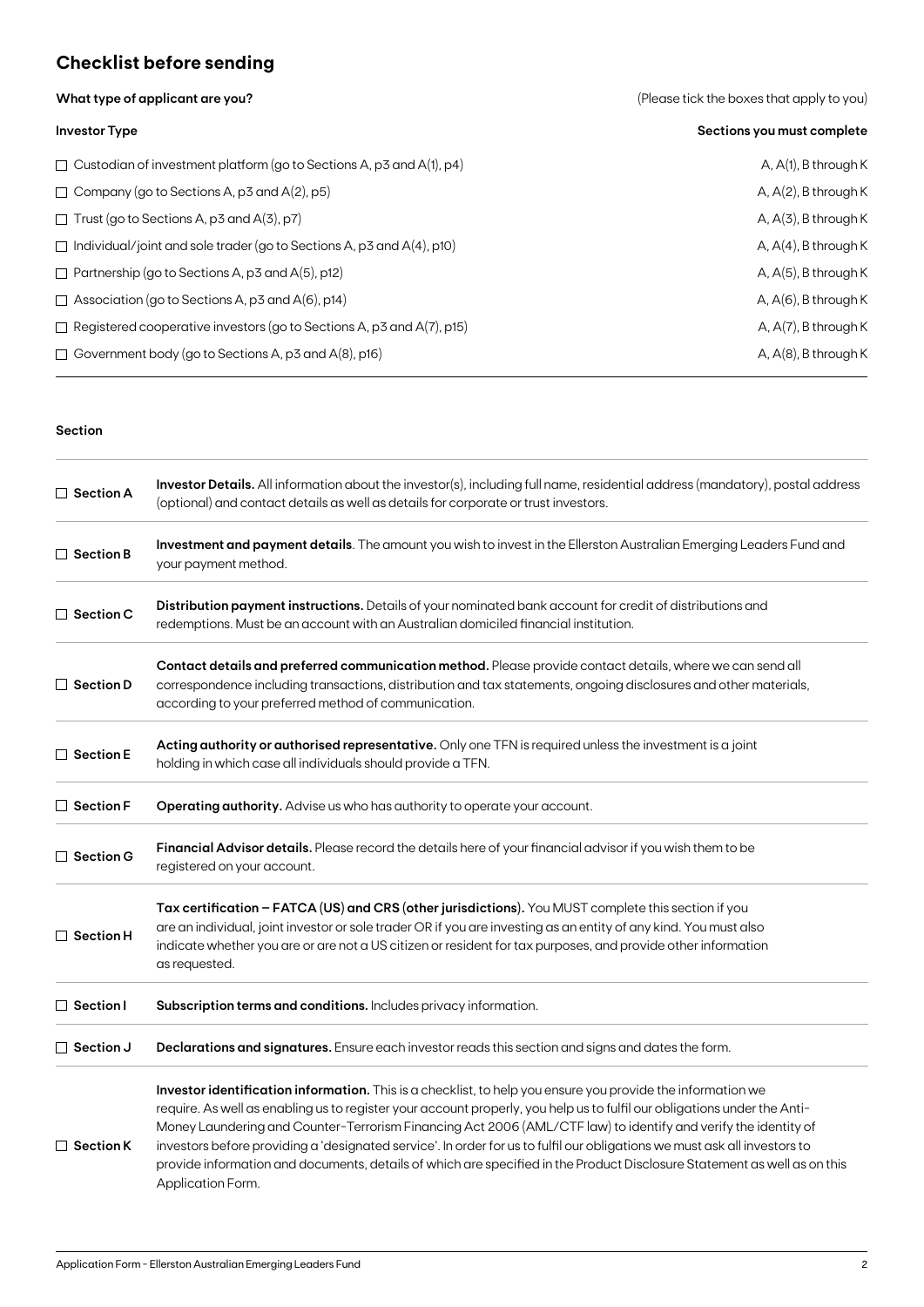### **Section A Investor Details**

### **All investors please answer these questions:**

### **Are you an existing Ellerston Australian Emerging Leaders Fund investor?**

**No** – Complete all sections of application form as per checklist on page 2 of this form.

**Yes** – Complete existing account details In **Section A** below, and **Section J** on page 31.

| Accor | unt N |  |
|-------|-------|--|
| пе    | ωı    |  |
|       |       |  |

**All types of investor: How would you like your account name to be registered?** (Check spelling matches details below)

Registered name(s):

Held for the account of (if relevant):

Please specify the source of funds and wealth used to acquire the investment e.g. sale of assets, member contributions to a Super Fund, earnings, inheritance, gift, private assets, savings etc.

### **Design and Distribution Obligations (DDO)**

The Design and Distribution Obligations (DDO) regime introduces targeted and principles-based design and distribution obligations in relation to financial products. The obligations require issuers and distributors to ensure products are targeted at the right people (i.e. the target market). As such, the Target Market Determination (TMD) for this Fund is available on our website (www.ellerstoncapital.com) and outlined below.

### **Target Market Determination (TMD)**

This product is likely to be appropriate for a consumer seeking **capital growth** to be used as a **satellite/small allocation** within a portfolio where the consumer has a **medium or long term** investment timeframe, **high, or very high** risk/return profile and needs **daily** access to capital.

 $\Box$  I/We confirm I/We have read the Fund's Target Market Definition and this investment falls within those parameters.

*If you do not meet the TMD criteria, and attest to doing so by ticking the above box, please note your investment in the Fund may not be processed.*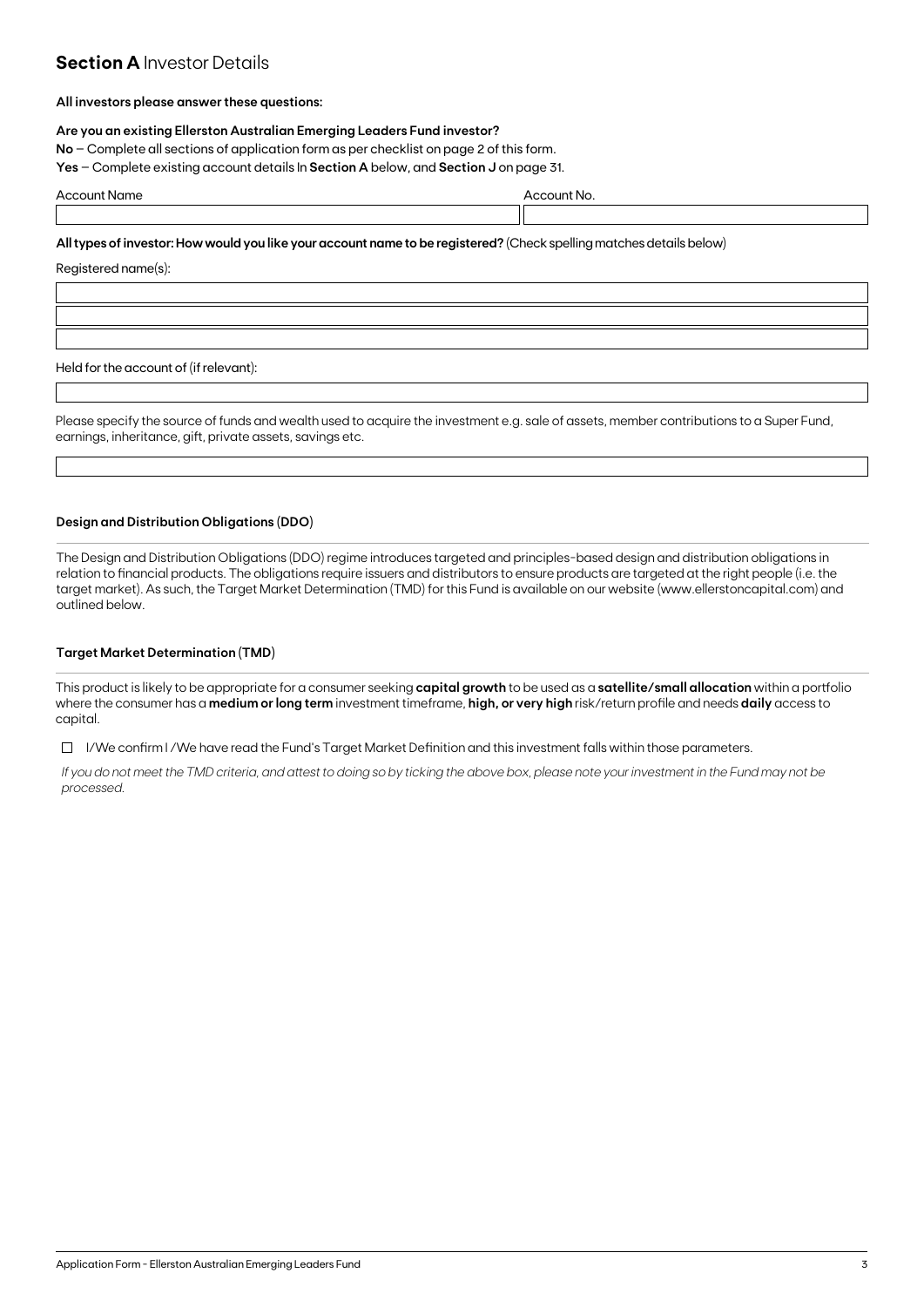## **Section A (1)** Custodians of Investment Platforms *Continued*

Please provide details of the operator/issuer of the relevant managed investment scheme, superannuation fund, IDPS or IDPS-like scheme for which you are the custodian. If a nominee company forms part of the business relationship for this application, copy this section and also complete for the section A(1) for the nominee.

| Full name of custodian or nominee |                                                      |                                                                       |                     | <b>ACN or ABN</b>                                       |                         |               |  |  |
|-----------------------------------|------------------------------------------------------|-----------------------------------------------------------------------|---------------------|---------------------------------------------------------|-------------------------|---------------|--|--|
|                                   |                                                      |                                                                       |                     |                                                         |                         |               |  |  |
|                                   |                                                      | Registered office street address (PO Box is NOT acceptable)           |                     |                                                         |                         |               |  |  |
| Level                             | <b>Street Address</b>                                |                                                                       |                     |                                                         |                         | Town / Suburb |  |  |
|                                   |                                                      |                                                                       |                     |                                                         |                         |               |  |  |
| State<br>Postcode                 |                                                      |                                                                       |                     | Country (if not Australia)                              |                         |               |  |  |
|                                   |                                                      |                                                                       |                     |                                                         |                         |               |  |  |
|                                   |                                                      | Principle place of business street address (PO Box is NOT acceptable) |                     |                                                         |                         |               |  |  |
| Level                             | <b>Street Address</b>                                |                                                                       |                     |                                                         |                         | Town / Suburb |  |  |
|                                   |                                                      |                                                                       |                     |                                                         |                         |               |  |  |
| State                             |                                                      | Postcode                                                              |                     | Country (if not Australia)                              |                         |               |  |  |
|                                   |                                                      |                                                                       |                     |                                                         |                         |               |  |  |
|                                   | Country of incorporation, formation or establishment |                                                                       |                     | Australian regulatory licence number (e.g. AFSL or RSE) |                         |               |  |  |
|                                   |                                                      |                                                                       |                     |                                                         |                         |               |  |  |
|                                   | Is the Company public or proprietary/private?        |                                                                       |                     |                                                         |                         |               |  |  |
| $\Box$ Public                     | $\Box$                                               | Proprietary/private                                                   |                     |                                                         |                         |               |  |  |
|                                   | Type of investment platform (tick one)               |                                                                       |                     |                                                         |                         |               |  |  |
|                                   | $\Box$ Registered managed investment scheme          | $\Box$                                                                | Superannuation fund | $\Box$ IDPS                                             | $\Box$ IDPS-like scheme |               |  |  |
|                                   | $\Box$ Other (please specify)                        |                                                                       |                     |                                                         |                         |               |  |  |
|                                   | Name of investment platform                          |                                                                       |                     | Licence type                                            |                         |               |  |  |
|                                   |                                                      |                                                                       |                     |                                                         |                         |               |  |  |
| <b>Postal Address</b>             |                                                      |                                                                       |                     |                                                         |                         |               |  |  |
| Level                             | Street or PO Box address                             |                                                                       |                     |                                                         |                         | Town / Suburb |  |  |
|                                   |                                                      |                                                                       |                     |                                                         |                         |               |  |  |
| Postcode<br>State<br>Country      |                                                      |                                                                       |                     |                                                         |                         |               |  |  |
|                                   |                                                      |                                                                       |                     |                                                         |                         |               |  |  |
| <b>Work Phone</b>                 |                                                      | Home Phone                                                            |                     | Fax                                                     |                         | Mobile        |  |  |
|                                   |                                                      |                                                                       |                     |                                                         |                         |               |  |  |
| Email                             |                                                      |                                                                       |                     |                                                         |                         |               |  |  |
|                                   |                                                      |                                                                       |                     |                                                         |                         |               |  |  |
|                                   |                                                      |                                                                       |                     |                                                         |                         |               |  |  |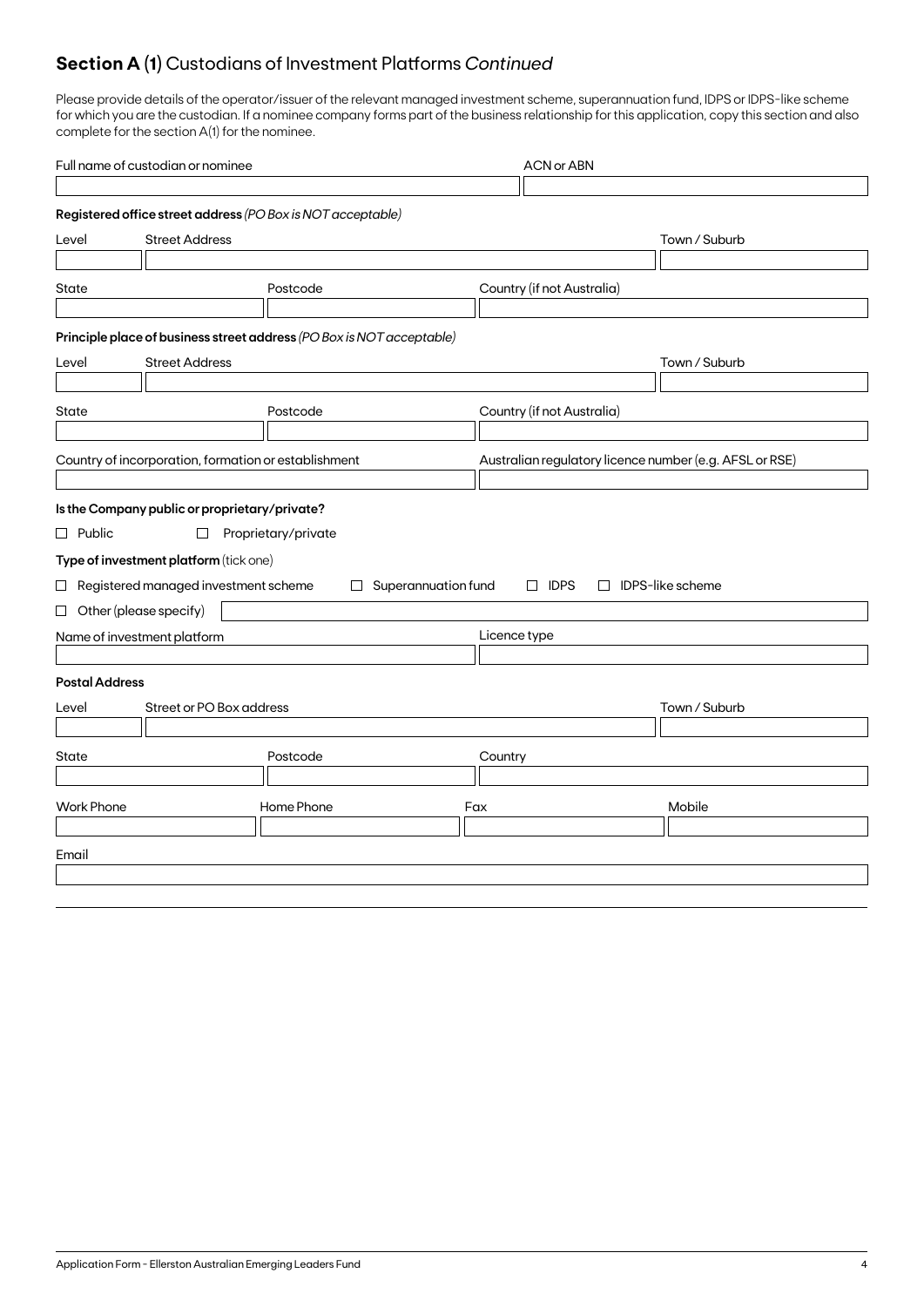## **Section A (2)** Company Investors and Corporate Trustee(s)

To fulfil AML/CTF requirements, this section must be completed by a custodian/nominee representing a trust such as a superannuation fund or other trust even if the Corporate Trustee does not form part of the registered name.

|                                | Full name of company as registered with ASIC or Overseas regulator<br>Country of incorporation, formation or establishment |                                                    |                                                                                                                                                                                                    |         |               |  |  |  |
|--------------------------------|----------------------------------------------------------------------------------------------------------------------------|----------------------------------------------------|----------------------------------------------------------------------------------------------------------------------------------------------------------------------------------------------------|---------|---------------|--|--|--|
|                                |                                                                                                                            |                                                    | Registered office street address (PO Box is NOT acceptable)                                                                                                                                        |         |               |  |  |  |
| <b>Street Address</b><br>Level |                                                                                                                            |                                                    |                                                                                                                                                                                                    |         | Town / Suburb |  |  |  |
| State                          |                                                                                                                            |                                                    | Postcode                                                                                                                                                                                           | Country |               |  |  |  |
|                                |                                                                                                                            |                                                    | Principal place of business street address (PO Box is NOT acceptable)                                                                                                                              |         |               |  |  |  |
| <b>Street Address</b><br>Level |                                                                                                                            |                                                    |                                                                                                                                                                                                    |         | Town / Suburb |  |  |  |
| State                          |                                                                                                                            |                                                    | Postcode                                                                                                                                                                                           | Country |               |  |  |  |
|                                |                                                                                                                            |                                                    |                                                                                                                                                                                                    |         |               |  |  |  |
|                                |                                                                                                                            | Postal address (PO Box is NOT acceptable)          |                                                                                                                                                                                                    |         |               |  |  |  |
| Level                          |                                                                                                                            | <b>Street Address</b>                              |                                                                                                                                                                                                    |         | Town / Suburb |  |  |  |
| State                          |                                                                                                                            |                                                    | Postcode                                                                                                                                                                                           | Country |               |  |  |  |
|                                |                                                                                                                            |                                                    |                                                                                                                                                                                                    |         |               |  |  |  |
|                                | <b>Work Phone</b>                                                                                                          |                                                    | Home Phone                                                                                                                                                                                         | Fax     | Mobile        |  |  |  |
|                                |                                                                                                                            |                                                    |                                                                                                                                                                                                    |         |               |  |  |  |
| Email                          |                                                                                                                            |                                                    |                                                                                                                                                                                                    |         |               |  |  |  |
|                                |                                                                                                                            |                                                    | Australian Tax File Number OR Exemption details (if applicable)                                                                                                                                    |         |               |  |  |  |
|                                |                                                                                                                            |                                                    |                                                                                                                                                                                                    |         |               |  |  |  |
|                                |                                                                                                                            | Is the Company public or proprietary/private?      |                                                                                                                                                                                                    |         |               |  |  |  |
|                                | $\Box$ Public                                                                                                              | $\Box$                                             | Proprietary/private                                                                                                                                                                                |         |               |  |  |  |
|                                |                                                                                                                            | Registration Details (tick the box that applies)   |                                                                                                                                                                                                    |         |               |  |  |  |
|                                |                                                                                                                            | □ ASIC registered (provide ACN, ABN, ARBN or ARSN) |                                                                                                                                                                                                    |         |               |  |  |  |
|                                |                                                                                                                            |                                                    | $\Box$ Foreign registered (provide foreign registration number)                                                                                                                                    |         |               |  |  |  |
|                                |                                                                                                                            | Provide name of foreign regulator                  |                                                                                                                                                                                                    |         |               |  |  |  |
|                                |                                                                                                                            |                                                    |                                                                                                                                                                                                    |         |               |  |  |  |
|                                |                                                                                                                            | Company type (Please tick one of the below)        |                                                                                                                                                                                                    |         |               |  |  |  |
| $\sqcup$                       |                                                                                                                            | Australian company (public/listed)                 |                                                                                                                                                                                                    |         |               |  |  |  |
| $\Box$                         |                                                                                                                            | Australian company (proprietary or private)        |                                                                                                                                                                                                    |         |               |  |  |  |
| ⊔<br>$\Box$                    |                                                                                                                            | activities as a company e.g. AFSL, RSL or RSE      | Majority-owned subsidiary of an Australian listed company<br>Company licensed and subject to the regulatory oversight of a Commonwealth, State or Territory statutory regulator in relation to its |         |               |  |  |  |
| ப                              |                                                                                                                            | Foreign company (public/listed)                    |                                                                                                                                                                                                    |         |               |  |  |  |
|                                |                                                                                                                            |                                                    |                                                                                                                                                                                                    |         |               |  |  |  |

 $\Box$  Foreign company (proprietary or private)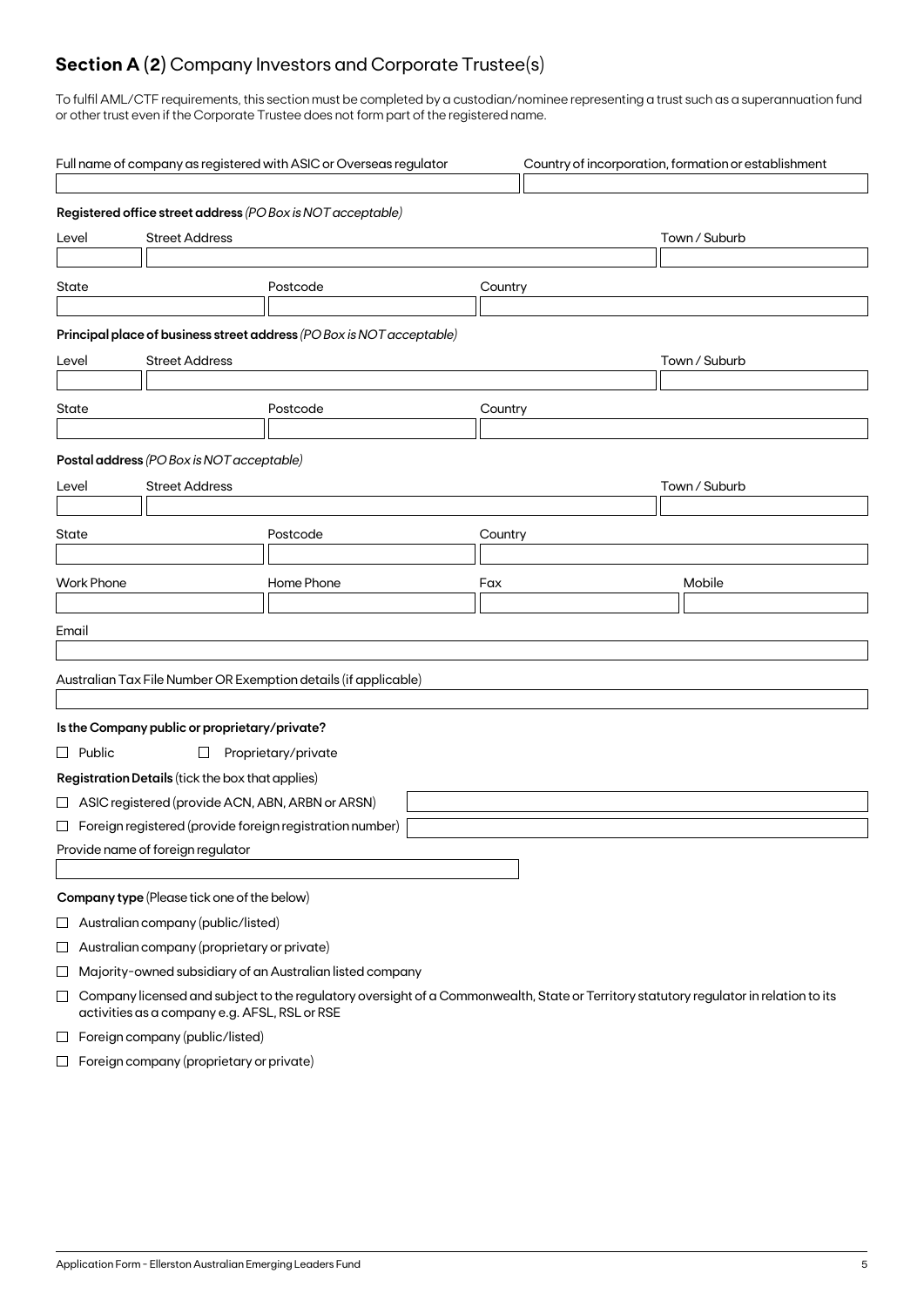## **Section A (2)** Company Investors and Corporate Trustee(s) *Continued*

**Directors** (to be completed for a proprietary company or foreign private company)

| How many directors are there? | Please provide full names of each director below |
|-------------------------------|--------------------------------------------------|
| Given name(s):                | Family name(s):                                  |
|                               |                                                  |
|                               |                                                  |
|                               |                                                  |
|                               |                                                  |

If there are more than four directors, please provide details on a separate sheet or copy of this page

### **Shareholders/beneficial owners**

### **This section should be completed by:**

- Any unlisted public company or proprietary company that is NOT licensed and subject to the regulatory oversight of a Commonwealth, State or Territory statutory regulator in relation to its activities as a company, and
- Any foreign private company.

#### **Please provide details of:**

- Each individual who ultimately owns 25% or more of the issued capital of the company through direct or indirect shareholdings; OR
- Any individual who is entitled (directly or indirectly) to exercise 25% or more of the voting rights.

### **If no one satisfies either of the above categories, provide details instead of:**

• The most senior managing official(s) (or equivalent) of the company (such as the managing director or directors who are authorised to make policy, operating or financial decisions or failing that, who is/are authorized to sign on behalf of the company).

All individuals below will be required to provide identification in accordance with the checklist in Section K, pp32-33.

| Individual 1                                                             |                                                         |               |  |  |  |  |  |  |
|--------------------------------------------------------------------------|---------------------------------------------------------|---------------|--|--|--|--|--|--|
| Title: $\Box$ Mr $\Box$ Mrs $\Box$ Miss $\Box$ Ms $\Box$ Other (specify) |                                                         |               |  |  |  |  |  |  |
| Given names (in full)<br>Date of birth                                   |                                                         |               |  |  |  |  |  |  |
|                                                                          |                                                         |               |  |  |  |  |  |  |
| Surname/family name                                                      |                                                         |               |  |  |  |  |  |  |
|                                                                          |                                                         |               |  |  |  |  |  |  |
|                                                                          | Residential street address (PO Box is NOT acceptable)   |               |  |  |  |  |  |  |
| <b>Street Address</b><br>Unit no.                                        |                                                         | Town / Suburb |  |  |  |  |  |  |
|                                                                          |                                                         |               |  |  |  |  |  |  |
| State                                                                    | Postcode                                                | Country       |  |  |  |  |  |  |
|                                                                          |                                                         |               |  |  |  |  |  |  |
|                                                                          |                                                         |               |  |  |  |  |  |  |
| Individual 2                                                             |                                                         |               |  |  |  |  |  |  |
| Title: $\Box$ Mr                                                         | $\Box$ Mrs $\Box$ Miss $\Box$ Ms $\Box$ Other (specify) |               |  |  |  |  |  |  |
| Given names (in full)                                                    |                                                         | Date of birth |  |  |  |  |  |  |
|                                                                          |                                                         |               |  |  |  |  |  |  |
| Surname/family name                                                      |                                                         |               |  |  |  |  |  |  |
|                                                                          |                                                         |               |  |  |  |  |  |  |
|                                                                          | Residential street address (PO Box is NOT acceptable)   |               |  |  |  |  |  |  |
| <b>Street Address</b><br>Unit no.                                        |                                                         | Town / Suburb |  |  |  |  |  |  |
|                                                                          |                                                         |               |  |  |  |  |  |  |
| State                                                                    | Postcode                                                | Country       |  |  |  |  |  |  |
|                                                                          |                                                         |               |  |  |  |  |  |  |
|                                                                          |                                                         |               |  |  |  |  |  |  |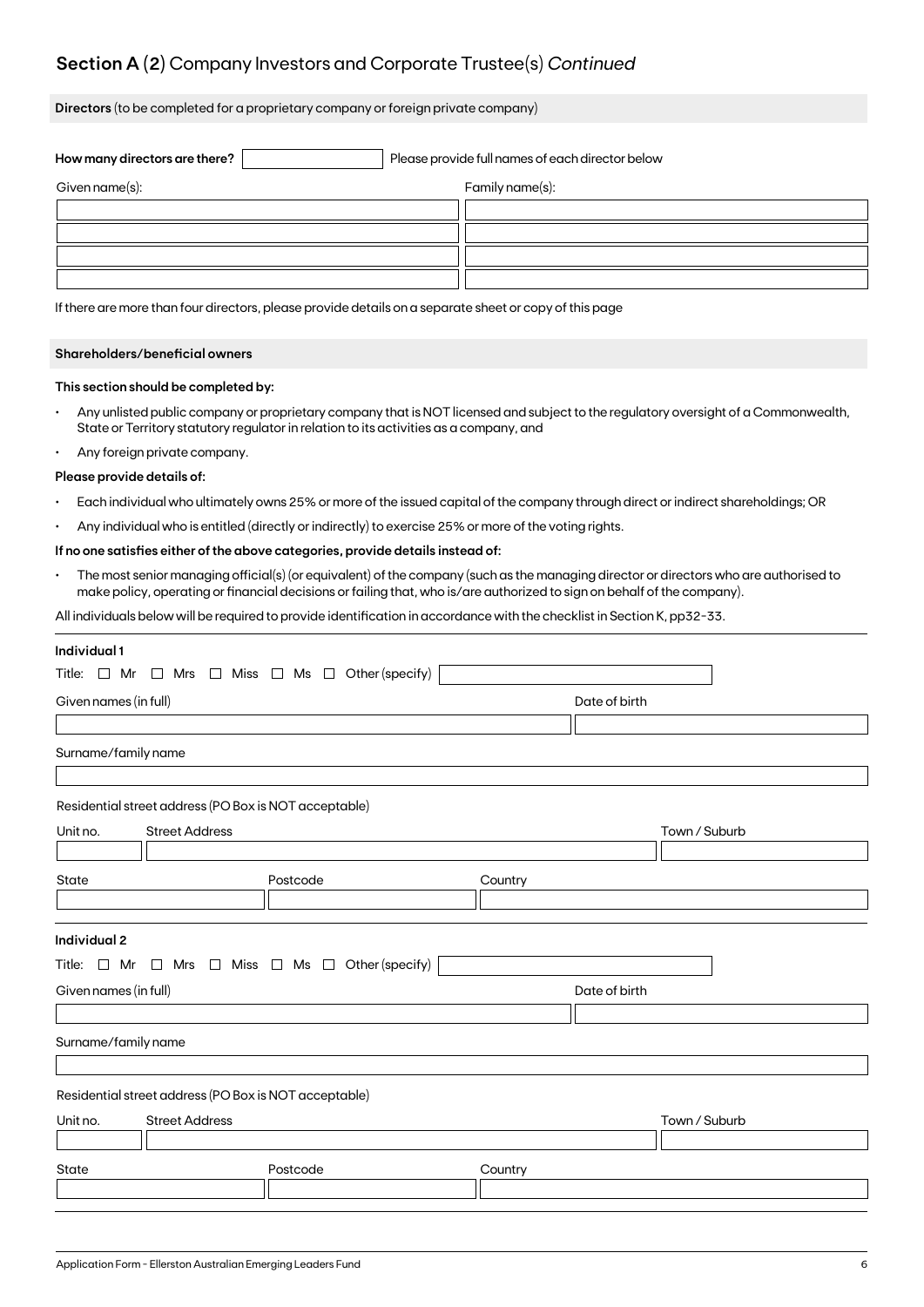## **Section A (2)** Company Investors and Corporate Trustee(s) *Continued*

## **Individual 3**

| ınaıvıauai ə                                                             |                                                       |                                                                                    |                        |                                                                                                                                                    |  |
|--------------------------------------------------------------------------|-------------------------------------------------------|------------------------------------------------------------------------------------|------------------------|----------------------------------------------------------------------------------------------------------------------------------------------------|--|
| Title: $\Box$ Mr                                                         |                                                       | $\Box$ Mrs $\Box$ Miss $\Box$ Ms $\Box$ Other (specify)                            |                        |                                                                                                                                                    |  |
| Given names (in full)                                                    |                                                       |                                                                                    | Date of birth          |                                                                                                                                                    |  |
|                                                                          |                                                       |                                                                                    |                        |                                                                                                                                                    |  |
| Surname/family name                                                      |                                                       |                                                                                    |                        |                                                                                                                                                    |  |
|                                                                          |                                                       |                                                                                    |                        |                                                                                                                                                    |  |
|                                                                          | Residential street address (PO Box is NOT acceptable) |                                                                                    |                        |                                                                                                                                                    |  |
| Unit no.                                                                 | <b>Street Address</b>                                 |                                                                                    |                        | Town / Suburb                                                                                                                                      |  |
|                                                                          |                                                       |                                                                                    |                        |                                                                                                                                                    |  |
| State                                                                    |                                                       | Postcode                                                                           | Country                |                                                                                                                                                    |  |
|                                                                          |                                                       |                                                                                    |                        |                                                                                                                                                    |  |
|                                                                          |                                                       |                                                                                    |                        |                                                                                                                                                    |  |
| Individual 4                                                             |                                                       |                                                                                    |                        |                                                                                                                                                    |  |
|                                                                          |                                                       | Title: $\Box$ Mr $\Box$ Mrs $\Box$ Miss $\Box$ Ms $\Box$ Other (specify)           |                        |                                                                                                                                                    |  |
| Given names (in full)                                                    |                                                       |                                                                                    |                        | Date of birth                                                                                                                                      |  |
|                                                                          |                                                       |                                                                                    |                        |                                                                                                                                                    |  |
| Surname/family name                                                      |                                                       |                                                                                    |                        |                                                                                                                                                    |  |
|                                                                          |                                                       |                                                                                    |                        |                                                                                                                                                    |  |
|                                                                          | Residential street address (PO Box is NOT acceptable) |                                                                                    |                        |                                                                                                                                                    |  |
| Unit no.                                                                 | <b>Street Address</b>                                 |                                                                                    |                        | Town / Suburb                                                                                                                                      |  |
|                                                                          |                                                       |                                                                                    |                        |                                                                                                                                                    |  |
| State                                                                    |                                                       | Postcode                                                                           | Country                |                                                                                                                                                    |  |
|                                                                          |                                                       |                                                                                    |                        |                                                                                                                                                    |  |
|                                                                          |                                                       |                                                                                    |                        |                                                                                                                                                    |  |
|                                                                          |                                                       | <b>Section A (3)</b> Trusts and Superannuation Funds                               |                        |                                                                                                                                                    |  |
|                                                                          |                                                       |                                                                                    |                        |                                                                                                                                                    |  |
|                                                                          | and the appointer (as applicable).                    |                                                                                    |                        | In this section you should provide details of the trust itself and you may need to provide details of the beneficiaries, the trustees, the settlor |  |
|                                                                          | Full name of trust or superannuation fund             |                                                                                    |                        |                                                                                                                                                    |  |
|                                                                          |                                                       |                                                                                    |                        |                                                                                                                                                    |  |
|                                                                          | Country of establishment or formation                 |                                                                                    | Date of establishment  |                                                                                                                                                    |  |
|                                                                          |                                                       |                                                                                    |                        |                                                                                                                                                    |  |
|                                                                          | Business name of the trustee (if applicable)          |                                                                                    |                        |                                                                                                                                                    |  |
|                                                                          |                                                       |                                                                                    |                        |                                                                                                                                                    |  |
|                                                                          |                                                       |                                                                                    |                        |                                                                                                                                                    |  |
| Type of trust                                                            |                                                       |                                                                                    |                        |                                                                                                                                                    |  |
|                                                                          |                                                       |                                                                                    |                        |                                                                                                                                                    |  |
|                                                                          |                                                       |                                                                                    | Provide the SMSF's ABN |                                                                                                                                                    |  |
| $\Box~$ Regulated self-managed superannuation fund, regulated by the ATO |                                                       |                                                                                    |                        |                                                                                                                                                    |  |
|                                                                          |                                                       |                                                                                    |                        | Provide the ARSN of the registered MIS                                                                                                             |  |
|                                                                          |                                                       | $\Box$ Registered managed investment scheme (MIS), regulated by ASIC               |                        |                                                                                                                                                    |  |
|                                                                          |                                                       | Unregistered managed investment scheme (MIS) with only wholesale                   |                        | Provide the ABN of the unregistered MIS                                                                                                            |  |
|                                                                          |                                                       | clients and which does not make small scale offerings under S1012E of              |                        |                                                                                                                                                    |  |
|                                                                          | the Corporations Act 2001                             |                                                                                    |                        |                                                                                                                                                    |  |
|                                                                          |                                                       |                                                                                    |                        | Provide the name of the legislation establishing the fund                                                                                          |  |
|                                                                          |                                                       | $\overline{\phantom{x}}$ Government Superannuation Fund established by legislation |                        |                                                                                                                                                    |  |

(Commonwealth, State or Territory)

Provide Registrable Superannuation Entity (RSE) from APRA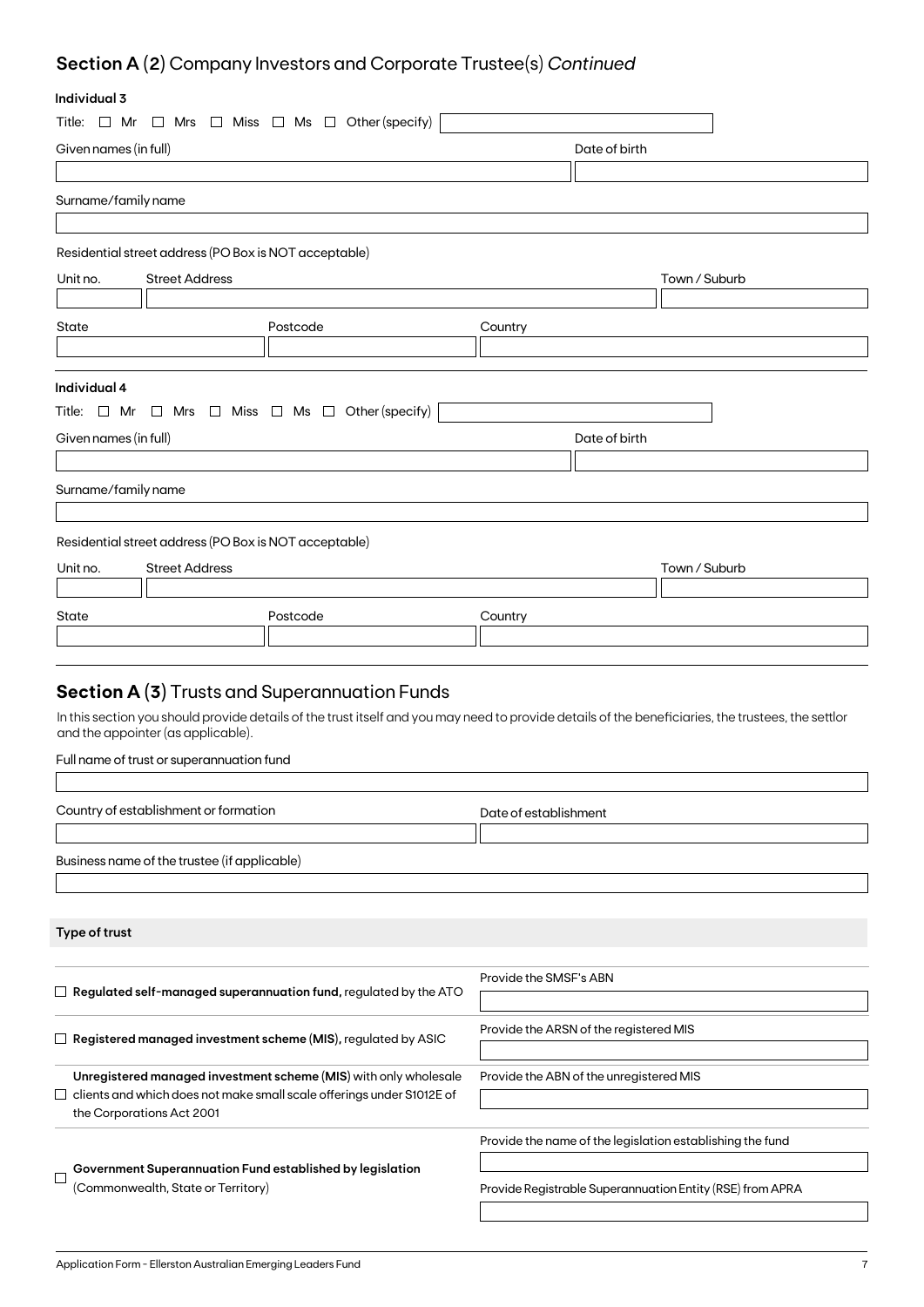## **Section A (3)** Trusts and Superannuation Funds *Continued*

|                                                                                                                                                             | Provide name of regulator (e.g. ASIC, APRA, ATO, ACNC):    |  |  |  |  |
|-------------------------------------------------------------------------------------------------------------------------------------------------------------|------------------------------------------------------------|--|--|--|--|
| Other regulated Australian trust, (registered/subject to the regulatory<br>$\Box$                                                                           | Registrable Superannuation Entity (RSE) from APRA:         |  |  |  |  |
| oversight of a Commonwealth statutory regulator)                                                                                                            |                                                            |  |  |  |  |
|                                                                                                                                                             | ABN, or ARSN from ASIC:                                    |  |  |  |  |
|                                                                                                                                                             |                                                            |  |  |  |  |
|                                                                                                                                                             | Type of Trust:                                             |  |  |  |  |
| Unregulated Australian trust, Please state the type of Trust (e.g.<br>$\Box$ unregulated SMSF, family trust, charitable fund not registered with the        | Please also provide settlor and beneficiary details below: |  |  |  |  |
| ACNC, testamentary trust                                                                                                                                    |                                                            |  |  |  |  |
|                                                                                                                                                             |                                                            |  |  |  |  |
|                                                                                                                                                             | Name of foreign regulator (if applicable):                 |  |  |  |  |
|                                                                                                                                                             | Registration number (if any) with foreign regulator        |  |  |  |  |
|                                                                                                                                                             |                                                            |  |  |  |  |
| $\Box$ Foreign trust (not established in Australia)                                                                                                         | Please also provide settlor and beneficiary details below: |  |  |  |  |
|                                                                                                                                                             |                                                            |  |  |  |  |
|                                                                                                                                                             |                                                            |  |  |  |  |
|                                                                                                                                                             |                                                            |  |  |  |  |
|                                                                                                                                                             |                                                            |  |  |  |  |
| Settlor details of an unregulated Australian trust or a foreign trust                                                                                       |                                                            |  |  |  |  |
|                                                                                                                                                             |                                                            |  |  |  |  |
| Is the material asset contribution to the trust by the settlor less than \$10,000?                                                                          |                                                            |  |  |  |  |
| No<br>$\Box$ Yes                                                                                                                                            |                                                            |  |  |  |  |
| Is the settlor deceased?                                                                                                                                    |                                                            |  |  |  |  |
| $\Box$ Yes<br>No<br>$\Box$                                                                                                                                  |                                                            |  |  |  |  |
| If you answered No to BOTH of these questions, please provide the full name and address of the settlor.                                                     |                                                            |  |  |  |  |
| Settlor's details                                                                                                                                           |                                                            |  |  |  |  |
| $\Box$ Miss $\Box$ Ms $\Box$ Other (specify)<br>Title: □ Mr<br>Mrs<br>$\Box$                                                                                |                                                            |  |  |  |  |
| Given names (in full)                                                                                                                                       |                                                            |  |  |  |  |
|                                                                                                                                                             |                                                            |  |  |  |  |
| Surname/family name                                                                                                                                         |                                                            |  |  |  |  |
|                                                                                                                                                             |                                                            |  |  |  |  |
| Residential street address (PO Box is NOT acceptable)                                                                                                       |                                                            |  |  |  |  |
| Unit no.<br><b>Street Address</b>                                                                                                                           | Town / Suburb                                              |  |  |  |  |
| State<br>Postcode                                                                                                                                           | Country                                                    |  |  |  |  |
|                                                                                                                                                             |                                                            |  |  |  |  |
|                                                                                                                                                             |                                                            |  |  |  |  |
| Beneficiary details of an unregulated Australian trust or a foreign trust                                                                                   |                                                            |  |  |  |  |
|                                                                                                                                                             |                                                            |  |  |  |  |
|                                                                                                                                                             |                                                            |  |  |  |  |
| Do the terms of the trust identify the beneficiaries by reference to a membership of a class?<br>Yes - Describe the class or classes of beneficiaries below |                                                            |  |  |  |  |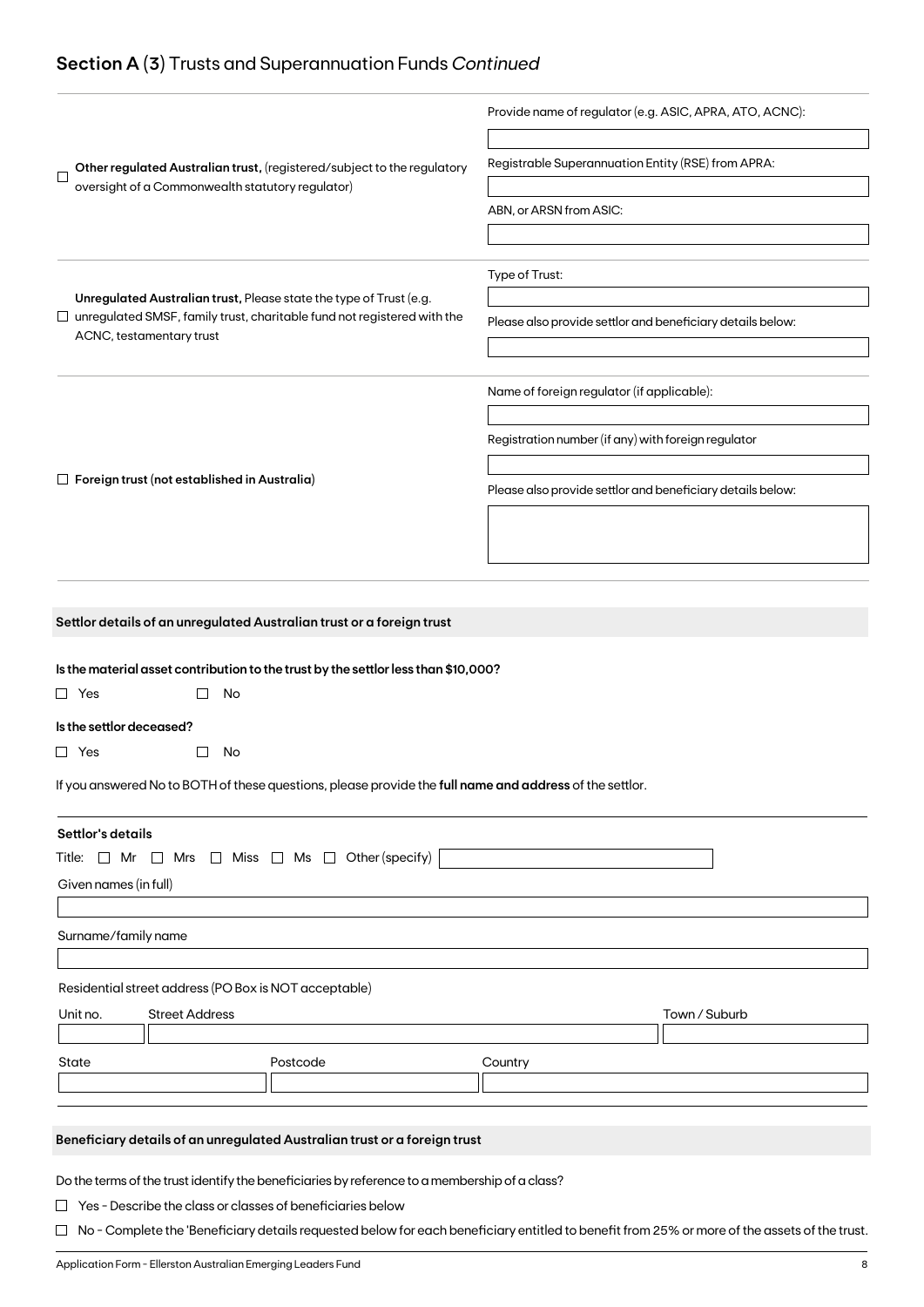## **Section A (3)** Trusts and Superannuation Funds *Continued*

Please describe the class or classes of beneficiaries (e.g. holders of different classes of units, family members or named persons)

| <b>Beneficiary1</b>   |                                                       |                                                                          |         |               |               |
|-----------------------|-------------------------------------------------------|--------------------------------------------------------------------------|---------|---------------|---------------|
|                       |                                                       | Title: $\Box$ Mr $\Box$ Mrs $\Box$ Miss $\Box$ Ms $\Box$ Other (specify) |         |               |               |
| Given names (in full) |                                                       |                                                                          |         | Date of birth |               |
|                       |                                                       |                                                                          |         |               |               |
| Surname/family name   |                                                       |                                                                          |         |               |               |
|                       | Residential street address (PO Box is NOT acceptable) |                                                                          |         |               |               |
| Unit no.              | <b>Street Address</b>                                 |                                                                          |         |               | Town / Suburb |
|                       |                                                       |                                                                          |         |               |               |
| State                 |                                                       | Postcode                                                                 | Country |               |               |
|                       |                                                       |                                                                          |         |               |               |
| <b>Beneficiary 2</b>  |                                                       |                                                                          |         |               |               |
|                       |                                                       | Title: $\Box$ Mr $\Box$ Mrs $\Box$ Miss $\Box$ Ms $\Box$ Other (specify) |         |               |               |
| Given names (in full) |                                                       |                                                                          |         | Date of birth |               |
|                       |                                                       |                                                                          |         |               |               |
| Surname/family name   |                                                       |                                                                          |         |               |               |
|                       |                                                       |                                                                          |         |               |               |
|                       | Residential street address (PO Box is NOT acceptable) |                                                                          |         |               |               |
| Unit no.              | <b>Street Address</b>                                 |                                                                          |         |               | Town / Suburb |
| State                 |                                                       | Postcode                                                                 | Country |               |               |
|                       |                                                       |                                                                          |         |               |               |
|                       |                                                       |                                                                          |         |               |               |
| <b>Beneficiary 3</b>  |                                                       | Title: $\Box$ Mr $\Box$ Mrs $\Box$ Miss $\Box$ Ms $\Box$ Other (specify) |         |               |               |
| Given names (in full) |                                                       |                                                                          |         | Date of birth |               |
|                       |                                                       |                                                                          |         |               |               |
| Surname/family name   |                                                       |                                                                          |         |               |               |
|                       |                                                       |                                                                          |         |               |               |
|                       | Residential street address (PO Box is NOT acceptable) |                                                                          |         |               |               |
| Unit no.              | <b>Street Address</b>                                 |                                                                          |         |               | Town / Suburb |
|                       |                                                       |                                                                          |         |               |               |
| State                 |                                                       | Postcode                                                                 | Country |               |               |
|                       |                                                       |                                                                          |         |               |               |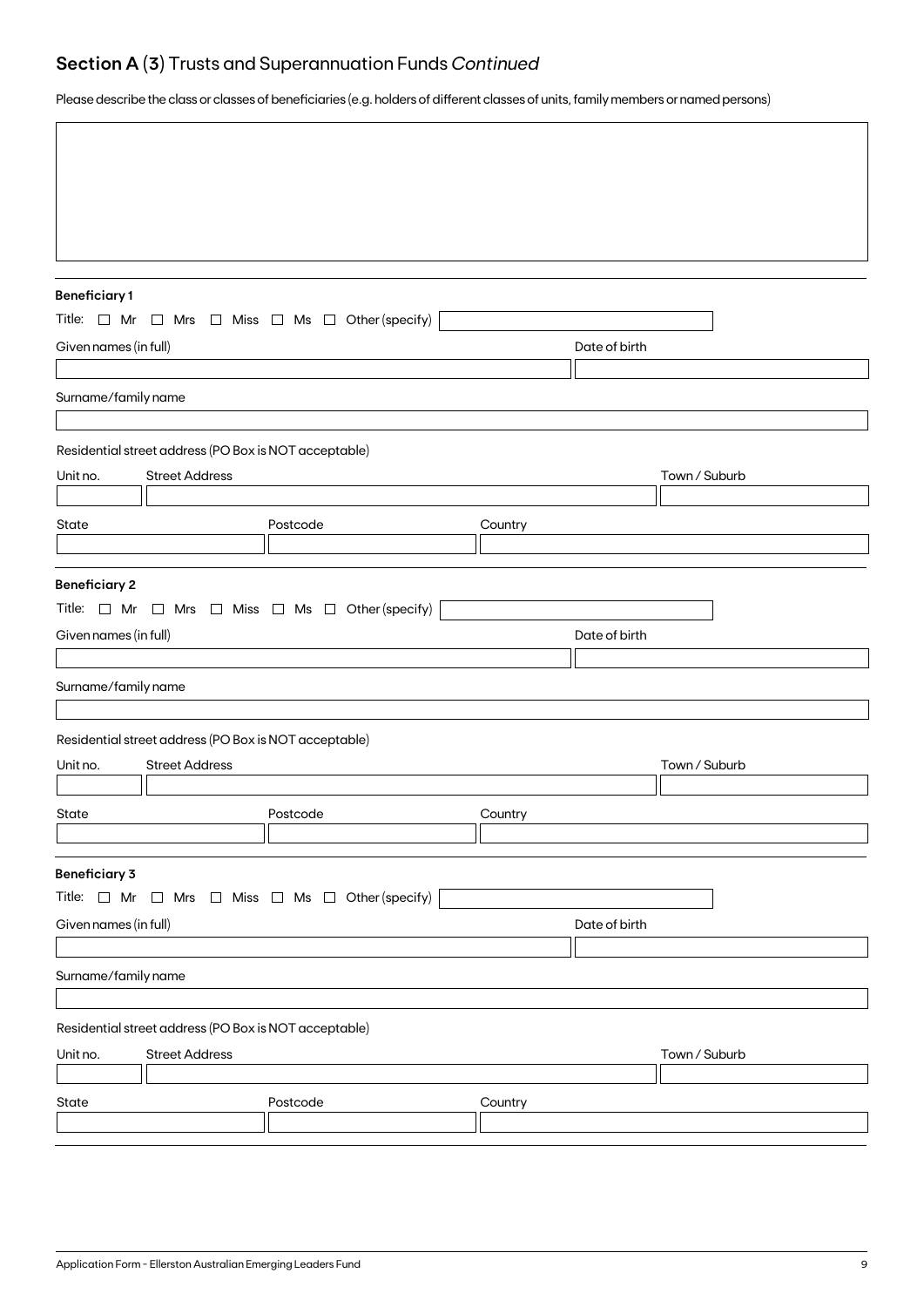## **Section A (3)** Trusts and Superannuation Funds *Continued*

| <b>Beneficiary 4</b>                                                        |                                                             |                                                                                                      |               |                                                                                                                                                                                                                                                                               |  |  |  |
|-----------------------------------------------------------------------------|-------------------------------------------------------------|------------------------------------------------------------------------------------------------------|---------------|-------------------------------------------------------------------------------------------------------------------------------------------------------------------------------------------------------------------------------------------------------------------------------|--|--|--|
| Title: $\Box$ Mr<br>$\Box$ Mrs $\Box$ Miss $\Box$ Ms $\Box$ Other (specify) |                                                             |                                                                                                      |               |                                                                                                                                                                                                                                                                               |  |  |  |
| Given names (in full)                                                       |                                                             |                                                                                                      | Date of birth |                                                                                                                                                                                                                                                                               |  |  |  |
|                                                                             |                                                             |                                                                                                      |               |                                                                                                                                                                                                                                                                               |  |  |  |
| Surname/family name                                                         |                                                             |                                                                                                      |               |                                                                                                                                                                                                                                                                               |  |  |  |
|                                                                             |                                                             |                                                                                                      |               |                                                                                                                                                                                                                                                                               |  |  |  |
|                                                                             | Residential street address (PO Box is NOT acceptable)       |                                                                                                      |               |                                                                                                                                                                                                                                                                               |  |  |  |
| Unit no.                                                                    | <b>Street Address</b>                                       |                                                                                                      |               | Town / Suburb                                                                                                                                                                                                                                                                 |  |  |  |
|                                                                             |                                                             |                                                                                                      |               |                                                                                                                                                                                                                                                                               |  |  |  |
| State                                                                       |                                                             | Postcode                                                                                             | Country       |                                                                                                                                                                                                                                                                               |  |  |  |
|                                                                             |                                                             |                                                                                                      |               |                                                                                                                                                                                                                                                                               |  |  |  |
|                                                                             |                                                             |                                                                                                      |               |                                                                                                                                                                                                                                                                               |  |  |  |
| <b>Trustee details</b>                                                      |                                                             |                                                                                                      |               |                                                                                                                                                                                                                                                                               |  |  |  |
|                                                                             |                                                             | Note: Individual Trustees must complete Section A(4); Corporate Trustees must complete Section A(2). |               |                                                                                                                                                                                                                                                                               |  |  |  |
|                                                                             |                                                             | Unregulated Australian trusts and foreign trusts must complete the following section.                |               |                                                                                                                                                                                                                                                                               |  |  |  |
|                                                                             |                                                             | Appointer of an unregulated or foreign trust (the person entitled to remove or appoint trustees)     |               |                                                                                                                                                                                                                                                                               |  |  |  |
|                                                                             | by the trust deed to appoint, remove or instruct trustees)? |                                                                                                      |               | Does anyone else have a substantial degree of control over the trust (e.g. an appointer or individual or company granted specific powers                                                                                                                                      |  |  |  |
|                                                                             | K on pages 32-33 of this form.                              |                                                                                                      |               | $\Box$ Yes - Please provide the name, address and date of birth of the appointer in section A(4), and provide identification as required in section                                                                                                                           |  |  |  |
|                                                                             | $\Box$ No - Proceed to next question.                       |                                                                                                      |               |                                                                                                                                                                                                                                                                               |  |  |  |
|                                                                             | through the capacity to direct the trustees.)               |                                                                                                      |               | Is there anyone else who directly or indirectly controls the trust that is different from the trustees/appointer already provided? (This<br>includes control by acting as trustee by means of agreements, arrangements, understandings and practices or by exercising control |  |  |  |
|                                                                             | 32-33 of this form.                                         |                                                                                                      |               | $\Box$ Yes - Please provide their names, addresses and dates of birth in section A(4), and provide identification as required in section K on pages                                                                                                                           |  |  |  |
|                                                                             | No - Proceed to section B.                                  |                                                                                                      |               |                                                                                                                                                                                                                                                                               |  |  |  |
|                                                                             |                                                             | <b>Section A (4)</b> Individual Investors, Sole Traders and Individual Trustees                      |               |                                                                                                                                                                                                                                                                               |  |  |  |
|                                                                             |                                                             |                                                                                                      |               |                                                                                                                                                                                                                                                                               |  |  |  |
| Investor1                                                                   |                                                             |                                                                                                      |               |                                                                                                                                                                                                                                                                               |  |  |  |
|                                                                             |                                                             | Title: $\Box$ Mr $\Box$ Mrs $\Box$ Miss $\Box$ Ms $\Box$ Other (specify)                             |               |                                                                                                                                                                                                                                                                               |  |  |  |
| Given names (in full)                                                       |                                                             |                                                                                                      |               | Date of birth                                                                                                                                                                                                                                                                 |  |  |  |
|                                                                             |                                                             |                                                                                                      |               |                                                                                                                                                                                                                                                                               |  |  |  |
| Surname/family name                                                         |                                                             |                                                                                                      |               | Country of Citizenship                                                                                                                                                                                                                                                        |  |  |  |
|                                                                             |                                                             |                                                                                                      |               |                                                                                                                                                                                                                                                                               |  |  |  |

Residential street address (PO Box is NOT acceptable)

| Unit no.          | <b>Street Address</b> |            |         | Town / Suburb |  |
|-------------------|-----------------------|------------|---------|---------------|--|
|                   |                       |            |         |               |  |
| State             |                       | Postcode   | Country |               |  |
|                   |                       |            |         |               |  |
| <b>Work Phone</b> |                       | Home Phone | Fax     | Mobile        |  |
|                   |                       |            |         |               |  |
|                   |                       |            |         |               |  |
| Email             |                       |            |         |               |  |

### **Are you an Australian resident for tax purposes?**

 $\Box$  Yes  $\Box$  No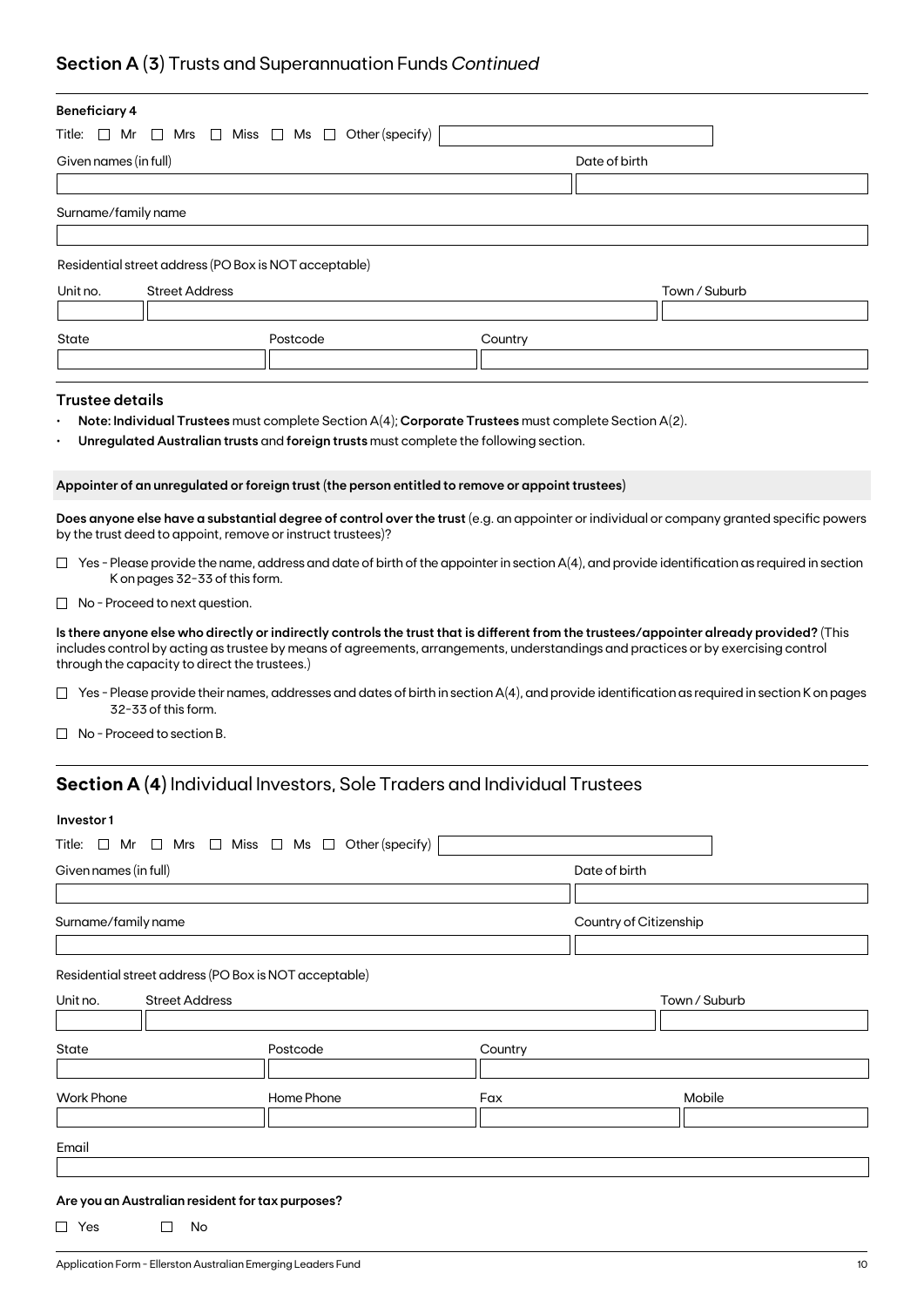## **Section A (4)** Individual Investors, Sole Traders and Individual Trustees *Continued*

| If not please specify your country of tax residence                                                                         |                                                                 |         |               |               |  |  |
|-----------------------------------------------------------------------------------------------------------------------------|-----------------------------------------------------------------|---------|---------------|---------------|--|--|
|                                                                                                                             | Australian Tax File Number or Exemption details (if applicable) |         |               |               |  |  |
| Investor 2<br>Title: $\Box$ Mr $\Box$ Mrs $\Box$ Miss $\Box$ Ms $\Box$ Other (specify)                                      |                                                                 |         |               |               |  |  |
| Given names (in full)                                                                                                       |                                                                 |         | Date of birth |               |  |  |
| Surname/family name                                                                                                         | Country of Citizenship                                          |         |               |               |  |  |
| Residential street address (PO Box is NOT acceptable)<br><b>Street Address</b><br>Unit no.                                  |                                                                 |         |               | Town / Suburb |  |  |
| <b>State</b>                                                                                                                | Postcode                                                        | Country |               |               |  |  |
| <b>Work Phone</b>                                                                                                           | Home Phone                                                      | Fax     |               | Mobile        |  |  |
| Email                                                                                                                       |                                                                 |         |               |               |  |  |
| Are you an Australian resident for tax purposes?<br>$\Box$ Yes<br>$\Box$<br>No                                              |                                                                 |         |               |               |  |  |
| If not please specify your country of tax residence<br>Australian Tax File Number or Exemption details (if applicable)      |                                                                 |         |               |               |  |  |
| Sole traders                                                                                                                |                                                                 |         |               |               |  |  |
| If you are a sole trader, complete this section as well as the above.<br>Full business name                                 |                                                                 |         |               |               |  |  |
| Principal place of business street address (PO Box is NOT acceptable)<br><b>Street Address</b><br>Town / Suburb<br>Unit no. |                                                                 |         |               |               |  |  |
| State                                                                                                                       | Postcode                                                        | Country |               |               |  |  |
| <b>Work Phone</b>                                                                                                           | Home Phone                                                      | Fax     |               | Mobile        |  |  |
| Email                                                                                                                       | ABN                                                             |         |               |               |  |  |
|                                                                                                                             |                                                                 |         |               |               |  |  |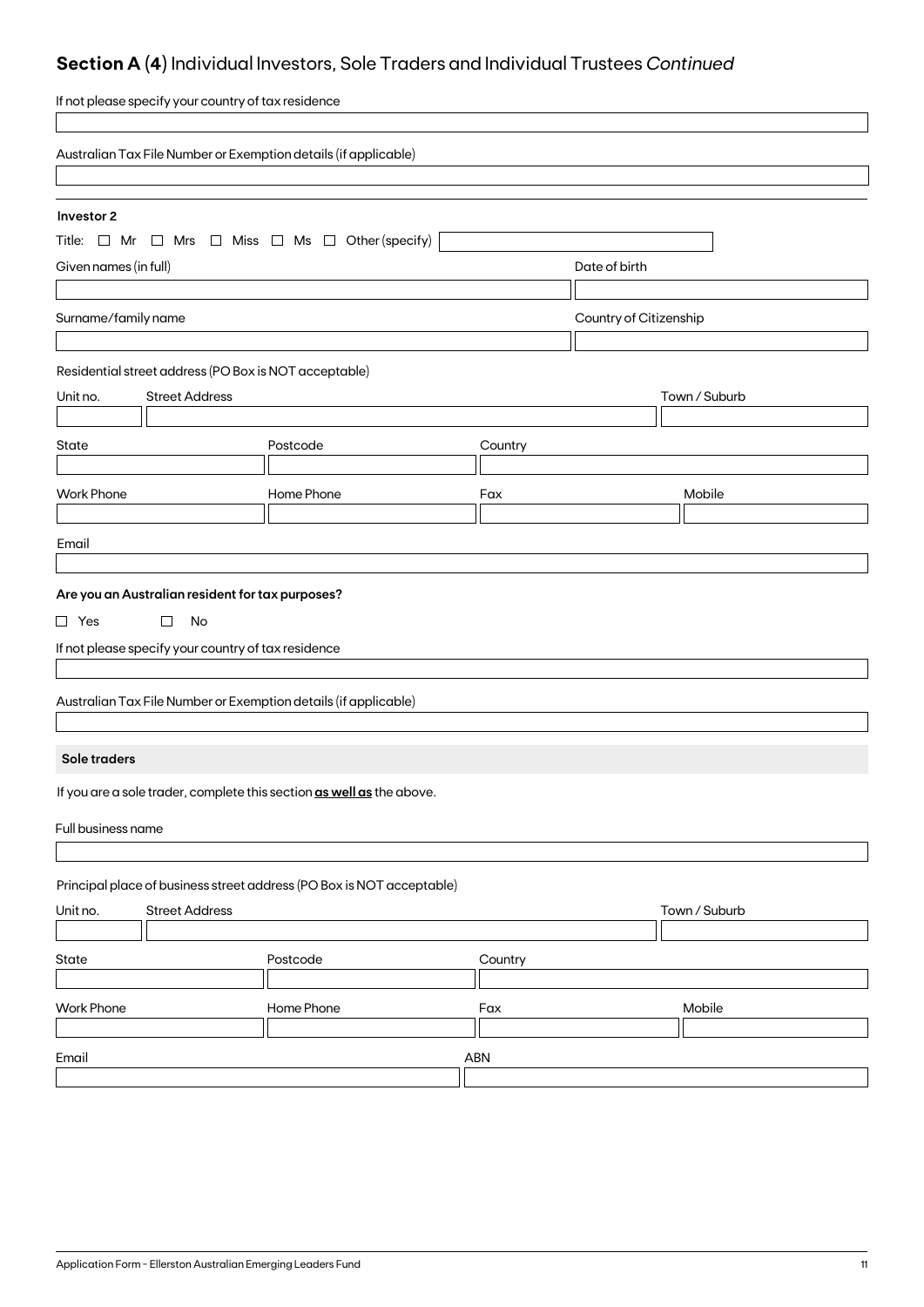## **Section A (5)** Partnerships

| Full name of partnership                                                                                                                                                                 | <b>ABN</b>            |
|------------------------------------------------------------------------------------------------------------------------------------------------------------------------------------------|-----------------------|
| Full business name of partnership registered in any State or Territory (if applicable)                                                                                                   |                       |
| Country of formation or establishment                                                                                                                                                    | Date of establishment |
| Australian Tax File Number or Exemption details (if applicable)                                                                                                                          |                       |
| How many partners are there?                                                                                                                                                             |                       |
| Is the partnership regulated?                                                                                                                                                            |                       |
| $\Box$ Yes - Please provide details of ONE of the partners below.                                                                                                                        |                       |
| $\Box$<br>No - Please provide the full name, residential street address and date of birth of ALL partners in Section A(4), or if the partners are a<br>company, please use Section A(2). |                       |
| Please provide details of ONE partner in the regulated partnership                                                                                                                       |                       |
| Partner                                                                                                                                                                                  |                       |
| $\Box$ Mrs $\Box$ Miss $\Box$ Ms $\Box$ Other (specify)<br>Title: □ Mr                                                                                                                   |                       |
| Given names (in full)                                                                                                                                                                    | Date of birth         |
|                                                                                                                                                                                          |                       |
| Surname/family name                                                                                                                                                                      |                       |
| Residential street address (PO Box is NOT acceptable)                                                                                                                                    |                       |
| <b>Street Address</b><br>Unit no.                                                                                                                                                        | Town / Suburb         |
|                                                                                                                                                                                          |                       |
| Postcode<br>State                                                                                                                                                                        | Country               |
|                                                                                                                                                                                          |                       |

### **Beneficial owners**

### **Are the beneficial owners different from the partner already entered in above?**

- $\Box$  Yes (please provide details below)
- $\Box$  No (no further information required in this section)

### **Beneficial owners are those who:**

- Ultimately own 25% or more of the partnership, OR
- Are entitled, directly or indirectly, to exercise 25% or more of the voting rights of the partnership, including the power of veto.

### **If no one satisfies either of these categories, it applies instead to:**

• Each individual who directly or indirectly controls the partnership through the capacity to determine decisions about financial or operating policies or by other means.

### **If none of the above, it applies instead to:**

• Each of the most senior managing official(s) of the partnerships.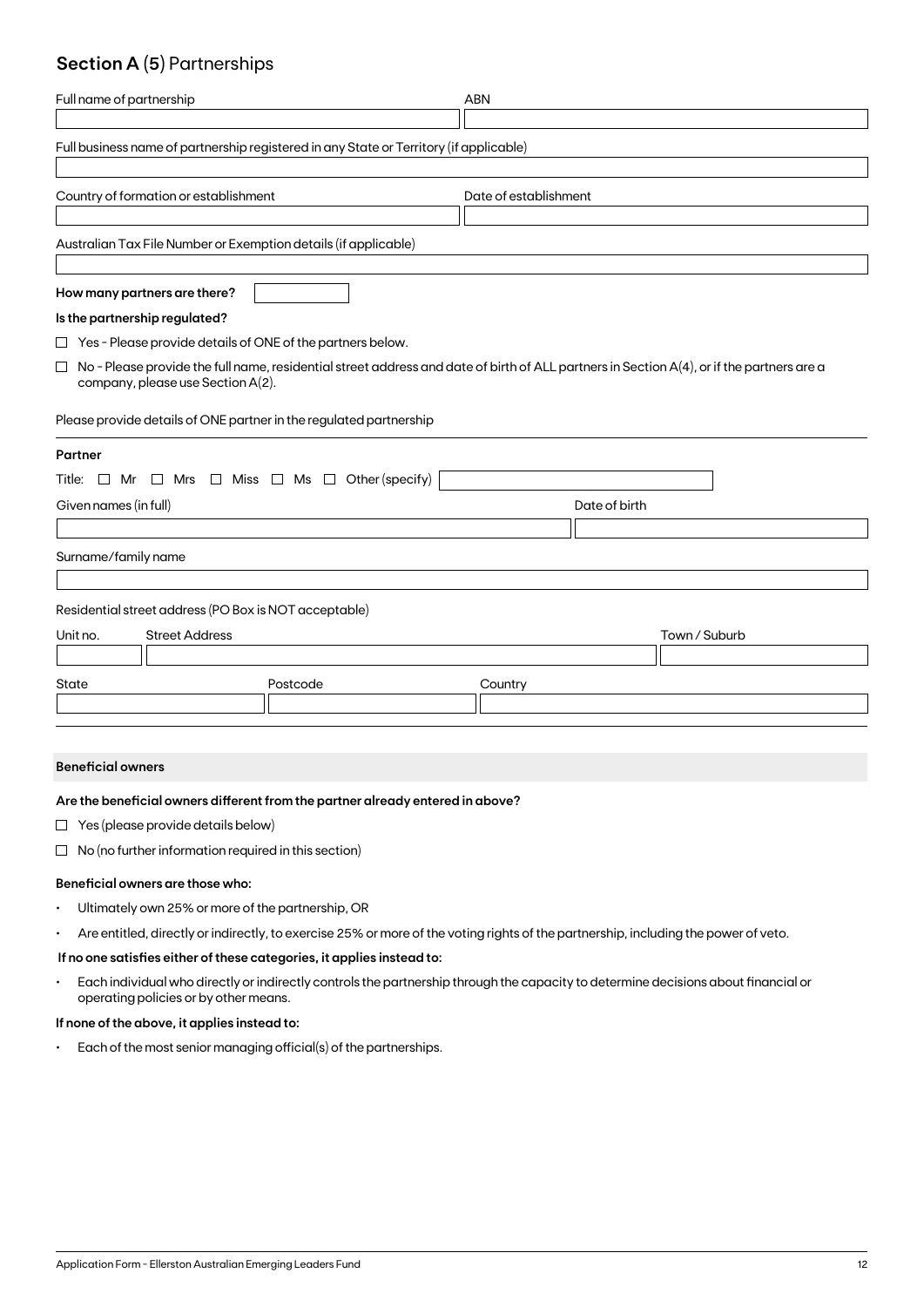## **Section A (5)** Partnerships *Continued*

| <b>Beneficiary1</b>   |                                                       |                                                                          |         |               |  |  |
|-----------------------|-------------------------------------------------------|--------------------------------------------------------------------------|---------|---------------|--|--|
|                       |                                                       | Title: $\Box$ Mr $\Box$ Mrs $\Box$ Miss $\Box$ Ms $\Box$ Other (specify) |         |               |  |  |
| Given names (in full) |                                                       |                                                                          |         | Date of birth |  |  |
|                       |                                                       |                                                                          |         |               |  |  |
| Surname/family name   |                                                       |                                                                          |         |               |  |  |
|                       |                                                       |                                                                          |         |               |  |  |
|                       |                                                       |                                                                          |         |               |  |  |
|                       | Residential street address (PO Box is NOT acceptable) |                                                                          |         |               |  |  |
| Unit no.              | <b>Street Address</b>                                 |                                                                          |         | Town / Suburb |  |  |
|                       |                                                       |                                                                          |         |               |  |  |
| State                 |                                                       | Postcode                                                                 | Country |               |  |  |
|                       |                                                       |                                                                          |         |               |  |  |
| <b>Beneficiary 2</b>  |                                                       |                                                                          |         |               |  |  |
|                       |                                                       | Title: $\Box$ Mr $\Box$ Mrs $\Box$ Miss $\Box$ Ms $\Box$ Other (specify) |         |               |  |  |
| Given names (in full) |                                                       |                                                                          |         | Date of birth |  |  |
|                       |                                                       |                                                                          |         |               |  |  |
|                       |                                                       |                                                                          |         |               |  |  |
| Surname/family name   |                                                       |                                                                          |         |               |  |  |
|                       |                                                       |                                                                          |         |               |  |  |
|                       | Residential street address (PO Box is NOT acceptable) |                                                                          |         |               |  |  |
| Unit no.              | <b>Street Address</b>                                 |                                                                          |         | Town / Suburb |  |  |
|                       |                                                       |                                                                          |         |               |  |  |
| State                 |                                                       | Postcode                                                                 | Country |               |  |  |
|                       |                                                       |                                                                          |         |               |  |  |
| <b>Beneficiary 3</b>  |                                                       |                                                                          |         |               |  |  |
|                       |                                                       | Title: $\Box$ Mr $\Box$ Mrs $\Box$ Miss $\Box$ Ms $\Box$ Other (specify) |         |               |  |  |
|                       |                                                       |                                                                          |         |               |  |  |
| Given names (in full) |                                                       |                                                                          |         | Date of birth |  |  |
|                       |                                                       |                                                                          |         |               |  |  |
| Surname/family name   |                                                       |                                                                          |         |               |  |  |
|                       |                                                       |                                                                          |         |               |  |  |
|                       | Residential street address (PO Box is NOT acceptable) |                                                                          |         |               |  |  |
| Unit no.              | <b>Street Address</b>                                 |                                                                          |         | Town / Suburb |  |  |
|                       |                                                       |                                                                          |         |               |  |  |
| State                 |                                                       | Postcode                                                                 | Country |               |  |  |
|                       |                                                       |                                                                          |         |               |  |  |
|                       |                                                       |                                                                          |         |               |  |  |
| <b>Beneficiary 4</b>  |                                                       |                                                                          |         |               |  |  |
| Title: $\Box$ Mr      |                                                       | $\Box$ Mrs $\Box$ Miss $\Box$ Ms $\Box$ Other (specify)                  |         |               |  |  |
|                       | Given names (in full)<br>Date of birth                |                                                                          |         |               |  |  |
|                       |                                                       |                                                                          |         |               |  |  |
| Surname/family name   |                                                       |                                                                          |         |               |  |  |
|                       |                                                       |                                                                          |         |               |  |  |
|                       | Residential street address (PO Box is NOT acceptable) |                                                                          |         |               |  |  |
| Unit no.              | <b>Street Address</b>                                 |                                                                          |         | Town / Suburb |  |  |
|                       |                                                       |                                                                          |         |               |  |  |
|                       |                                                       |                                                                          |         |               |  |  |
| State                 |                                                       | Postcode                                                                 | Country |               |  |  |
|                       |                                                       |                                                                          |         |               |  |  |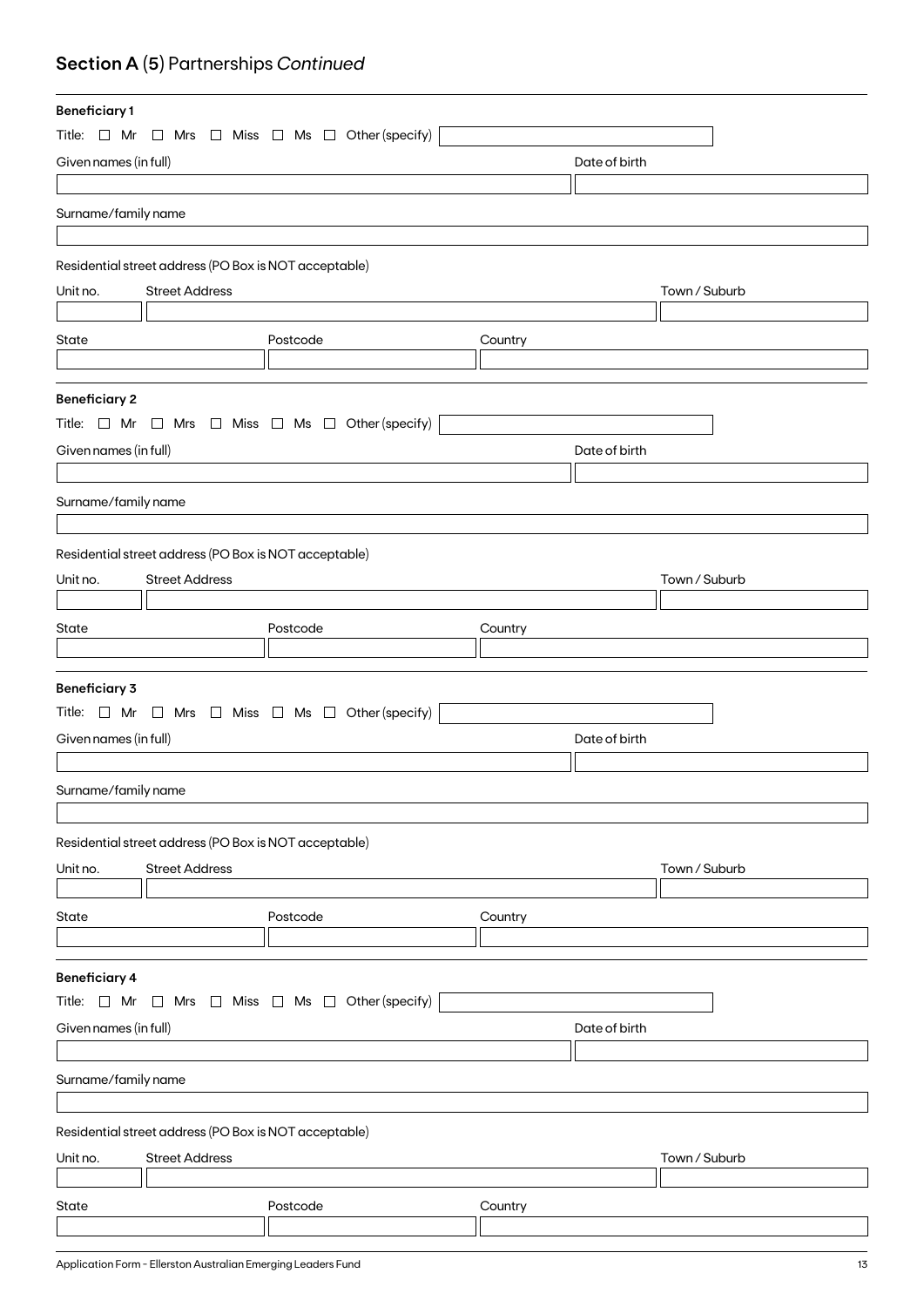## **Section A (6)** Associations

| Full name of association                                    |                                                       | Incorporation number or ABN                                                 |               |               |  |  |
|-------------------------------------------------------------|-------------------------------------------------------|-----------------------------------------------------------------------------|---------------|---------------|--|--|
|                                                             |                                                       |                                                                             |               |               |  |  |
|                                                             |                                                       | Principal place of administration street address (PO Box is NOT acceptable) |               |               |  |  |
| Unit no.                                                    | <b>Street Address</b>                                 |                                                                             |               | Town / Suburb |  |  |
|                                                             |                                                       |                                                                             |               |               |  |  |
| State                                                       |                                                       | Postcode                                                                    | Country       |               |  |  |
|                                                             |                                                       |                                                                             |               |               |  |  |
| Registered office street address (PO Box is NOT acceptable) |                                                       |                                                                             |               |               |  |  |
|                                                             |                                                       |                                                                             |               |               |  |  |
| Unit no.                                                    | <b>Street Address</b>                                 |                                                                             |               | Town / Suburb |  |  |
|                                                             |                                                       |                                                                             |               |               |  |  |
| State                                                       |                                                       | Postcode                                                                    | Country       |               |  |  |
|                                                             |                                                       |                                                                             |               |               |  |  |
|                                                             |                                                       | Australian Tax File Number or Exemption details (if applicable              |               |               |  |  |
|                                                             |                                                       |                                                                             |               |               |  |  |
|                                                             |                                                       |                                                                             |               |               |  |  |
|                                                             | Governing members or responsible officer details      |                                                                             |               |               |  |  |
| Chairperson                                                 |                                                       |                                                                             |               |               |  |  |
|                                                             |                                                       | Title: $\Box$ Mr $\Box$ Mrs $\Box$ Miss $\Box$ Ms $\Box$ Other (specify)    |               |               |  |  |
|                                                             |                                                       |                                                                             |               |               |  |  |
| Given names (in full)                                       |                                                       |                                                                             | Date of birth |               |  |  |
|                                                             |                                                       |                                                                             |               |               |  |  |
| Surname/family name                                         |                                                       |                                                                             |               |               |  |  |
|                                                             |                                                       |                                                                             |               |               |  |  |
|                                                             | Residential street address (PO Box is NOT acceptable) |                                                                             |               |               |  |  |
| Unit no.                                                    | <b>Street Address</b>                                 |                                                                             |               | Town / Suburb |  |  |
|                                                             |                                                       |                                                                             |               |               |  |  |
| State                                                       |                                                       | Postcode                                                                    | Country       |               |  |  |
|                                                             |                                                       |                                                                             |               |               |  |  |
|                                                             |                                                       |                                                                             |               |               |  |  |
| Secretary                                                   |                                                       |                                                                             |               |               |  |  |
|                                                             |                                                       | Title: $\Box$ Mr $\Box$ Mrs $\Box$ Miss $\Box$ Ms $\Box$ Other (specify)    |               |               |  |  |
| Given names (in full)                                       |                                                       |                                                                             | Date of birth |               |  |  |
|                                                             |                                                       |                                                                             |               |               |  |  |
| Surname/family name                                         |                                                       |                                                                             |               |               |  |  |
|                                                             |                                                       |                                                                             |               |               |  |  |
|                                                             |                                                       |                                                                             |               |               |  |  |
|                                                             | Residential street address (PO Box is NOT acceptable) |                                                                             |               |               |  |  |
| Unit no.                                                    | <b>Street Address</b>                                 |                                                                             |               | Town / Suburb |  |  |
|                                                             |                                                       |                                                                             |               |               |  |  |
| State                                                       |                                                       | Postcode                                                                    | Country       |               |  |  |
|                                                             |                                                       |                                                                             |               |               |  |  |
|                                                             |                                                       |                                                                             |               |               |  |  |
| <b>Treasurer</b>                                            |                                                       |                                                                             |               |               |  |  |
|                                                             |                                                       | Title: $\Box$ Mr $\Box$ Mrs $\Box$ Miss $\Box$ Ms $\Box$ Other (specify)    |               |               |  |  |
| Given names (in full)                                       |                                                       |                                                                             | Date of birth |               |  |  |
|                                                             |                                                       |                                                                             |               |               |  |  |
| Surname/family name                                         |                                                       |                                                                             |               |               |  |  |
|                                                             |                                                       |                                                                             |               |               |  |  |
|                                                             |                                                       |                                                                             |               |               |  |  |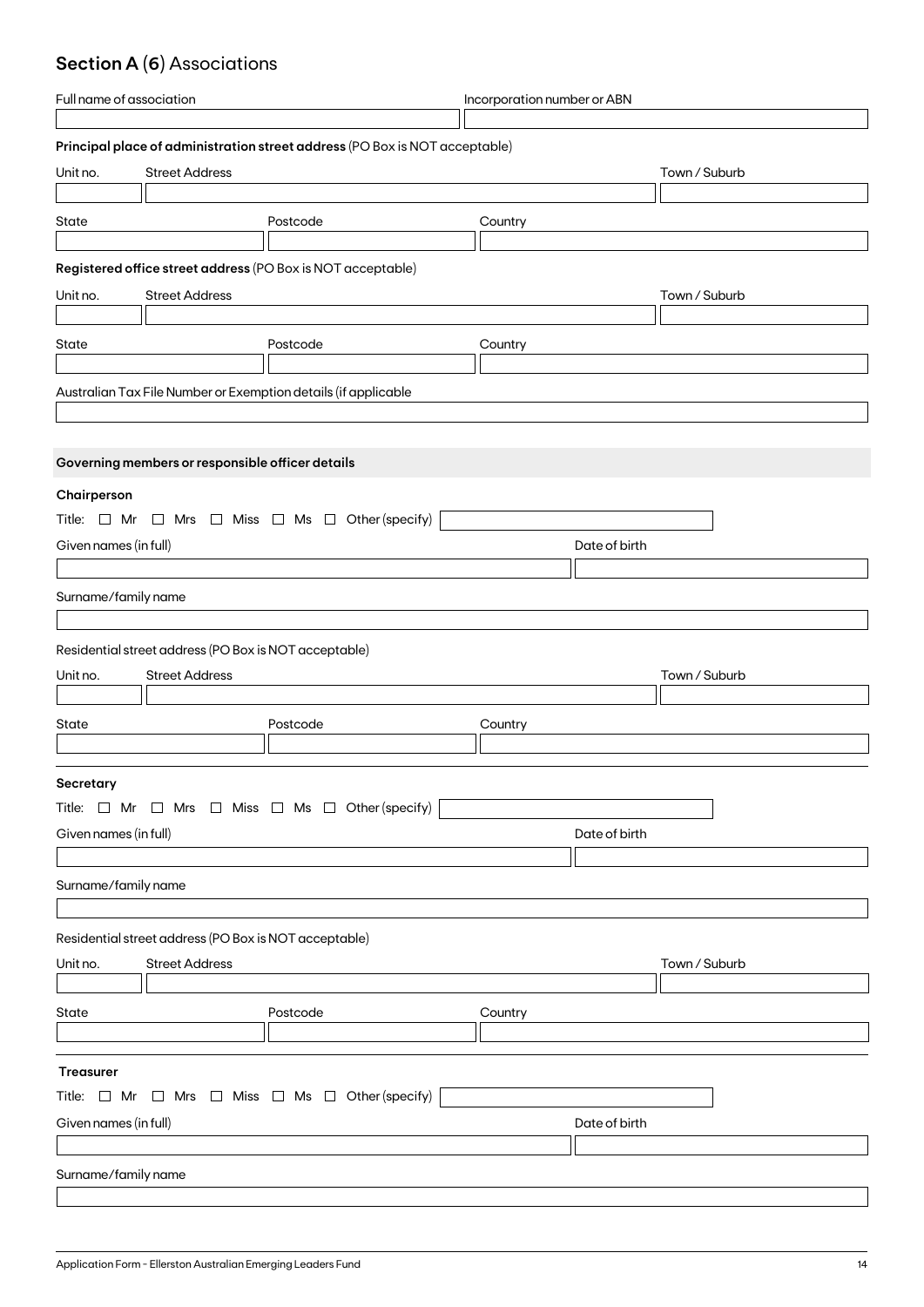## **Section A (6)** Associations *Continued*

| Residential street address (PO Box is NOT acceptable) |  |  |
|-------------------------------------------------------|--|--|
|-------------------------------------------------------|--|--|

| Unit no.                                                                                                                          | <b>Street Address</b>                                                          |                                                                                                                                                                                                 |                                   | Town / Suburb |  |
|-----------------------------------------------------------------------------------------------------------------------------------|--------------------------------------------------------------------------------|-------------------------------------------------------------------------------------------------------------------------------------------------------------------------------------------------|-----------------------------------|---------------|--|
| State                                                                                                                             |                                                                                | Postcode                                                                                                                                                                                        | Country                           |               |  |
|                                                                                                                                   | <b>Section A (7)</b> Registered Co-Operatives                                  |                                                                                                                                                                                                 |                                   |               |  |
|                                                                                                                                   | Full name of registered co-operative                                           |                                                                                                                                                                                                 | <b>Registration Number or ABN</b> |               |  |
| Unit no.                                                                                                                          | <b>Street Address</b>                                                          | Principal place of administration street address (PO Box is NOT acceptable)                                                                                                                     |                                   | Town / Suburb |  |
| State                                                                                                                             |                                                                                | Postcode                                                                                                                                                                                        | Country                           |               |  |
| Unit no.                                                                                                                          | <b>Street Address</b>                                                          | Registered office street address (PO Box is NOT acceptable)                                                                                                                                     |                                   |               |  |
| State                                                                                                                             |                                                                                | Postcode                                                                                                                                                                                        | Country                           |               |  |
|                                                                                                                                   | (PO Box is NOT acceptable)                                                     | Australian Tax File Number or Exemption details (if applicable<br>Name and residential street address of the public officer (or Chairman, Secretary or Treasurer if there is no public officer) |                                   |               |  |
| <b>Public officer</b>                                                                                                             |                                                                                | Title: $\Box$ Mr $\Box$ Mrs $\Box$ Miss $\Box$ Ms $\Box$ Other (specify)                                                                                                                        |                                   |               |  |
| Given names (in full)                                                                                                             |                                                                                |                                                                                                                                                                                                 | Date of birth                     |               |  |
| Surname/family name                                                                                                               |                                                                                |                                                                                                                                                                                                 |                                   |               |  |
| Unit no.                                                                                                                          | <b>Street Address</b>                                                          |                                                                                                                                                                                                 |                                   | Town / Suburb |  |
| State                                                                                                                             |                                                                                | Postcode                                                                                                                                                                                        | Country                           |               |  |
| Chairperson<br>Title: $\Box$ Mr $\Box$ Mrs $\Box$ Miss $\Box$ Ms $\Box$ Other (specify)<br>Given names (in full)<br>Date of birth |                                                                                |                                                                                                                                                                                                 |                                   |               |  |
| Surname/family name                                                                                                               |                                                                                |                                                                                                                                                                                                 |                                   |               |  |
| Unit no.                                                                                                                          | Residential street address (PO Box is NOT acceptable)<br><b>Street Address</b> |                                                                                                                                                                                                 |                                   | Town / Suburb |  |
| State                                                                                                                             |                                                                                | Postcode                                                                                                                                                                                        | Country                           |               |  |
|                                                                                                                                   |                                                                                |                                                                                                                                                                                                 |                                   |               |  |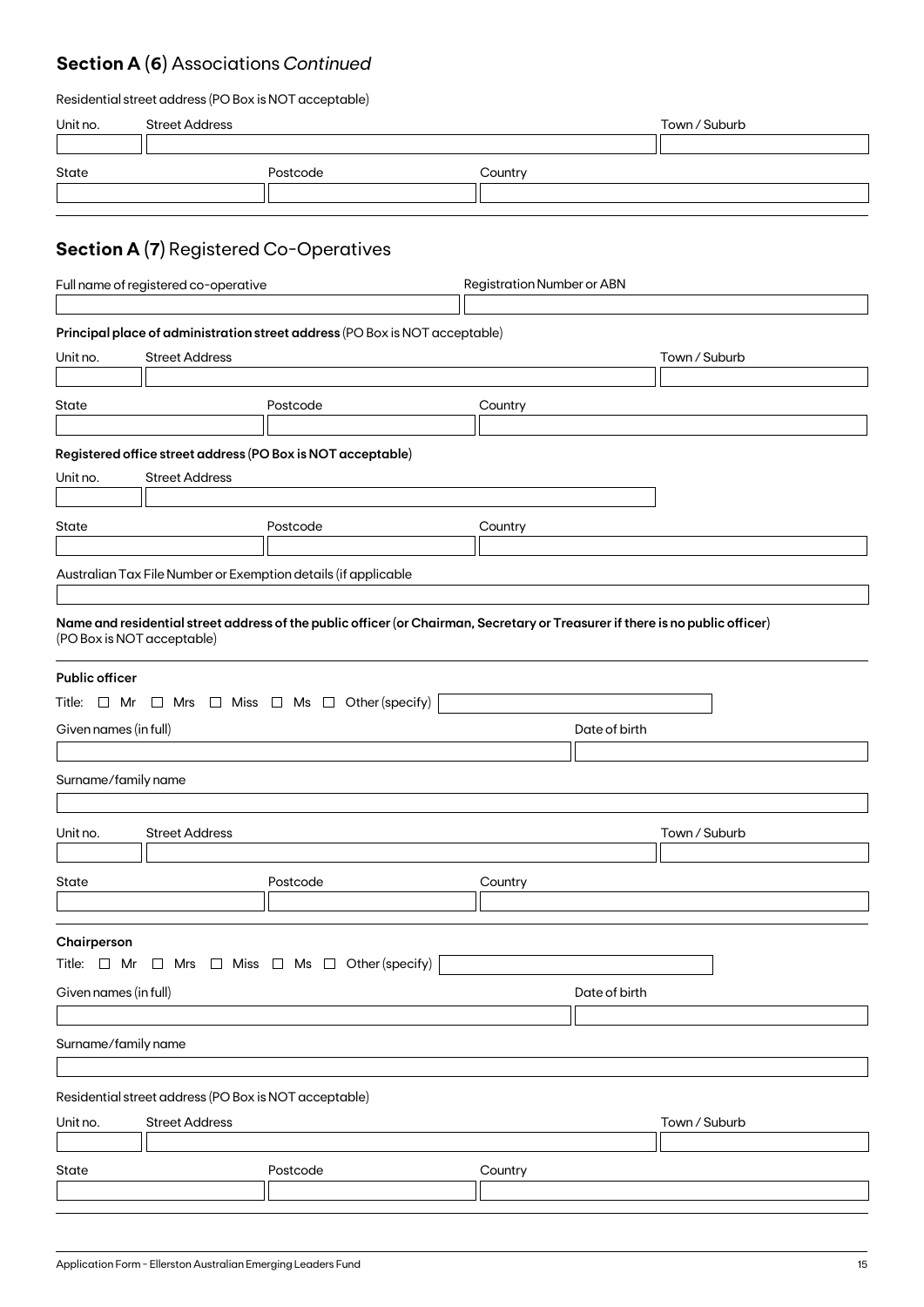## **Section A (7)** Registered Co-Operatives *Continued*

| Secretary             |                                                               |                                                                                                                                         |                                      |               |               |
|-----------------------|---------------------------------------------------------------|-----------------------------------------------------------------------------------------------------------------------------------------|--------------------------------------|---------------|---------------|
|                       |                                                               | Title: $\Box$ Mr $\Box$ Mrs $\Box$ Miss $\Box$ Ms $\Box$ Other (specify)                                                                |                                      |               |               |
| Given names (in full) |                                                               |                                                                                                                                         |                                      | Date of birth |               |
|                       |                                                               |                                                                                                                                         |                                      |               |               |
| Surname/family name   |                                                               |                                                                                                                                         |                                      |               |               |
|                       |                                                               |                                                                                                                                         |                                      |               |               |
|                       | Residential street address (PO Box is NOT acceptable)         |                                                                                                                                         |                                      |               |               |
| Unit no.              | <b>Street Address</b>                                         |                                                                                                                                         |                                      |               | Town / Suburb |
|                       |                                                               |                                                                                                                                         |                                      |               |               |
| State                 |                                                               | Postcode                                                                                                                                | Country                              |               |               |
|                       |                                                               |                                                                                                                                         |                                      |               |               |
|                       |                                                               |                                                                                                                                         |                                      |               |               |
| <b>Treasurer</b>      |                                                               |                                                                                                                                         |                                      |               |               |
| Title: □ Mr           |                                                               | $\Box$ Mrs $\Box$ Miss $\Box$ Ms $\Box$ Other (specify)                                                                                 |                                      |               |               |
| Given names (in full) |                                                               |                                                                                                                                         |                                      | Date of birth |               |
|                       |                                                               |                                                                                                                                         |                                      |               |               |
| Surname/family name   |                                                               |                                                                                                                                         |                                      |               |               |
|                       |                                                               |                                                                                                                                         |                                      |               |               |
|                       | Residential street address (PO Box is NOT acceptable)         |                                                                                                                                         |                                      |               |               |
| Unit no.              | <b>Street Address</b>                                         |                                                                                                                                         |                                      |               | Town / Suburb |
|                       |                                                               |                                                                                                                                         |                                      |               |               |
| State                 |                                                               | Postcode                                                                                                                                | Country                              |               |               |
|                       |                                                               |                                                                                                                                         |                                      |               |               |
|                       |                                                               |                                                                                                                                         |                                      |               |               |
|                       | <b>Section A (8)</b> Government Bodies                        |                                                                                                                                         |                                      |               |               |
|                       | Full name of government body                                  |                                                                                                                                         | Registration or incorporation number |               |               |
|                       |                                                               |                                                                                                                                         |                                      |               |               |
|                       |                                                               | Principal place of operations (PO Box is NOT acceptable)                                                                                |                                      |               |               |
|                       | <b>Street Address</b>                                         |                                                                                                                                         |                                      |               | Town / Suburb |
| Unit no.              |                                                               |                                                                                                                                         |                                      |               |               |
| State                 |                                                               | Postcode                                                                                                                                | Country (If not Australia)           |               |               |
|                       |                                                               |                                                                                                                                         |                                      |               |               |
|                       |                                                               | Australian Tax File Number or Exemption details (if applicable)                                                                         |                                      |               |               |
|                       |                                                               |                                                                                                                                         |                                      |               |               |
|                       |                                                               | Select one of the following categories and provide the requested information:                                                           |                                      |               |               |
| ⊔                     | Commonwealth of Australia government body                     |                                                                                                                                         |                                      |               |               |
| ⊔                     | Australian State or Territory government body (specify State) |                                                                                                                                         |                                      |               |               |
| ப                     | Australian or State/Territory Government Entity               |                                                                                                                                         |                                      |               |               |
| ப                     |                                                               | Emanation (describes any body which provides a public service under the control of government                                           |                                      |               |               |
| ⊔                     |                                                               | Established under legislation of a foreign country (specify country)                                                                    |                                      |               |               |
|                       |                                                               | If the government body is an entity, an emanation or foreign government body, provide information about the ownership or control of the |                                      |               |               |
| government body:      |                                                               |                                                                                                                                         |                                      |               |               |
|                       |                                                               |                                                                                                                                         |                                      |               |               |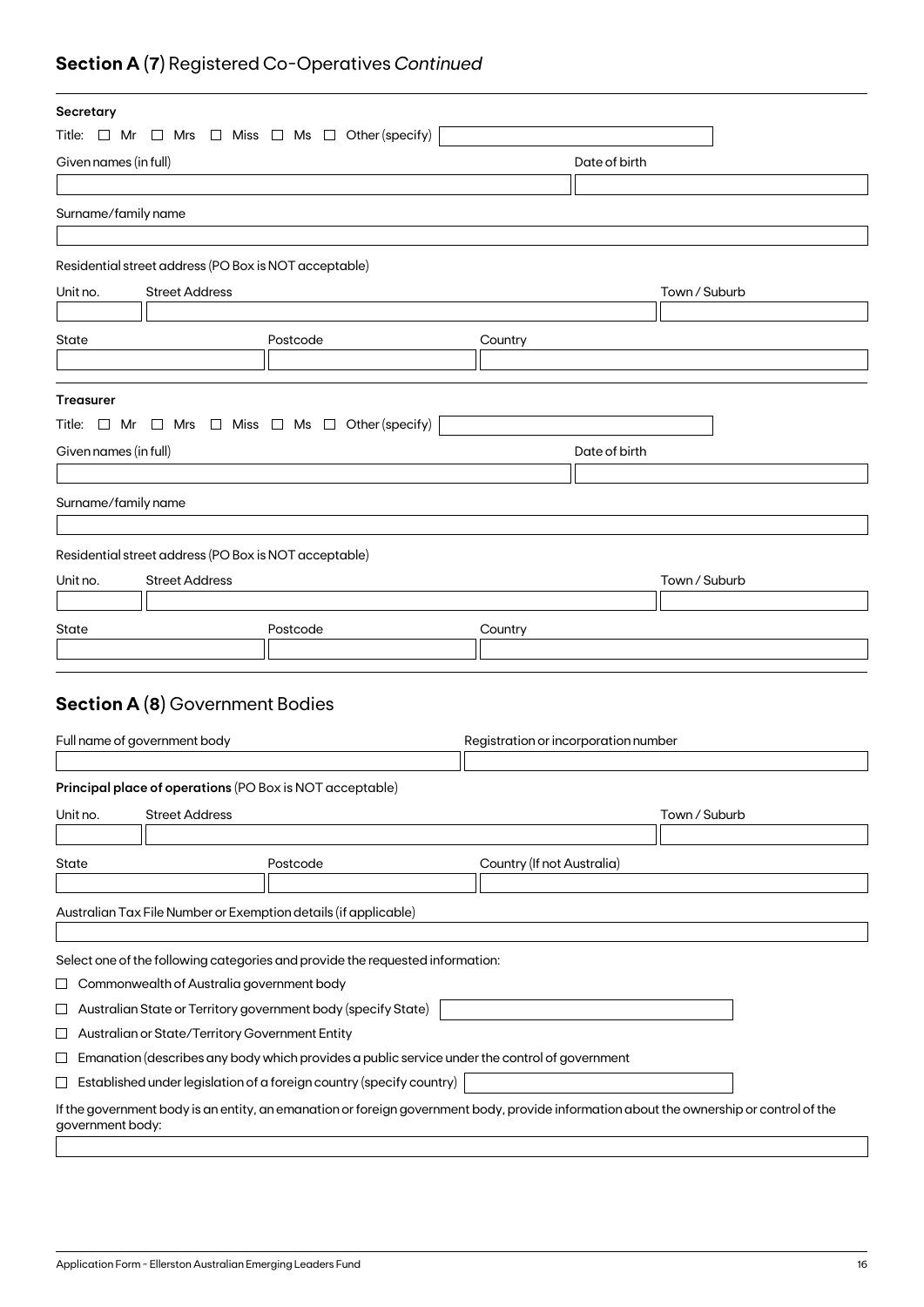## **Section A (8)** Government Bodies *Continued*

### **Beneficial owners and Controlling Persons**

**This section should be completed by any government entity, emanation or foreign government body. Please provide details of:**

- Each individual who ultimately owns 25% or more of the government entity, emanation or foreign government body through direct or indirect shareholdings; OR
- Any individual who is entitled (directly or indirectly) to exercise 25% or more of the voting rights.

#### **If no one satisfies either of the above categories, provide details instead of:**

• he most senior managing official(s) (or equivalent) who is/are authorised to make policy, operating or financial decisions or failing that, who is/are authorised to sign on behalf of the government entity, emanation or foreign government body.

All individuals below are required to provide identification (see Section K, 'Investor identification documents').

| Individual 1                                                             |          |               |               |
|--------------------------------------------------------------------------|----------|---------------|---------------|
| Title: $\Box$ Mr $\Box$ Mrs $\Box$ Miss $\Box$ Ms $\Box$ Other (specify) |          |               |               |
| Given names (in full)                                                    |          | Date of birth |               |
|                                                                          |          |               |               |
| Surname/family name                                                      |          |               |               |
|                                                                          |          |               |               |
| Residential street address (PO Box is NOT acceptable)                    |          |               |               |
| <b>Street Address</b><br>Unit no.                                        |          |               | Town / Suburb |
|                                                                          |          |               |               |
| State                                                                    | Postcode | Country       |               |
|                                                                          |          |               |               |
| Individual 2                                                             |          |               |               |
| Title: $\Box$ Mr $\Box$ Mrs $\Box$ Miss $\Box$ Ms $\Box$ Other (specify) |          |               |               |
| Given names (in full)                                                    |          | Date of birth |               |
|                                                                          |          |               |               |
| Surname/family name                                                      |          |               |               |
|                                                                          |          |               |               |
| Residential street address (PO Box is NOT acceptable)                    |          |               |               |
| Unit no.<br><b>Street Address</b>                                        |          |               | Town / Suburb |
|                                                                          |          |               |               |
| State                                                                    | Postcode | Country       |               |
|                                                                          |          |               |               |
| Individual 3                                                             |          |               |               |
| Title: $\Box$ Mr $\Box$ Mrs $\Box$ Miss $\Box$ Ms $\Box$ Other (specify) |          |               |               |
| Given names (in full)                                                    |          | Date of birth |               |
|                                                                          |          |               |               |
| Surname/family name                                                      |          |               |               |
|                                                                          |          |               |               |
| Residential street address (PO Box is NOT acceptable)                    |          |               |               |
| Unit no.<br><b>Street Address</b>                                        |          |               | Town / Suburb |
|                                                                          |          |               |               |
| State                                                                    | Postcode | Country       |               |
|                                                                          |          |               |               |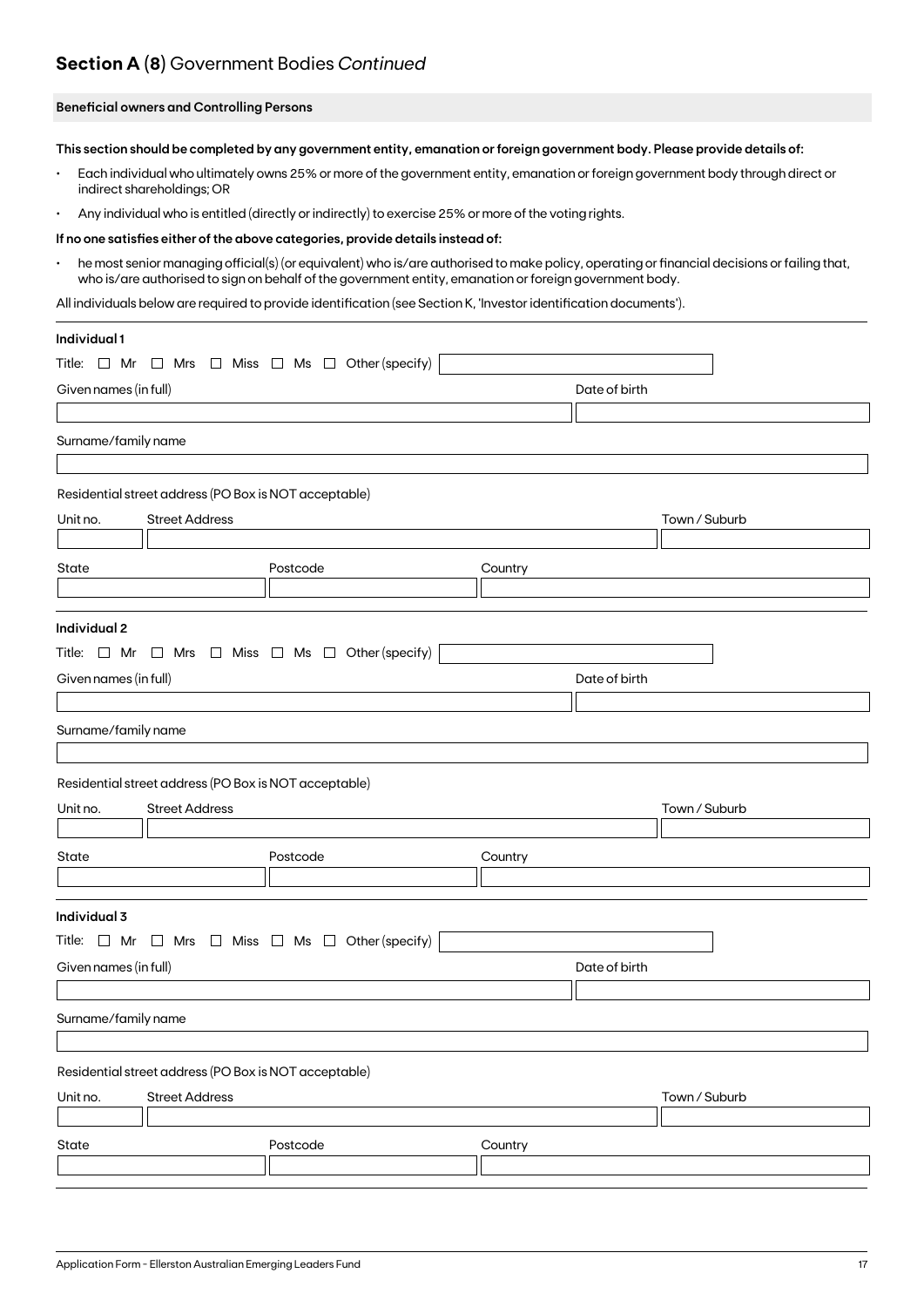## **Section A (8)** Government Bodies *Continued*

| Individual 4                                                             |          |         |               |  |
|--------------------------------------------------------------------------|----------|---------|---------------|--|
| Title: $\Box$ Mr $\Box$ Mrs $\Box$ Miss $\Box$ Ms $\Box$ Other (specify) |          |         |               |  |
| Given names (in full)                                                    |          |         | Date of birth |  |
|                                                                          |          |         |               |  |
| Surname/family name                                                      |          |         |               |  |
|                                                                          |          |         |               |  |
| Residential street address (PO Box is NOT acceptable)                    |          |         |               |  |
| Unit no.<br><b>Street Address</b>                                        |          |         | Town / Suburb |  |
|                                                                          |          |         |               |  |
| State                                                                    | Postcode | Country |               |  |
|                                                                          |          |         |               |  |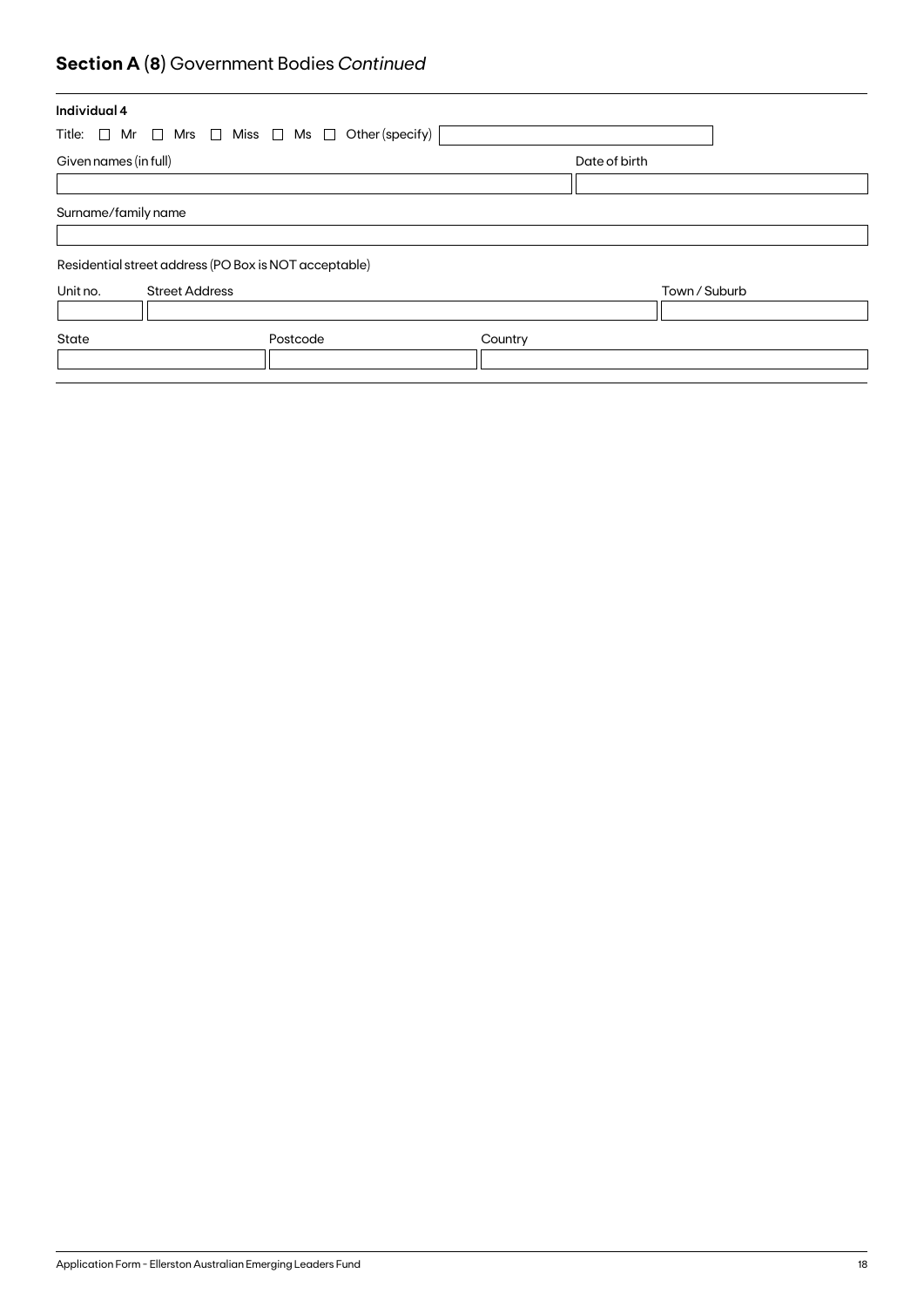## **Section B** Investment Details and Payment Method

Please advise the details of your required investment.

### Fund name: **Ellerston Australian Emerging Leaders Fund**

| Amount you wish to invest | $(Y/N)$ OR<br>Reinvest all distributions () | Deposit in nominated account (Y/N) |
|---------------------------|---------------------------------------------|------------------------------------|
|                           |                                             |                                    |

Please note that the minimum application amount is AU\$25,000.

### **Payment Method**

All payments must be in Australian dollars.

### **Electronic funds transfer**

Please transfer funds, using your investor name as a reference, at the same time as you post your application to avoid delays in the account opening process. Make your payment to:

| Account name:<br>BSB: |                       | Pacific Custodians Pty Limited - Ellerston Capital Applications |
|-----------------------|-----------------------|-----------------------------------------------------------------|
|                       | 062028                |                                                                 |
| Account no:           | 10660620              |                                                                 |
| Reference*            | EAELF [Investor name] | E.g. EAELF John Citizen                                         |

\*We will use this reference on our transaction statement and to identify who the payment is from.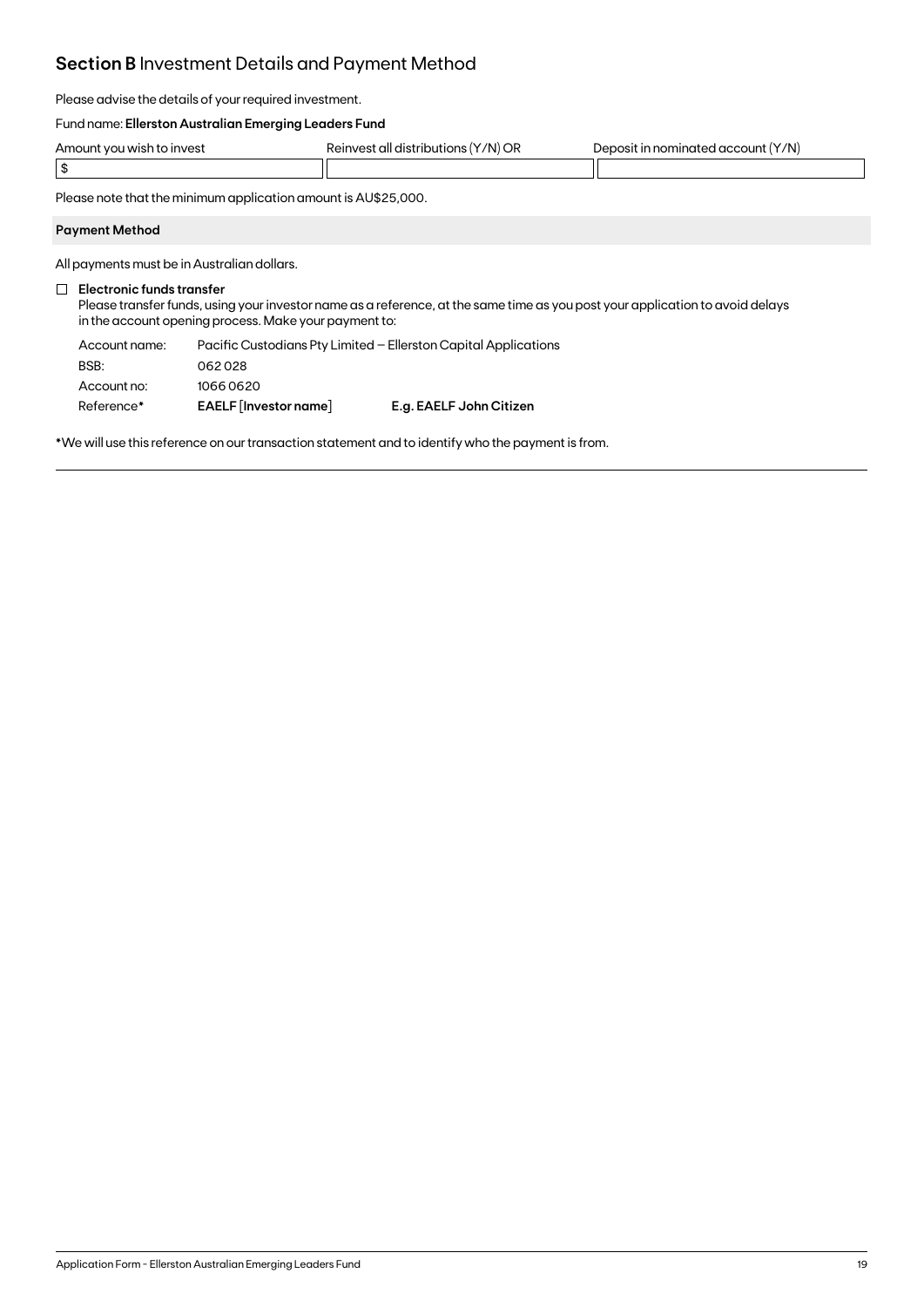### **Section C** Distribution Payment Instructions

If you indicated in Section B above that all distributions are to be paid to your nominated bank account, please provide details here.

### **Pay income to this Australian bank, building society or credit union account:**

|  | Australian institution |
|--|------------------------|
|--|------------------------|

| Account name                                                                          | <b>BSB</b>            |
|---------------------------------------------------------------------------------------|-----------------------|
|                                                                                       |                       |
| <b>Branch</b>                                                                         | <b>Account Number</b> |
|                                                                                       |                       |
| Pay income to this overseas bank, building society or credit union account:<br>$\Box$ |                       |
| Overseas institution                                                                  |                       |
|                                                                                       |                       |
| Account name                                                                          | <b>BSB</b>            |
|                                                                                       |                       |
| <b>Branch</b>                                                                         | <b>Account Number</b> |
|                                                                                       |                       |
| Reference                                                                             | Prefix or suffix      |
|                                                                                       |                       |
| Other payment instructions                                                            |                       |
|                                                                                       |                       |

### **Section D** Contact Details and Preferred Communication Method

### **ONLY complete this section if you wish to provide alternate contact details from those you provided in Section A.**

Please complete the following if contacts details are different from those provided in Section A. For joint investors, please note that unless you indicate otherwise in this section, the Issuer will use the contact details provided in section A for Investor 1 for all communications, statements, transaction details and so on.

|  |  |  |  |  |  |  |  |  |  | Title: $\Box$ Mr $\Box$ Mrs $\Box$ Miss $\Box$ Ms $\Box$ Other(specify) $\vert$ |  |
|--|--|--|--|--|--|--|--|--|--|---------------------------------------------------------------------------------|--|
|--|--|--|--|--|--|--|--|--|--|---------------------------------------------------------------------------------|--|

Contact Name

Care of (C/-) property name/building name

Residential street address (PO Box is NOT acceptable)

| Unit no.          | <b>Street Address</b> |            |         | Town / Suburb |
|-------------------|-----------------------|------------|---------|---------------|
|                   |                       |            |         |               |
| State             |                       | Postcode   | Country |               |
|                   |                       |            |         |               |
| <b>Work Phone</b> |                       | Home Phone | Fax     | Mobile        |
|                   |                       |            |         |               |
|                   |                       |            |         |               |
| Email             |                       |            |         |               |

### **Preferred communication method**

### **Secure website access**

Access to Ellerston Capital Limited's secure website enables you to view your account details online, including your current account value, transaction history and statements. Note that you will need to provide your email address in the contact details above (or as included in Section A) in order to register for access. Joint investors and trustees must register separately.

Please indicate how you would prefer us to communicate with you by ticking the appropriate box:

Mail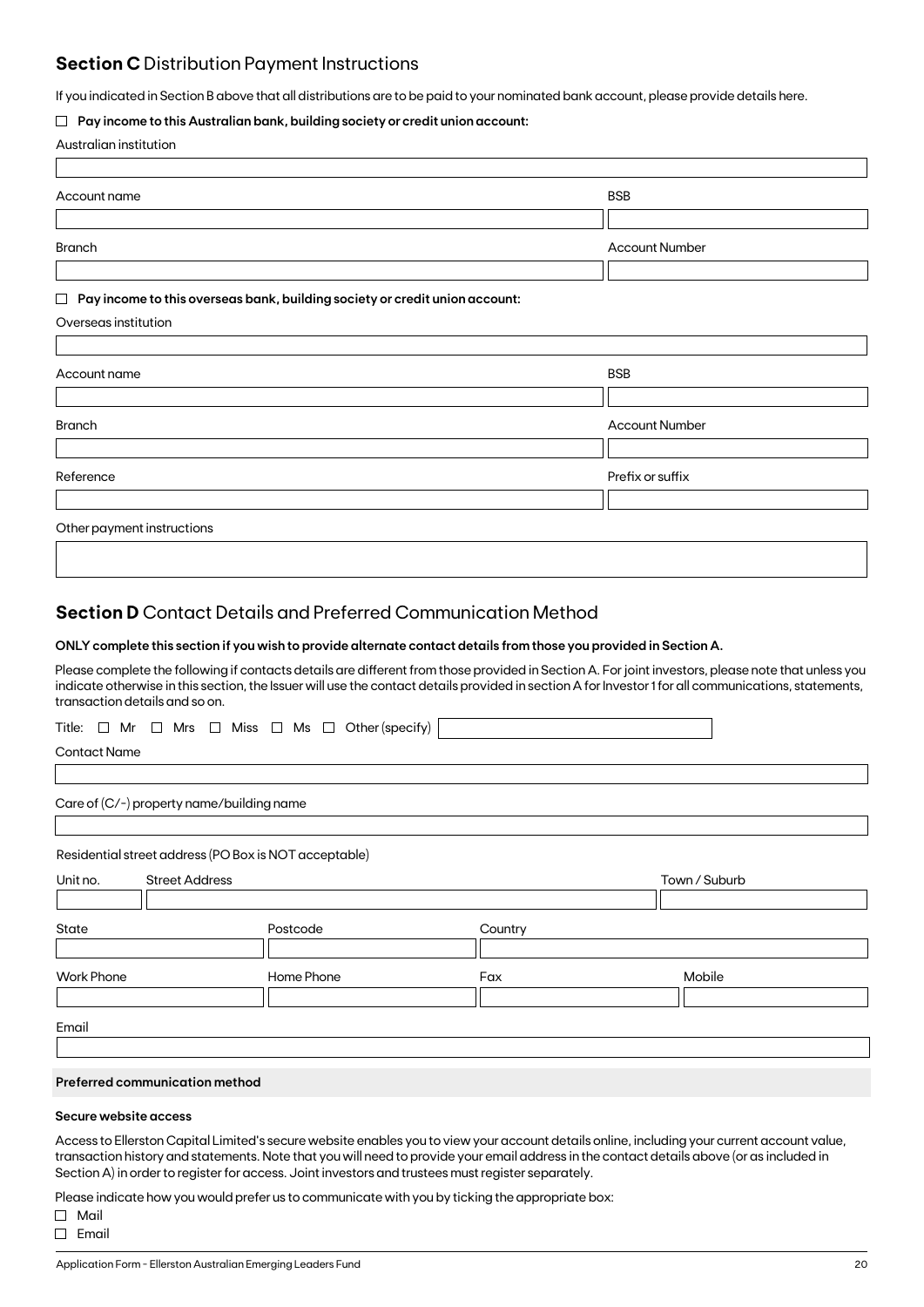## **Section E** Acting Authority or Authorised Representative

If this Application Form is being signed by one or more other person/s holding legal authority to act on behalf of the investor or by a representative of the State/Public Trustee, please provide the full name, residential street address and date of birth of the person and provide a copy of the person's certified photographic ID e.g. driving licence or passport. Also indicate the type of authority and provide a certified copy of the authority with this application.

| Individual 1                                                                                                                                                                                                   |                                                                |
|----------------------------------------------------------------------------------------------------------------------------------------------------------------------------------------------------------------|----------------------------------------------------------------|
| Other (specify)<br>Miss $\Box$ Ms $\Box$<br>Title: $\Box$ Mr<br>$\Box$ Mrs<br>$\Box$                                                                                                                           |                                                                |
| Given names (in full)                                                                                                                                                                                          | Date of birth                                                  |
|                                                                                                                                                                                                                |                                                                |
| Surname/family name                                                                                                                                                                                            |                                                                |
|                                                                                                                                                                                                                |                                                                |
| Residential street address (PO Box is NOT acceptable)                                                                                                                                                          |                                                                |
| <b>Street Address</b><br>Unit no.                                                                                                                                                                              | Town / Suburb                                                  |
|                                                                                                                                                                                                                |                                                                |
| State<br>Postcode                                                                                                                                                                                              | Country                                                        |
| Parent/guardian<br>□ POA<br>Executor/administrator<br>$\Box$<br>$\Box$                                                                                                                                         | <b>Bankruptcy trustee</b><br>Public or State trustee<br>$\Box$ |
| $\Box$ I confirm that a certified copy of my/our authority to act for the investor is attached.                                                                                                                |                                                                |
| $\Box$ I confirm that a certified copy of my photographic ID is attached (other than for the State/Public Trustee).                                                                                            |                                                                |
|                                                                                                                                                                                                                |                                                                |
| Individual 2                                                                                                                                                                                                   |                                                                |
| Title: $\Box$ Mr $\Box$ Mrs $\Box$ Miss $\Box$ Ms $\Box$ Other (specify)                                                                                                                                       |                                                                |
| Given names (in full)                                                                                                                                                                                          | Date of birth                                                  |
| Surname/family name                                                                                                                                                                                            |                                                                |
|                                                                                                                                                                                                                |                                                                |
| Residential street address (PO Box is NOT acceptable)                                                                                                                                                          |                                                                |
| <b>Street Address</b><br>Unit no.                                                                                                                                                                              | Town / Suburb                                                  |
|                                                                                                                                                                                                                |                                                                |
| Postcode<br>State                                                                                                                                                                                              | Country                                                        |
|                                                                                                                                                                                                                |                                                                |
| □ POA<br>$\Box$ Parent/guardian<br>Executor/administrator<br>$\Box$<br>$\Box$                                                                                                                                  | <b>Bankruptcy trustee</b><br>Public or State trustee<br>$\Box$ |
| $\Box$ I confirm that a certified copy of my/our authority to act for the investor is attached.                                                                                                                |                                                                |
| $\Box$ I confirm that a certified copy of my photographic ID is attached (other than for the State/Public Trustee).                                                                                            |                                                                |
|                                                                                                                                                                                                                |                                                                |
| <b>Section F Operating Authority</b>                                                                                                                                                                           |                                                                |
| This section must be completed by all investors.                                                                                                                                                               |                                                                |
| When giving instruction to us about your investment, please indicate who has authority to operate your account;                                                                                                |                                                                |
|                                                                                                                                                                                                                |                                                                |
| Individual joint accounts (if no box is ticked we will assume that both/all investors must sign):<br>Both/all to sign<br>$\Box$ Either to sign<br>$\Box$                                                       |                                                                |
|                                                                                                                                                                                                                |                                                                |
| Companies, trusts, super funds, partnerships, sole traders (if no box is ticked all instructions must be signed by two Directors OR two trustees<br>OR two partners OR director AND secretary OR sole trader): |                                                                |
| $\Box$ Other (please specify)<br>Both/all to sign<br>$\Box$ One to sign<br>$\Box$                                                                                                                              |                                                                |
|                                                                                                                                                                                                                |                                                                |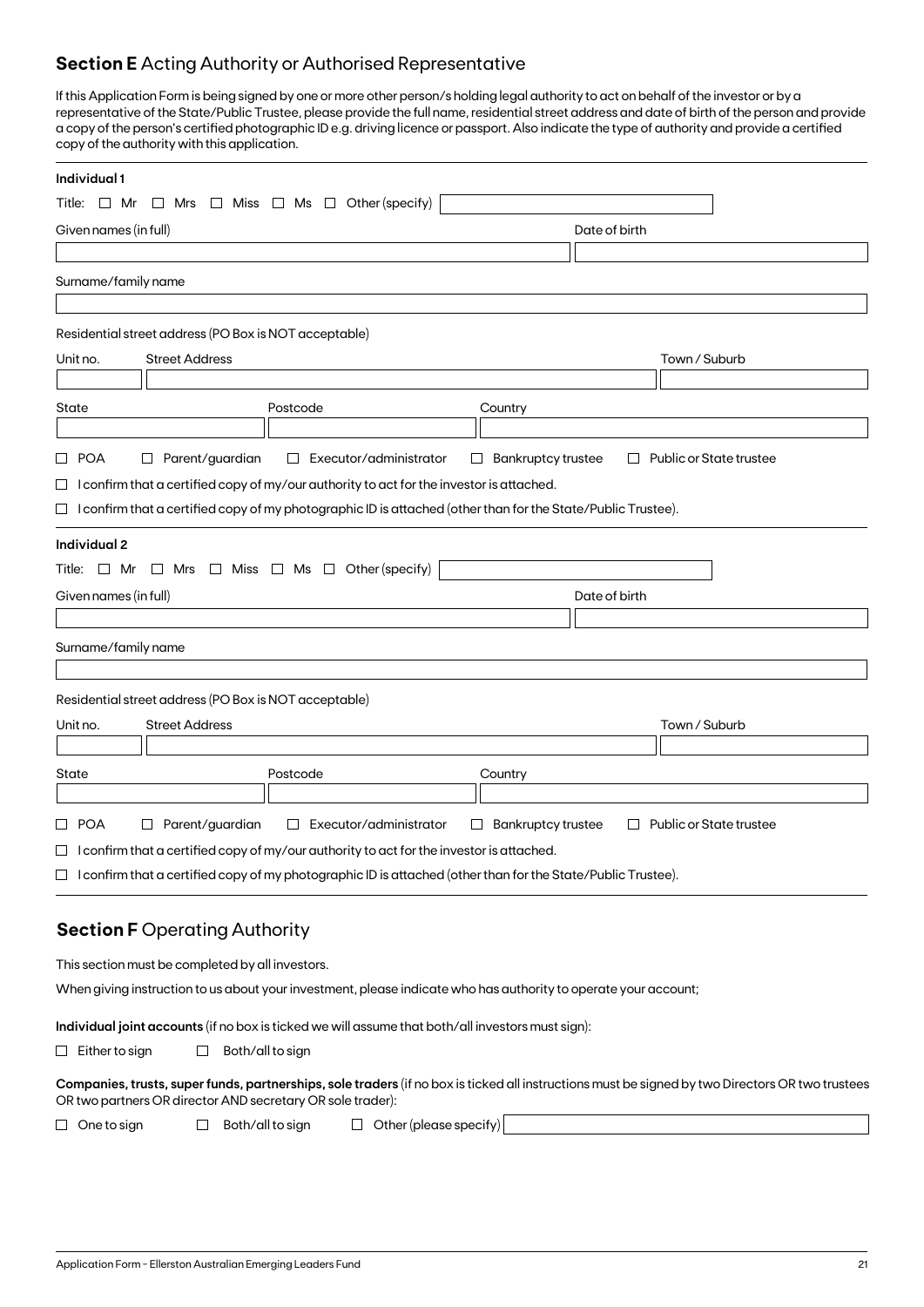### **Section G** Financial Adviser Details

Name of advisor/consultant

| Mobile |
|--------|
|        |
|        |

## **Section H** Tax Certification – FATCA (US) and CRS (other jurisdictions)

### **What are FATCA and CRS? Some background**

The US Foreign Account Tax Compliance Act (FATCA) and the Common Reporting Standard (CRS) are two ways in which a large number of governments are seeking the same thing – to improve global tax compliance. Both require financial institutions to capture relevant information on foreign taxpayers, as follows:

- FATCA promotes cross border tax compliance by US taxpayers, by implementing an international standard for the automatic exchange of information related to those taxpayers. Australia has entered into an inter-governmental agreement (IGA) with the US to implement FATCA in Australia, to be administered through the ATO. The AUS-USA FATCA IGA requires the ATO to obtain detailed account information for US citizens and/or taxpayers on an annual basis. The effect of this is that, to satisfy their FATCA obligations, relevant Australian financial institutions must identify any US taxpayers and report those taxpayers' financial account data to the ATO.
- CRS is a global reporting standard, developed by the OECD, for the automatic exchange of information (AEoI). Its goal is to allow tax authorities to obtain a clearer understanding of financial assets held abroad by their residents, for tax purposes. Over 96 countries have agreed to share information on residents' assets and incomes in accordance with defined reporting standards. Once again, this means that financial institutions around the globe must provide tax authorities with taxpayer financial account data, and the financial institutions must therefore collect this information from their customers and pass it on.

For more information go to www.linkmarketservices.com.au/corporate/FATCA and click on the links provided.

### **FATCA/CRS information – Who should complete this section?**

This section should be completed by the person completing the Application Form who is **authorised to provide tax residency and certification information** for:

- all other applicants, and
- the underlying entity e.g. trust or partnership etc., and
- the beneficial owners and controlling persons.

If you are an individual, joint individual, sole trader, or deceased estate complete (1) below. If not complete (2) on page 24.

### **1. FATCA/CRS certification of individual, joint individual, sole trader or deceased estate**

If you are an **individual, joint individual, a sole trader**, or you will hold the account on behalf of another individual or a deceased estate, then please select the best option below and answer the associated questions. If your account is held on behalf of an entity,

e.g. a company, trust, partnership etc., please go to the section on the next page 'FATCA and CRS certification of an entity.' If you do not provide this information, we will not be able to accept your application.

### **Is the following statement correct?** (Tick if applicable)

 $\Box$  Your account is held by an individual or an entity acting in the capacity of executor or administrator of a deceased estate, where EITHER certified copies of the death certificate or Grant of Probate/Letters of Administration have already been provided to us, OR certified copies of these documents are attached to this application.

If you selected the above, your FATCA/CRS certification is complete and **no further information is required**.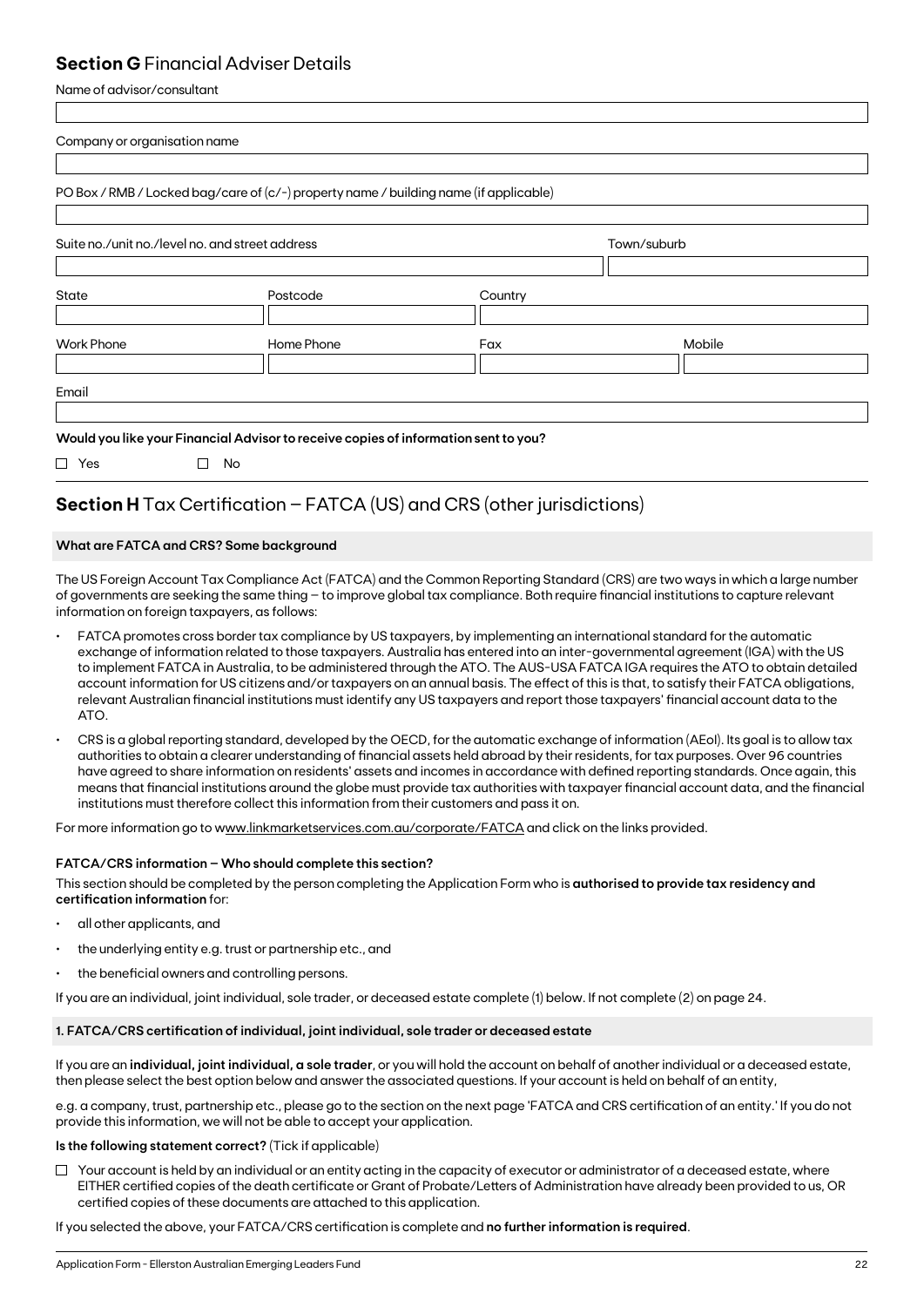### **Section H** Tax Certification – FATCA (US) and CRS (other jurisdictions) *Continued*

**Is/are all of the Individual applicants (including the person/s for whom the account will be held e.g. a children's account) a citizen or a resident for tax purposes in a country other than Australia?**

- Yes please complete 1.2 **Foreign Individual Investors and Individual Beneficial Owner** details below. Note: If an individual is both an Australian and a foreign tax resident, or a tax resident of more than one foreign country, you must also provide this information.
- No your FATCA/CRS certification is complete and **no further information is require**d.
- $\Box$  Only some of the individuals are Australian tax residents:
	- For those Individuals who are **Australian tax residents only** (including the person/s for whom the account is held), please complete 1.1 **Australian tax resident** information below.
	- For the remaining individuals (i.e. who are NOT solely Australian tax residents), please complete 1.2 **Foreign Individual Investors and Individual Beneficial Owner** details below.

### **1.1 Australian tax resident information**

Full name of Australian tax resident 1

Full name of Australian tax resident 2

Full name of Australian tax resident 3

### **1.2 Foreign Individual Investor(s) and Individual Beneficial Owner(s) details**

Please provide ALL information, including your foreign TIN (Taxpayer Identification Number), or exclusions, as relevant. Where a TIN is issued by your jurisdiction, failure to provide this information may result in your application not being processed.

| Full name of individual 1                 |                            |           |        | Date of birth                                                       |
|-------------------------------------------|----------------------------|-----------|--------|---------------------------------------------------------------------|
|                                           |                            |           |        |                                                                     |
| Street address (PO Box is NOT acceptable) |                            |           |        |                                                                     |
|                                           |                            |           |        |                                                                     |
| Country 1 of tax residency                | Country 2 of tax residency |           |        | Country 3 of tax residency                                          |
|                                           |                            |           |        |                                                                     |
|                                           |                            |           |        | Country does not require collection of TINs                         |
| TIN <sub>1</sub>                          |                            | <b>OR</b> |        | TIN is available but, has not obtained or has not been issued a TIN |
|                                           |                            |           |        | Country does not require collection of TINs                         |
| TIN <sub>2</sub><br>□                     |                            | <b>OR</b> |        | TIN is available but, has not obtained or has not been issued a TIN |
|                                           |                            |           |        | Country does not require collection of TINs                         |
| $\Box$<br>TIN <sub>3</sub>                |                            | OR        |        | TIN is available but, has not obtained or has not been issued a TIN |
| Full name of individual 2                 |                            |           |        | Date of birth                                                       |
|                                           |                            |           |        |                                                                     |
| Street address (PO Box is NOT acceptable) |                            |           |        |                                                                     |
|                                           |                            |           |        |                                                                     |
| Country 1 of tax residency                | Country 2 of tax residency |           |        | Country 3 of tax residency                                          |
|                                           |                            |           |        |                                                                     |
|                                           |                            |           |        |                                                                     |
| TIN <sub>1</sub>                          |                            | <b>OR</b> |        | Country does not require collection of TINs                         |
|                                           |                            |           |        | TIN is available but, has not obtained or has not been issued a TIN |
| TIN <sub>2</sub><br>П                     |                            | OR        | $\Box$ | Country does not require collection of TINs                         |
|                                           |                            |           |        | TIN is available but, has not obtained or has not been issued a TIN |
|                                           |                            |           |        | Country does not require collection of TINs                         |
| TIN <sub>3</sub>                          |                            | OR        |        | TIN is available but, has not obtained or has not been issued a TIN |
|                                           |                            |           |        |                                                                     |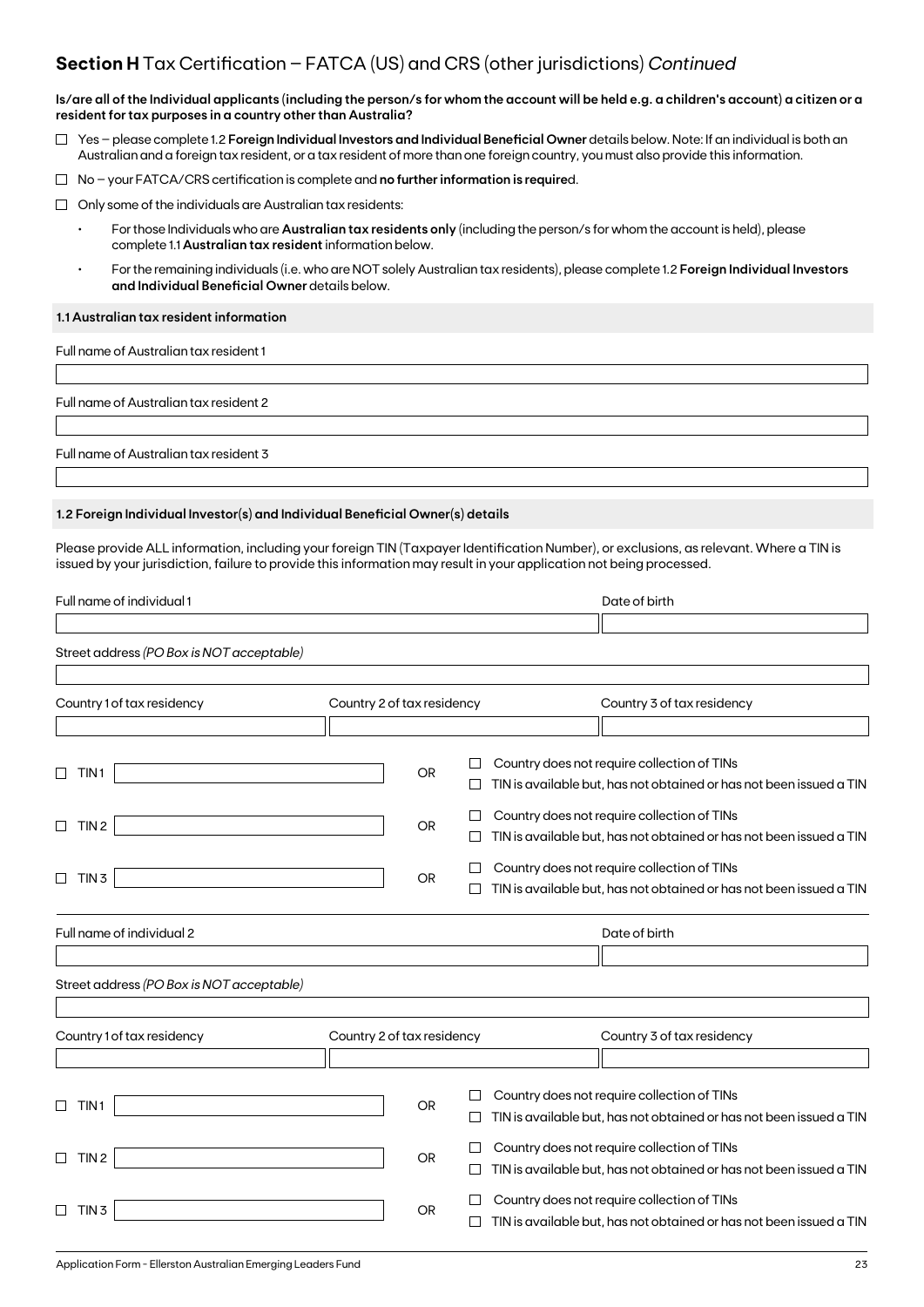## **Section H** Tax Certification – FATCA (US) and CRS (other jurisdictions) *Continued*

| Full name of individual 3                                                                                                                                                                                                                                                                                                    |                            |             | Date of birth                                                                                                                                |  |  |  |  |  |
|------------------------------------------------------------------------------------------------------------------------------------------------------------------------------------------------------------------------------------------------------------------------------------------------------------------------------|----------------------------|-------------|----------------------------------------------------------------------------------------------------------------------------------------------|--|--|--|--|--|
|                                                                                                                                                                                                                                                                                                                              |                            |             |                                                                                                                                              |  |  |  |  |  |
| Street address (PO Box is NOT acceptable)                                                                                                                                                                                                                                                                                    |                            |             |                                                                                                                                              |  |  |  |  |  |
| Country 1 of tax residency                                                                                                                                                                                                                                                                                                   | Country 2 of tax residency |             | Country 3 of tax residency                                                                                                                   |  |  |  |  |  |
|                                                                                                                                                                                                                                                                                                                              |                            |             |                                                                                                                                              |  |  |  |  |  |
|                                                                                                                                                                                                                                                                                                                              |                            |             |                                                                                                                                              |  |  |  |  |  |
| □<br>TIN 1                                                                                                                                                                                                                                                                                                                   | <b>OR</b>                  | Ш           | Country does not require collection of TINs<br>TIN is available but, has not obtained or has not been issued a TIN                           |  |  |  |  |  |
| TIN 2<br>$\Box$                                                                                                                                                                                                                                                                                                              | <b>OR</b>                  | ⊔<br>$\Box$ | Country does not require collection of TINs<br>TIN is available but, has not obtained or has not been issued a TIN                           |  |  |  |  |  |
|                                                                                                                                                                                                                                                                                                                              |                            |             | Country does not require collection of TINs                                                                                                  |  |  |  |  |  |
| $\Box$ TIN 3                                                                                                                                                                                                                                                                                                                 | OR                         | ப           | TIN is available but, has not obtained or has not been issued a TIN                                                                          |  |  |  |  |  |
|                                                                                                                                                                                                                                                                                                                              |                            |             |                                                                                                                                              |  |  |  |  |  |
| 2. Company, Entity, Trust, Superannuation Fund, Association or Other                                                                                                                                                                                                                                                         |                            |             |                                                                                                                                              |  |  |  |  |  |
| If you are an investor that is one of the following:                                                                                                                                                                                                                                                                         |                            |             |                                                                                                                                              |  |  |  |  |  |
| A company or other incorporated body, or                                                                                                                                                                                                                                                                                     |                            |             |                                                                                                                                              |  |  |  |  |  |
| Another type of entity e.g. a trust, partnership, cooperative or association etc, or                                                                                                                                                                                                                                         |                            |             |                                                                                                                                              |  |  |  |  |  |
| body, co-operative, association or other type of entity,                                                                                                                                                                                                                                                                     |                            |             | An individual/s that will hold the Account on behalf of another entity that is a superannuation fund, trust, partnership, government         |  |  |  |  |  |
| accept your application.                                                                                                                                                                                                                                                                                                     |                            |             | then please select the best option below and answer the associated questions. If you do not provide this information, we will not be able to |  |  |  |  |  |
| The following best describes your organization (tick one)                                                                                                                                                                                                                                                                    |                            |             |                                                                                                                                              |  |  |  |  |  |
| An Australian regulated superannuation fund (including a complying SMSF), retirement or pension fund. Please provide a<br>⊔<br>printout from the ATO's ABN Lookup or APRA that displays the fund's status.                                                                                                                   |                            |             |                                                                                                                                              |  |  |  |  |  |
| Please provide your ACN, ABN, ARBN or ARSN to complete your certification                                                                                                                                                                                                                                                    |                            |             |                                                                                                                                              |  |  |  |  |  |
| No further information is required.                                                                                                                                                                                                                                                                                          |                            |             |                                                                                                                                              |  |  |  |  |  |
| An account held by an entity acting in the capacity of executor or administrator of a deceased estate, where EITHER certified copies<br>of the death certificate or Grant of Probate/Letters of Administration have already been provided to us, OR certified copies of these<br>documents are attached to this application. |                            |             |                                                                                                                                              |  |  |  |  |  |
| If you select this option, your certification is complete and no further information is required.                                                                                                                                                                                                                            |                            |             |                                                                                                                                              |  |  |  |  |  |
| subsidiaries of listed companies that are not Financial Institutions).                                                                                                                                                                                                                                                       |                            |             | $\Box$ Public Listed Company, Majority Owned Subsidiary of a Public Listed company, (includes public listed companies or majority owned      |  |  |  |  |  |
| Please provide the name of the market or stock exchange where your company is listed                                                                                                                                                                                                                                         |                            |             |                                                                                                                                              |  |  |  |  |  |
| Please provide your unique reference code here, e.g. ASX number, ticker code.                                                                                                                                                                                                                                                |                            |             |                                                                                                                                              |  |  |  |  |  |
| include:                                                                                                                                                                                                                                                                                                                     |                            |             | Not a Financial Account, Certain accounts are NOT considered to be 'Financial Accounts' for the purposes of CRS and FATCA. These             |  |  |  |  |  |
| An Employee Share Scheme or Trust as defined in the Income Tax Assessment Act 1997<br>$\bullet$                                                                                                                                                                                                                              |                            |             |                                                                                                                                              |  |  |  |  |  |
| where certain requirements have been met.                                                                                                                                                                                                                                                                                    |                            |             | An Escrow Account established in connection with a court order or judgment, or a sale, exchange, or lease of real or personal property       |  |  |  |  |  |
| If you select this option, your certification is complete and no further information is required.                                                                                                                                                                                                                            |                            |             |                                                                                                                                              |  |  |  |  |  |
| Exempt Beneficial Owner, Under CRS and FATCA, an Exempt Beneficial Owner includes, but is not limited to:                                                                                                                                                                                                                    |                            |             |                                                                                                                                              |  |  |  |  |  |

- Australian government organisation or agency
- Reserve Bank of Australia
- International (including intergovernmental) organization

If you select this option, your certification is complete and no further FATCA/CRS information is required.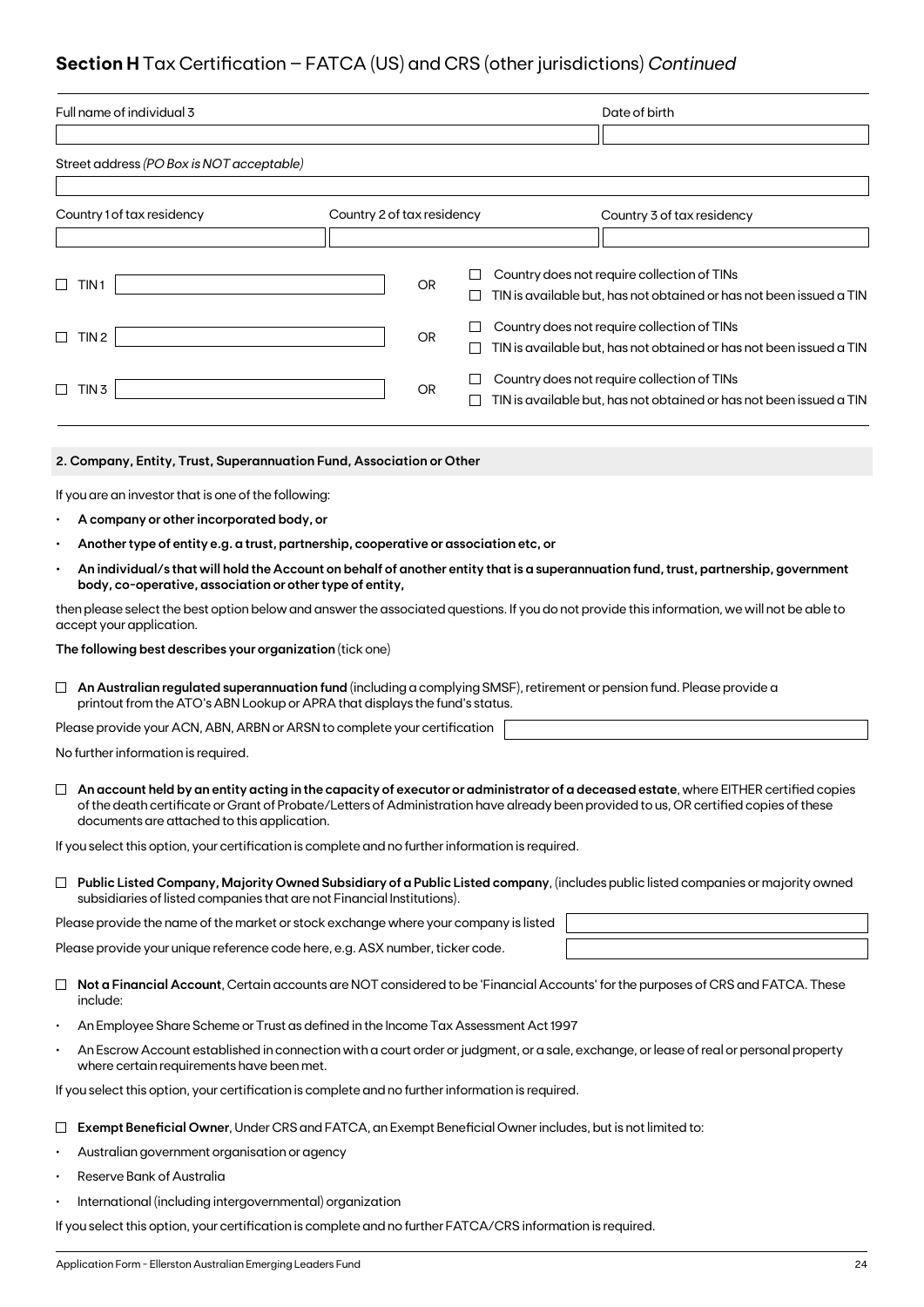|           | Financial institution. Includes:                                                                                                                                     |
|-----------|----------------------------------------------------------------------------------------------------------------------------------------------------------------------|
| $\bullet$ | Depository institution                                                                                                                                               |
| $\bullet$ | Investment entity                                                                                                                                                    |
| ٠         | Specified insurance company                                                                                                                                          |
|           | Custodian institution.                                                                                                                                               |
|           | If you select this option, please complete 2.1 Financial Institution below.                                                                                          |
| $\Box$    | Non-Financial Entity (NFE) or (NFFE). This includes the following entity types:                                                                                      |
| ٠         | Private or proprietary company that is NOT a financial institution                                                                                                   |
| ٠         | Public unlisted company that is NOT a financial institution                                                                                                          |
|           | Partnership                                                                                                                                                          |
| ٠         | Trust                                                                                                                                                                |
| ٠         | Co-operative                                                                                                                                                         |
|           | Association or club                                                                                                                                                  |
| ٠         | Registered or non-registered charitable organization                                                                                                                 |
|           | If you selected this option, please complete 2.2 NFE/NFFE entities below.                                                                                            |
|           | 2.1 Financial Institution                                                                                                                                            |
|           |                                                                                                                                                                      |
|           | <b>What is your GIIN?</b>                                                                                                                                            |
|           | If you do not have a GIIN, what is your financial institution status? (Tick one):                                                                                    |
| ப         | Deemed Compliant FFI (foreign financial institution)                                                                                                                 |
| $\sqcup$  | <b>Excepted FFI</b>                                                                                                                                                  |
| ⊔         | Non-participating FFI                                                                                                                                                |
| ⊔         | Other (please specify)                                                                                                                                               |
|           | Are you an Investment Entity (financial institution) located in a non-CRS participating jurisdiction and professionally managed by<br>another financial institution? |
|           | $\Box$ Yes<br>No                                                                                                                                                     |
|           | If you answered YES, please complete the remainder of this section and 2.2 NFE/NFFE entities.                                                                        |
|           | Is the registered holder of this account also a financial institution?                                                                                               |
|           | $\Box$ Yes<br>П<br>No                                                                                                                                                |
|           | If you answered Yes, please provide the GIIN (below) for the registered holder.                                                                                      |
|           | <b>What is holder's GIIN</b>                                                                                                                                         |
|           | If holder does not have a GIIN, what is its financial institution status (Tick one):                                                                                 |
| ⊔         | Deemed Compliant FFI (foreign financial institution)                                                                                                                 |
| ⊔         | Excepted FFI                                                                                                                                                         |
| ⊔         | Non-participating FFI                                                                                                                                                |
| ⊔         | Other (please specify)                                                                                                                                               |
|           | This completes the required information for Financial Institutions.                                                                                                  |

### **2.2 NFE/NFFE entities**

An entity is Active if it derives more than 50% of its income from the sale of goods or services AND it uses more than 50% of its assets to generate income from the sale of goods or services. An NFE is Passive if it does not fit the description of an Active entity, OR is a professionallymanaged investment entity located in a non-participating CRS (Common Reporting Standard) jurisdiction.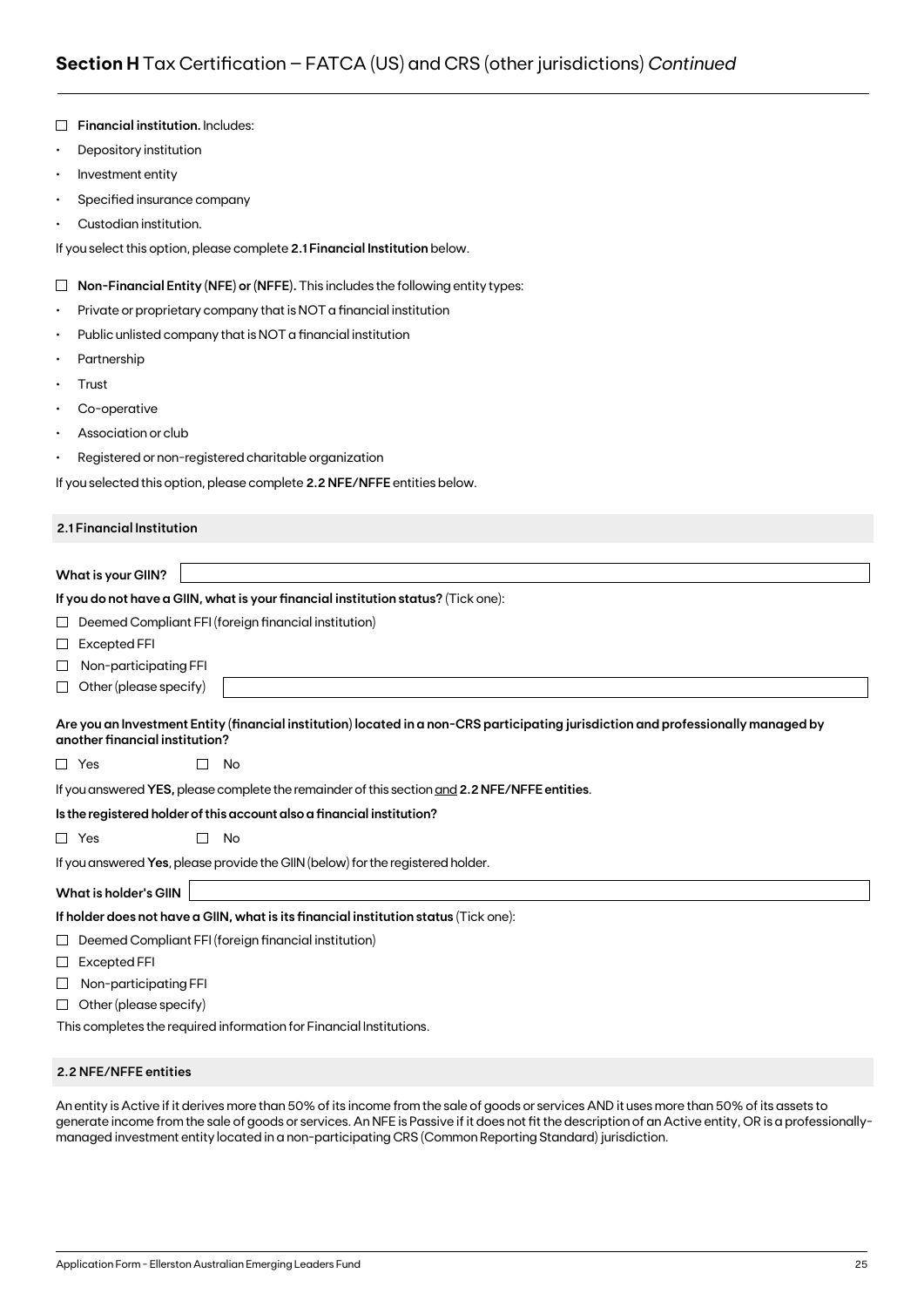## **Section H** Tax Certification – FATCA (US) and CRS (other jurisdictions) *Continued*

| Is the NFE/NFFE Active or Passive?                                                                                                                                                                                                                                                  |                                                                                                                        |           |              |                                                                                                                    |  |  |  |  |  |  |
|-------------------------------------------------------------------------------------------------------------------------------------------------------------------------------------------------------------------------------------------------------------------------------------|------------------------------------------------------------------------------------------------------------------------|-----------|--------------|--------------------------------------------------------------------------------------------------------------------|--|--|--|--|--|--|
| Active                                                                                                                                                                                                                                                                              | If Active, please complete 2.3 Entity foreign tax residency information                                                |           |              |                                                                                                                    |  |  |  |  |  |  |
| Passive<br>**Controlling Persons details                                                                                                                                                                                                                                            | If Passive, please complete 2.3 Entity foreign tax residency information and 2.4 Entity foreign beneficial owner(s) or |           |              |                                                                                                                    |  |  |  |  |  |  |
| 2.3 Entity foreign tax residency information (tick and/or provide details as indicated)                                                                                                                                                                                             |                                                                                                                        |           |              |                                                                                                                    |  |  |  |  |  |  |
| Is this account holder a US citizen or a resident for tax purposes in a country other than Australia?                                                                                                                                                                               |                                                                                                                        |           |              |                                                                                                                    |  |  |  |  |  |  |
| $\Box$ Yes<br>No                                                                                                                                                                                                                                                                    |                                                                                                                        |           |              |                                                                                                                    |  |  |  |  |  |  |
| If you answered No, your certification is complete and no further information is required.                                                                                                                                                                                          |                                                                                                                        |           |              |                                                                                                                    |  |  |  |  |  |  |
| If you answered Yes, please provide ALL information, including your foreign TIN (Taxpayer Identification Number) or exclusions, as relevant.<br>Where a TIN is issued by your jurisdiction, failure to provide this information may result in your application not being processed. |                                                                                                                        |           |              |                                                                                                                    |  |  |  |  |  |  |
| Country of tax residency 1                                                                                                                                                                                                                                                          | Address                                                                                                                |           |              |                                                                                                                    |  |  |  |  |  |  |
|                                                                                                                                                                                                                                                                                     |                                                                                                                        |           |              |                                                                                                                    |  |  |  |  |  |  |
| $\Box$ TIN1                                                                                                                                                                                                                                                                         |                                                                                                                        | <b>OR</b> | $\Box$<br>⊔  | Country does not require collection of TINs<br>TIN is available but, has not obtained or has not been issued a TIN |  |  |  |  |  |  |
| $\Box$ TIN 2                                                                                                                                                                                                                                                                        |                                                                                                                        | OR        | ப<br>ப       | Country does not require collection of TINs<br>TIN is available but, has not obtained or has not been issued a TIN |  |  |  |  |  |  |
| $\Box$ TIN 3                                                                                                                                                                                                                                                                        |                                                                                                                        | OR        | $\mathsf{L}$ | Country does not require collection of TINs<br>TIN is available but, has not obtained or has not been issued a TIN |  |  |  |  |  |  |
| 2.4 Entity foreign beneficial owner(s) or ** Controlling Persons details                                                                                                                                                                                                            |                                                                                                                        |           |              |                                                                                                                    |  |  |  |  |  |  |
| Is/Are any of the beneficial owner(s) or controlling persons a U.S. citizen or a resident for tax purposes in a country other than Australia?<br>$\Box$ Yes<br>No                                                                                                                   |                                                                                                                        |           |              |                                                                                                                    |  |  |  |  |  |  |
| If you answered No, your certification is complete and no further information is required.                                                                                                                                                                                          |                                                                                                                        |           |              |                                                                                                                    |  |  |  |  |  |  |
| If you answered Yes, please provide ALL information, including your foreign TIN (Taxpayer Identification Number) or exclusions, as relevant.<br>Where a TIN is issued by your jurisdiction, failure to provide this information may result in your application not being processed. |                                                                                                                        |           |              |                                                                                                                    |  |  |  |  |  |  |
| Full name of individual 1                                                                                                                                                                                                                                                           |                                                                                                                        |           |              | Date of birth                                                                                                      |  |  |  |  |  |  |
|                                                                                                                                                                                                                                                                                     |                                                                                                                        |           |              |                                                                                                                    |  |  |  |  |  |  |
| Street address (PO Box is NOT acceptable)                                                                                                                                                                                                                                           |                                                                                                                        |           |              | Date of birth                                                                                                      |  |  |  |  |  |  |
|                                                                                                                                                                                                                                                                                     |                                                                                                                        |           |              |                                                                                                                    |  |  |  |  |  |  |
| Country 1 of tax residency                                                                                                                                                                                                                                                          | Country 2 of tax residency                                                                                             |           |              | Country 3 of tax residency                                                                                         |  |  |  |  |  |  |
|                                                                                                                                                                                                                                                                                     |                                                                                                                        |           |              |                                                                                                                    |  |  |  |  |  |  |
| $\Box$ TIN1                                                                                                                                                                                                                                                                         |                                                                                                                        | <b>OR</b> | ப            | Country does not require collection of TINs<br>TIN is available but, has not obtained or has not been issued a TIN |  |  |  |  |  |  |
|                                                                                                                                                                                                                                                                                     |                                                                                                                        |           | $\Box$       | Country does not require collection of TINs                                                                        |  |  |  |  |  |  |
| $\Box$<br>TIN 2                                                                                                                                                                                                                                                                     |                                                                                                                        | OR.       | ⊔            | TIN is available but, has not obtained or has not been issued a TIN                                                |  |  |  |  |  |  |
| TIN <sub>3</sub><br>$\Box$                                                                                                                                                                                                                                                          |                                                                                                                        | <b>OR</b> | ⊔<br>⊔       | Country does not require collection of TINs<br>TIN is available but, has not obtained or has not been issued a TIN |  |  |  |  |  |  |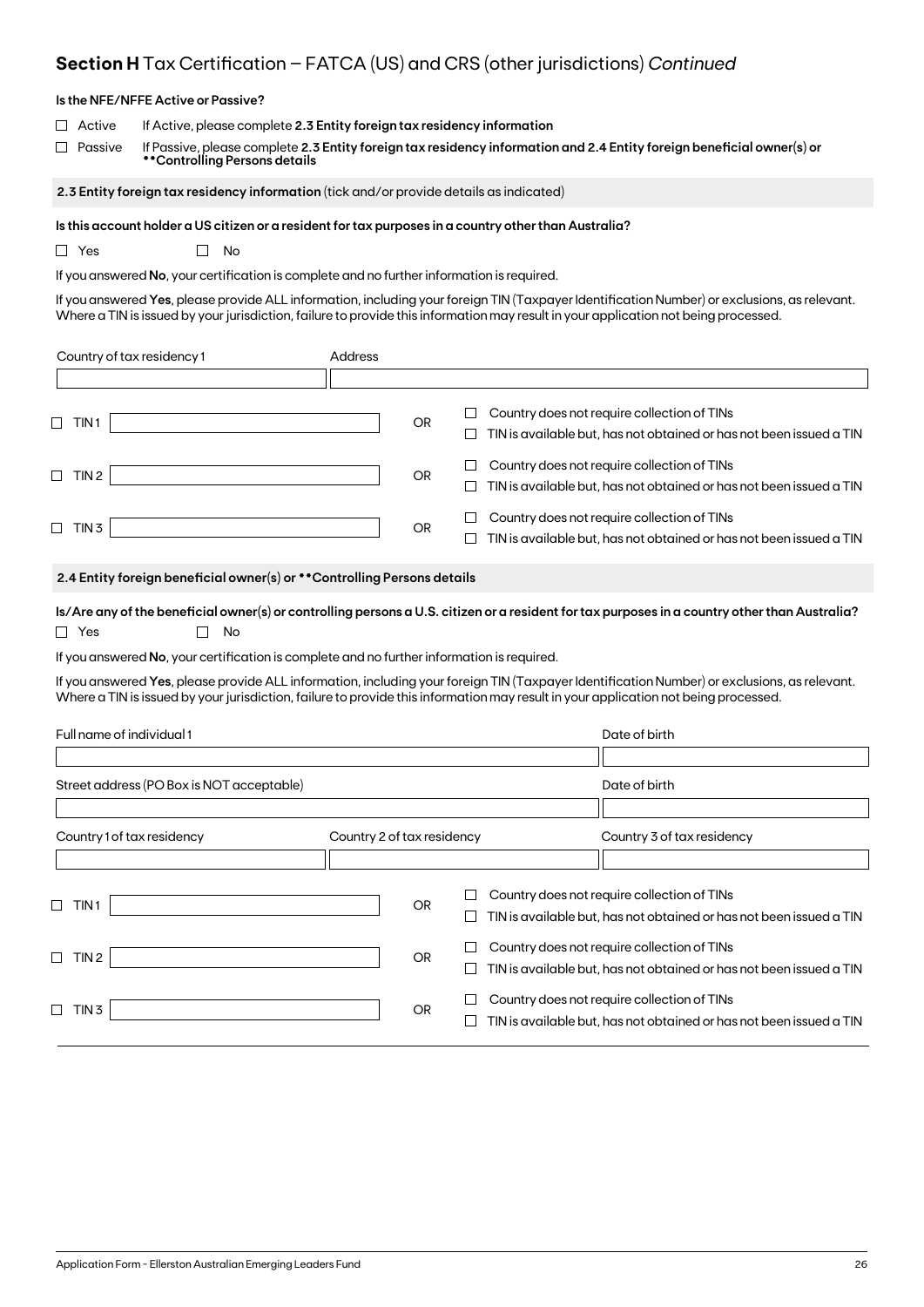## **Section H** Tax Certification – FATCA (US) and CRS (other jurisdictions) *Continued*

| Full name of individual 2                 |                            |           |         | Date of birth                                                                                                      |
|-------------------------------------------|----------------------------|-----------|---------|--------------------------------------------------------------------------------------------------------------------|
|                                           |                            |           |         |                                                                                                                    |
| Street address (PO Box is NOT acceptable) |                            |           |         | Date of birth                                                                                                      |
|                                           |                            |           |         |                                                                                                                    |
| Country 1 of tax residency                | Country 2 of tax residency |           |         | Country 3 of tax residency                                                                                         |
|                                           |                            |           |         |                                                                                                                    |
| $\Box$<br>TIN <sub>1</sub>                |                            | <b>OR</b> |         | Country does not require collection of TINs<br>TIN is available but, has not obtained or has not been issued a TIN |
| TIN <sub>2</sub><br>$\Box$                |                            | <b>OR</b> |         | Country does not require collection of TINs<br>TIN is available but, has not obtained or has not been issued a TIN |
| $\Box$<br>TIN <sub>3</sub>                |                            | <b>OR</b> |         | Country does not require collection of TINs<br>TIN is available but, has not obtained or has not been issued a TIN |
| Full name of individual 3                 |                            |           |         | Date of birth                                                                                                      |
| Street address (PO Box is NOT acceptable) |                            |           |         | Date of birth                                                                                                      |
|                                           |                            |           |         |                                                                                                                    |
| Country 1 of tax residency                | Country 2 of tax residency |           |         | Country 3 of tax residency                                                                                         |
| TIN 1<br>⊔                                |                            | <b>OR</b> | $\perp$ | Country does not require collection of TINs<br>TIN is available but, has not obtained or has not been issued a TIN |
| TIN <sub>2</sub><br>$\Box$                |                            | <b>OR</b> |         | Country does not require collection of TINs<br>TIN is available but, has not obtained or has not been issued a TIN |
| TIN <sub>3</sub><br>$\Box$                |                            | OR.       |         | Country does not require collection of TINs<br>TIN is available but, has not obtained or has not been issued a TIN |

\*Capitalised terms used in this section have the meanings defined in the intergovernmental agreement between the Australian and governments to improve international tax compliance and to implement FATCA dated 28 April 2014.

\*\* A Controlling Person means any individual who ultimately beneficially owns 25% or more of an entity or controls the entity, including control through a chain of ownership or by means of control other than direct control.

### **Section I** Subscription terms and conditions

To subscribe for New Units, an applicant (the Subscriber) must execute this Application Form. An application is only accepted on confirmation of acceptance in a Transaction Statement by Ellerston Capital Limited.

The Subscriber agrees to subscribe for New Units on these Subscription Terms and Conditions and in accordance with the Constitution.

### 1. **Definitions**

The following definitions apply to terms in this Section I. Terms not defined in this Section have the meaning set out in the Glossary section of the Product Disclosure Statement. The principles of interpretation set out in the Glossary of the Product Disclosure Statement also apply in this Application Form.

**Application Form** means this form upon which an application for New Units is made by a Subscriber.

**Application Price** means the sum payable for each New Unit calculated in accordance with this Application Form.

**Custodian** means the custodian (if any) for the Subscriber, named in this Application Form.

**New Unit** means a new fully paid unit in the Ellerston Australian Emerging Leaders Fund Units which is the subject of this Application Form.

**Payment Date** means the date, specified by Ellerston Capital Limited in the Transaction Statement on which payment for New Units falls due.

**Product Disclosure Statement** means the Ellerston Australian Emerging Leaders Fund PDS dated 31 March 2021.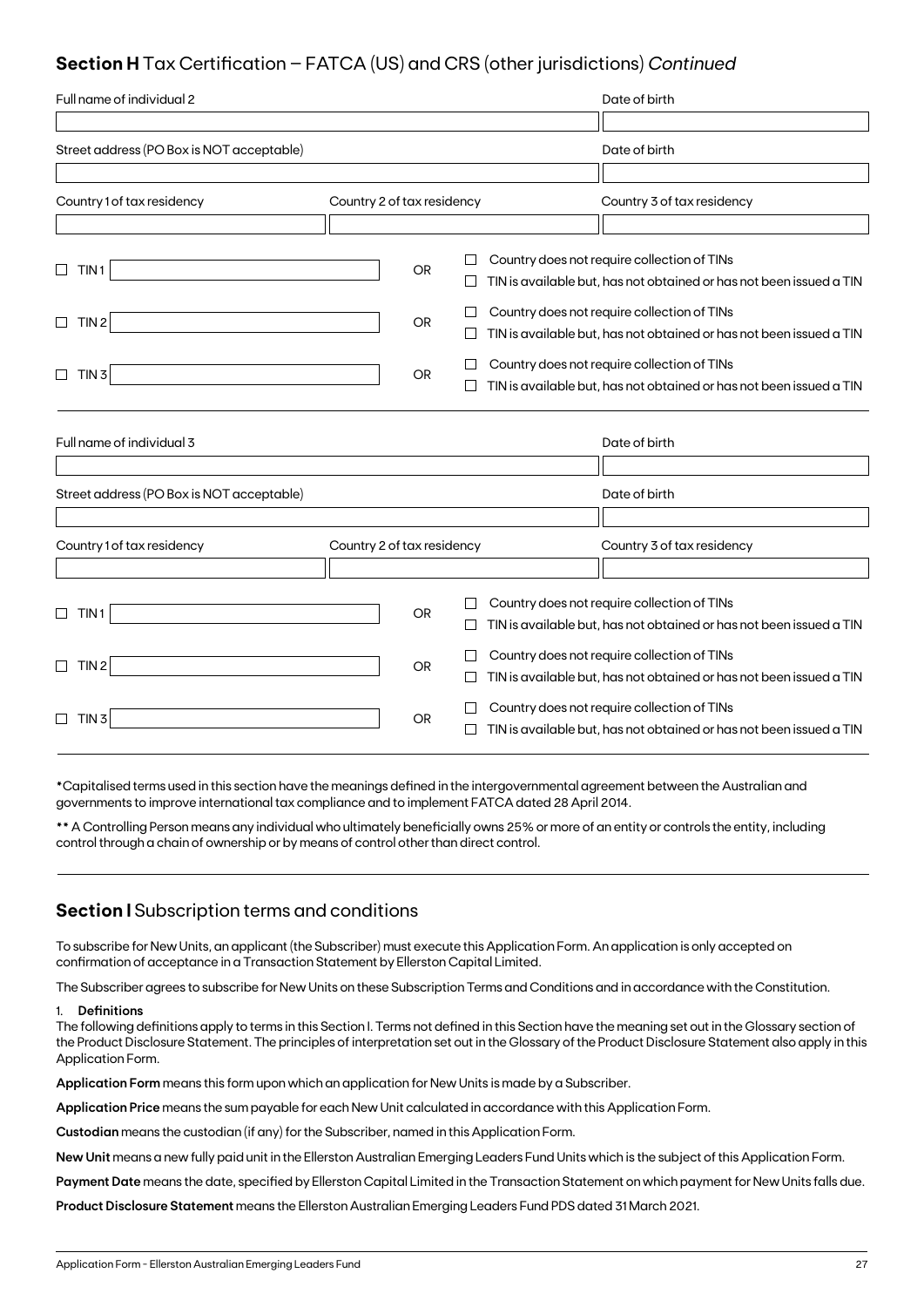## **Section I** Subscription Terms and Conditions *Continued*

**Target Market Determination** means the Ellerston Australian Emerging Leaders Fund Target Market Determination dated 30 September 2021.

**Transaction Statement** means the notice given by Ellerston Capital Limited to the Subscriber specifying the amount for which the Application has been accepted and the Payment Date.

**Register** means the register of members kept on behalf of Ellerston Capital Limited as responsible entity of the Ellerston Australian Emerging Leaders Fund by Link Market Services Limited.

**Subscription Terms and Conditions** means these terms and conditions on which applications for New Units are made and agreed to by the Subscriber.

### 2. **Subscriber to procure performance by custodian**

Where a Subscriber nominates a Custodian and the Custodian becomes a Unitholder, the Subscriber undertakes to procure that the Custodian, as Unitholder, performs the obligations and observes the restrictions imposed on it under this Application Form.

### 3. **Application for New Units**

- a) By lodging the Application Form, the Subscriber irrevocably applies for New Units, at the Application Price, up to the aggregate amount as set out in the Subscriber's Application Form (**Application Amount**) with the number of New Units being rounded down to the next whole number.
- b) The Application Amount is not payable on lodgement of the Application Form.
- c) If the Subscriber's Application is accepted in whole or in part, Ellerston Capital Limited will send the Subscriber a Transaction Statement setting out the amount in respect of which the Application has been accepted.
- d) A Subscriber's commitment is valid and enforceable against the Subscriber from the date on which the Subscriber's Application is accepted (**Effective Date**).
- e) The Subscriber must pay the Subscription Amount to Pacific Custodians Pty Limited Ellerston Australian Emerging Leaders Fund on the Payment Date.

### 4. **Indemnity**

The Subscriber indemnifies Ellerston Capital Limited and each of its officers, employees, advisers and agents (the **Indemnified Parties**) against all Claims and Liabilities (including legal costs on a full indemnity basis) incurred or suffered by or brought by or made or recovered against the Indemnified Parties in connection with, or arising out of, any breach of any provision of these Subscription Terms and Conditions by the Subscriber.

### 5. **Subscriber's acknowledgement**

The Subscriber acknowledges and agrees that in considering whether or not to apply for New Units and in proceeding to engage in due diligence enquiries, it did so on the basis that the Product Disclosure Statement it received containing information concerning the Ellerston Australian Emerging Leaders Fund expressly excluded any reliance on information given to the Subscriber or statements or representations of Ellerston Capital Limited;

- a) The Subscriber represents and warrants to Ellerston Capital Limited that:
- in conducting due diligence, and subscribing for New Units, the Subscriber did not and does not rely on any statement, representation, warranty, condition, forecast or other conduct which may have been made by or on behalf of Ellerston Capital Limited including, to avoid doubt, the Product Disclosure Statement;
- (ii) it has had the opportunity to conduct due diligence and has satisfied itself in relation to matters arising from the due diligence;
- (iii) it understands, acknowledges and accepts the risks and uncertainties of the industry in which the Ellerston Australian Emerging Leaders Fund operates and the general economic risks that impact on, or could reasonably be expected to impact on the Ellerston Australian Emerging Leaders Fund, its assets, results, operations and prospects;
- (iv) irrespective of whether or not the due diligence was as full or exhaustive as the Subscriber would have wished, it has nevertheless, independently and without the benefit of any inducements, representations or warranties from Ellerston Capital Limited or any of its respective directors, officers, employees, agents or advisers, determined to enter into this Application Form; and
- (v) the disclosures regarding the Ellerston Australian Emerging Leaders Fund including the information, forecasts and statements of intent contained in material provided to the Subscriber, and made in management presentations, are accepted by the Subscriber based on their own enquiries and understanding.
- b) The Subscriber acknowledges and agrees that, to the extent permitted by law, none of Ellerston Capital Limited or any of its respective directors, officers, employees, agents or advisers:
- (i) has made or makes any representation or warranty as to the accuracy or completeness of any disclosure or the provision of any information;
- (ii) accepts any duty of care in relation to the Subscriber in respect of any such information; and
- (iii) is to be liable to the Subscriber if, for whatever reason, any such information is or becomes inaccurate, incomplete or misleading in any particular way.
- c) Subject to any law to the contrary, all terms conditions, warranties and statements, whether expressed, implied, written, oral, collateral, statutory or otherwise, are excluded, and Ellerston Capital Limited and its respective directors, officers, employees, agents and advisers disclaim all Liabilities in relation to them to the maximum extent permitted by law.
- d) The Subscriber acknowledges that: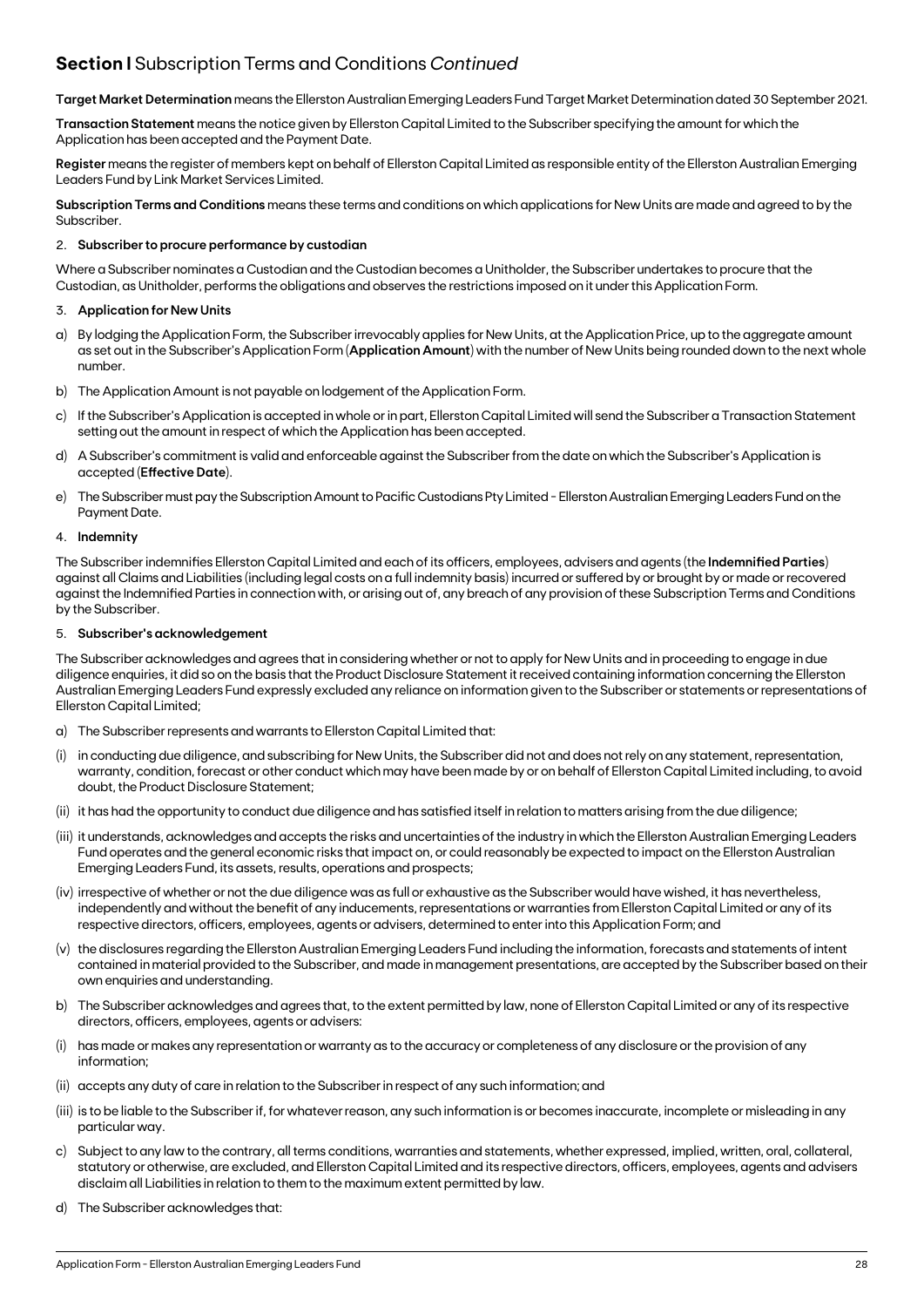## **Section I** Subscription Terms and Conditions *Continued*

### (i) it has read and understood the Target Market Determination;

(ii) the subscription for New Units is suitable for the Subscriber, having regards to the Target Market Determination;

### (iii) it has read and understood, the Product Disclosure Statement; and

(iv) Ellerston Capital Limited has issued the Product Disclosure Statement and other information and materials relating to the offer, and has made the invitation to apply for Units in the Ellerston Australian Emerging Leaders Fund only in its capacity as responsible entity of the Ellerston Australian Emerging Leaders Fund, and in no other capacity, and its liability is limited to and can be enforced to the extent to which it can be and is in fact satisfied out of property of the Ellerston Australian Emerging Leaders Fund from which Ellerston Capital Limited is actually indemnified for the liability. This limitation of Ellerston Capital Limited's liability applies to all liabilities and obligations of Ellerston Capital Limited in any way connected with any representation, warranty, conduct, omission, document or transaction related to the Ellerston Australian Emerging Leaders Fund and the invitation to apply for Units in the Ellerston Australian Emerging Leaders Fund.

### 6. **Representations and warranties by Subscriber**

The Subscriber represents and warrants to Ellerston Capital Limited that each of the following statements is true, accurate and not misleading as at the date of the Application Form and the Payment Date:

- a) its execution, delivery and performance of this Application including the Subscription Terms and Conditions does not violate its constitution (or other constituent documents);
- b) it is a validly existing entity under the laws of its place of incorporation or establishment;
- c) it has the corporate power to enter into and perform its obligations under this Application Form and to carry out the transactions contemplated thereby;
- d) it has taken all necessary corporate action to authorise its entry into the execution, delivery and performance of this Application Form and to carry out the transactions contemplated by this Application Form;
- e) this Application Form is a valid and binding obligation on it;
- f) if situated outside Australia, it is a person to whom an invitation or offer to subscribe for New Units in the manner contemplated by the Product Disclosure Statement and this Application Form is permitted by the laws of the jurisdiction in which it is situated and it is a person to whom the New Units can lawfully be offered and issued to under all applicable laws, without the need for any registration, formality or lodgement and it satisfies the requirements in the applicable jurisdictions and makes the warranties and representations set in clauses 9 to 11 below;
- g) in subscribing for New Units, it is in compliance with all relevant laws and regulations (including, without limitation, the requirements of the Australian Corporations Act.
- h) neither its entry into nor the performance by it of this Application Form nor any transaction contemplated under this Application Form violates in any material respect any provision of any judgment binding on it, its constituent documents, any law or any document, agreement or other arrangement binding on it or its assets; and
- i) it agrees to provide Ellerston Capital Limited with any other information or material that is reasonably required to establish the Subscriber's authority to apply for and acquire New Units and its compliance with applicable laws or to enable Ellerston Capital Limited to comply with its Anti-Money Laundering Policy.

### 7. **Additional representations where the Subscriber is a trustee**

On execution of this Application Form where the Subscriber is a trustee, it represents and warrants to Ellerston Capital Limited that each of the following statements is true, accurate and not misleading as at the date of the Application Form and the Payment Date:

- a) it is empowered by the trust deed establishing the trust under which it is appointed as trustee (Trust Deed) to enter into and perform its obligations under Application Form and to carry out the acts and transactions contemplated by this Application Form;
- b) all necessary resolutions have been duly passed and all consents, approvals and other procedural matters have been obtained or attended to as required by the Trust Deed;
- c) it is the sole trustee of the trust;
- d) no property of the trust is liable to be re settled or set aside or transferred to any other trust;
- e) the trust has not been terminated, nor has any event for the vesting of the assets of the trust occurred;
- f) subject to the terms of the Trust Deed and limitations which may be imposed by general law, its right of indemnity out of, and lien over, the assets of the trust have not been limited in any way. To the best of its knowledge, it has no liability which may be set off against that right of indemnity;
- g) to the best of its knowledge, it has complied with all obligations and duties under the Trust Deed and at law where failure to comply would have a material adverse effect on its ability to perform under this Application Form; and
- h) You are acquiring the New Units for your own account for investment purposes only and not with a view to resale or distribution.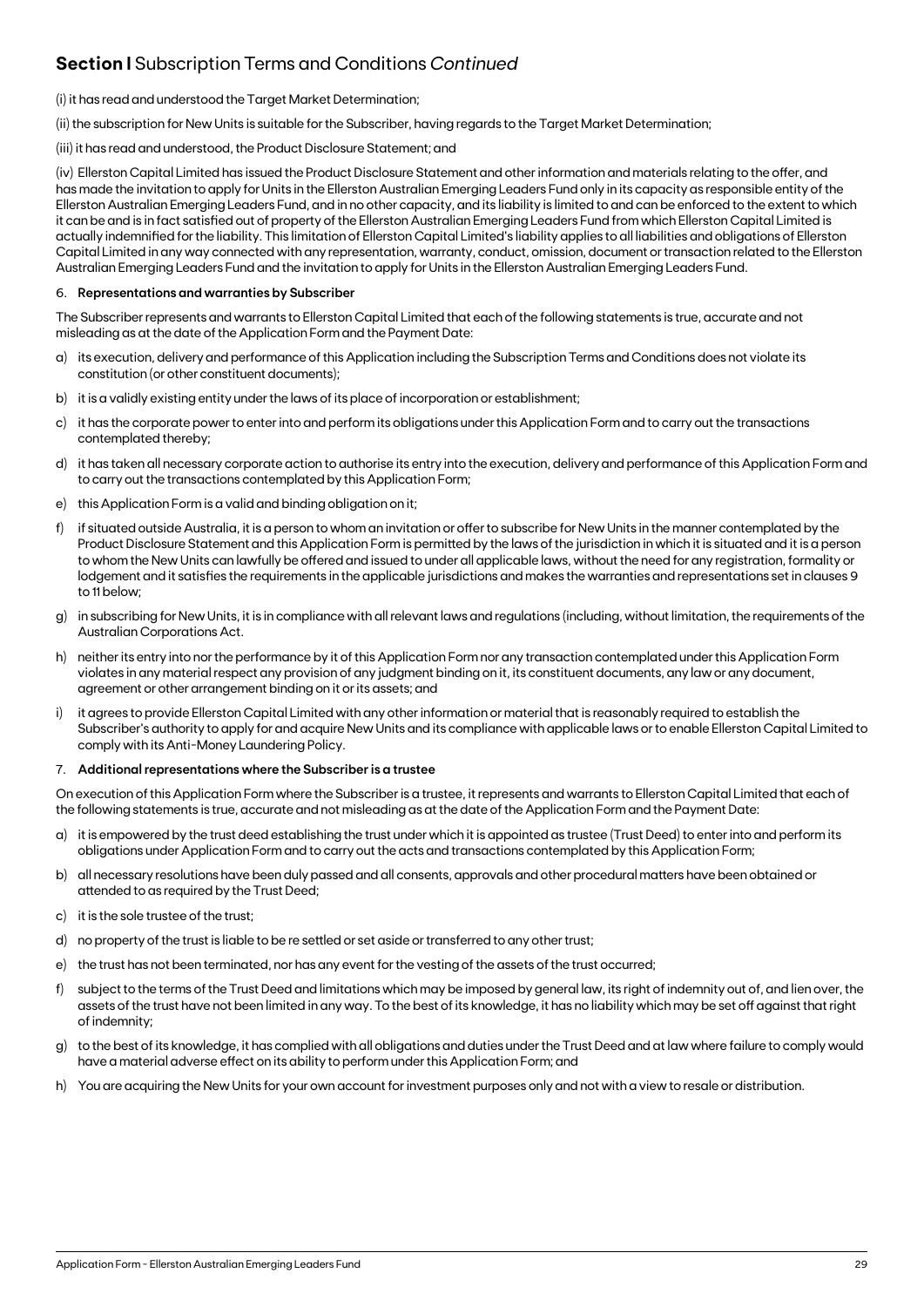## **Section I** Subscription Terms and Conditions *Continued*

### 8. **Notices**

Each communication (including each notice, consent, approval, request and demand) under or in connection with this Application Form:

- a) must be in writing;
- b) must be addressed as follows (or as otherwise notified by that Party to each other Party from time to time).

**Ellerston Capital Limited c/o Link Market Services PO Box 372**1 Rhodes, NSW 2138 Telephone: 1800 992 149

### **Subscriber**

Address provided by the Subscriber on the Application Form

- c) must be signed by the Party making it or (on that Party's behalf) by the solicitor for, or any attorney, director, secretary or authorised agent of, that Party;
- d) must be delivered by hand or posted by prepaid post to the address, or sent by fax to the number, of the addressee, in accordance with clause 8(b); and
- (i) is taken to be received by the addressee:(in the case of prepaid post sent to an address in the same country) on the third day after the date of posting;
- (ii) (in the case of prepaid post sent to an address in another country) on the fifth day after the date of posting by airmail;
- (iii) (in the case of fax) at the time in the place to which it is sent equivalent to the time shown on the transmission confirmation report produced by the fax machine from which it was sent; and
- (iv) (in the case of delivery by hand) on delivery, but if the communication is taken to be received on a day that is not a business day or after 5.00pm, it is taken to be received at 9.00am on the next business day.
- 9. **General**

### 9.1 **Governing law**

This Application Form is governed by and must be construed according to the law applying in New South Wales.

### 9.2 **Jurisdiction**

Each Party irrevocably:

- a) submits to the non-exclusive jurisdiction of the courts of New South Wales, and the courts competent to determine appeals from those courts, with respect to any proceedings that may be brought at any time relating to this Application Form; and
- b) waives any objection it may now or in the future have to the venue of any proceedings, and any claim it may now or in the future have that any proceedings have been brought in an inconvenient forum, if that venue falls within clause 9.2(a).

### 9.3 **Amendments**

The Subscription Terms and Conditions may only be varied by or on behalf of Ellerston Capital Limited and the Subscriber in writing.

### 9.4 **Waiver**

- a) Failure to exercise or enforce, or a delay in exercising or enforcing, or the partial exercise or enforcement of, a right, power or remedy provided by law or under this Application Form by a party does not preclude, or operate as a waiver of, the exercise or enforcement, or further exercise or enforcement, of that or any other right, power or remedy provided by law or under this Application Form.
- b) A waiver or consent given by a party under this Application Form is only effective and binding on that Party if it is given or confirmed in writing by that party.
- c) No waiver of a breach of a term of this Application Form operates as a waiver of another breach of that term or of a breach of any other term of this Application Form.

### 9.5 **Further acts and documents**

Each party must promptly do all further acts and execute and deliver all further documents (in form and content reasonably satisfactory to that party) required by law or reasonably requested by the other party to give effect to this Application Form.

### 9.6 **Consents**

Consent required under this Application Form from a party may be given or withheld, or may be given subject to any conditions, as that Party (in its absolute discretion) thinks fit, unless this Application Form expressly provides otherwise.

### 9.7 **Assignment**

A party cannot assign, novate or otherwise transfer any of its rights or obligations under this Application Form without the prior consent of the other party.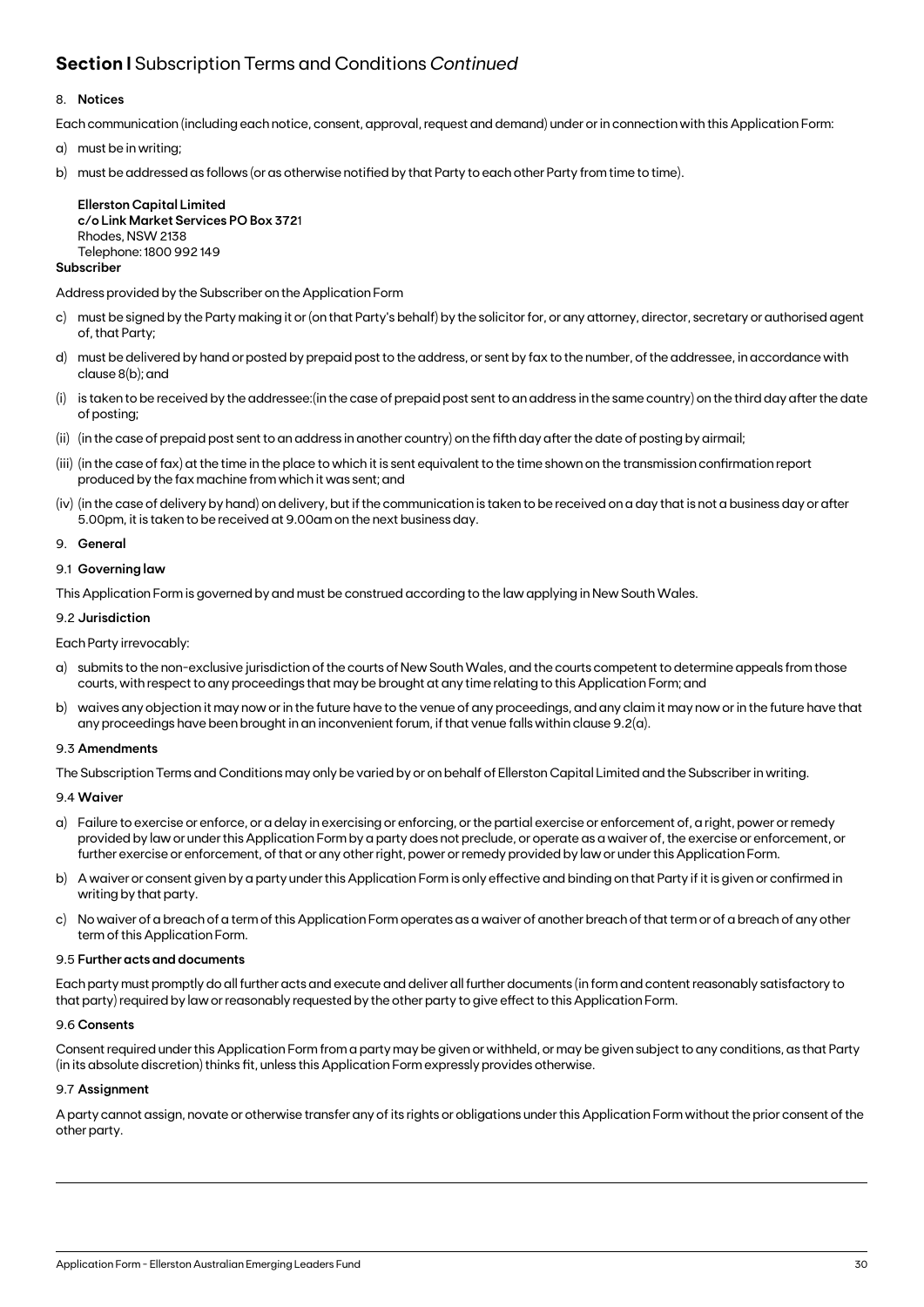### **Section J** Declarations and signatures

All parties must sign for joint applications. If signed under Power of attorney, the attorney must enclose a certified copy of the Power of Attorney and declare that he / she has not received notice of revocation of that power. The Power of Attorney must also enclose a certified copy of their driver's licence or passport, proof of identity or age card. If the application is for a company, two directors or a director and secretary must sign, unless the company is a sole director company, in which case the sole director only must sign.

### **I / we acknowledge that by signing below:**

I/we declare that the details given in this application form are true and correct. I/we acknowledge that by signing this application form, I / we:

- a. agree to become bound by the provisions of the Constitution of the Fund, as may be amended from time to time;
- b. understand that you may need to contact me and that I may need to provide additional information to meet the requirements of the Anti-Money Laundering and Counter-Terrorism Financing legislation; and
- c. agree to subscribe for New Units on the Subscription Terms and Conditions set out in Section I of this Application Form including by providing the representations and warranties set out therein.
- d. I/we confirm that I/we have read and understood the TMD. I/we also acknowledge that an investment in units in the Fund is suitable for me, having regard to the TMD.

### **I/We acknowledge that I/we understand that:**

- a. units in the Fund do not represent deposits or other liabilities of Ellerston Capital Limited or any other member of the Ellerston Capital Limited group;
- b. investing in the Fund is subject to investment risk, including possible delays in repayment and loss of income and principal invested; and
- c. neither Ellerston Capital Limited nor any other entity guarantees the performance of the Fund or the repayment of capital invested in the Fund.

### **I / we acknowledge that by signing this application form:**

I / we agree to provide any additional information and/or documentation required by Ellerston Capital Limited for FATCA/CRS purposes (in addition to that provided in Section H of this form) upon request, and to inform Ellerston Capital Limited if a change in circumstances means that any of the information or documentation provided is no longer correct.

| <b>Dated</b>                                                                          |                                     |                           |                                                                            |  |  |  |
|---------------------------------------------------------------------------------------|-------------------------------------|---------------------------|----------------------------------------------------------------------------|--|--|--|
| Name of investor1                                                                     |                                     | Name of investor 2        |                                                                            |  |  |  |
| Signature of investor 1                                                               |                                     | Signature of investor 2   |                                                                            |  |  |  |
| Tick capacity (mandatory for companies)<br>$\Box$ Sole Director<br>Director<br>П      | Secretary<br>$\Box$<br>$\mathbf{I}$ | Sole Director             | Tick capacity (mandatory for companies)<br>П<br>Director<br>Secretary<br>П |  |  |  |
| Power of Attorney                                                                     |                                     |                           |                                                                            |  |  |  |
| Executed by and on behalf of                                                          |                                     |                           |                                                                            |  |  |  |
| by its Attorney:                                                                      |                                     |                           |                                                                            |  |  |  |
| Attorney name                                                                         |                                     | <b>Attorney Signature</b> |                                                                            |  |  |  |
| in the presence of:                                                                   |                                     |                           |                                                                            |  |  |  |
| Witness name                                                                          |                                     | Witness signature         |                                                                            |  |  |  |
| Attorney's residential address (mandatory)                                            |                                     |                           |                                                                            |  |  |  |
| PO Box / RMB / Locked bag/care of (c/-) property name / building name (if applicable) |                                     |                           |                                                                            |  |  |  |
| Suite no./unit no./level no. and street address                                       |                                     |                           | Town/suburb                                                                |  |  |  |
| State                                                                                 | Postcode                            | Country                   |                                                                            |  |  |  |
|                                                                                       |                                     |                           |                                                                            |  |  |  |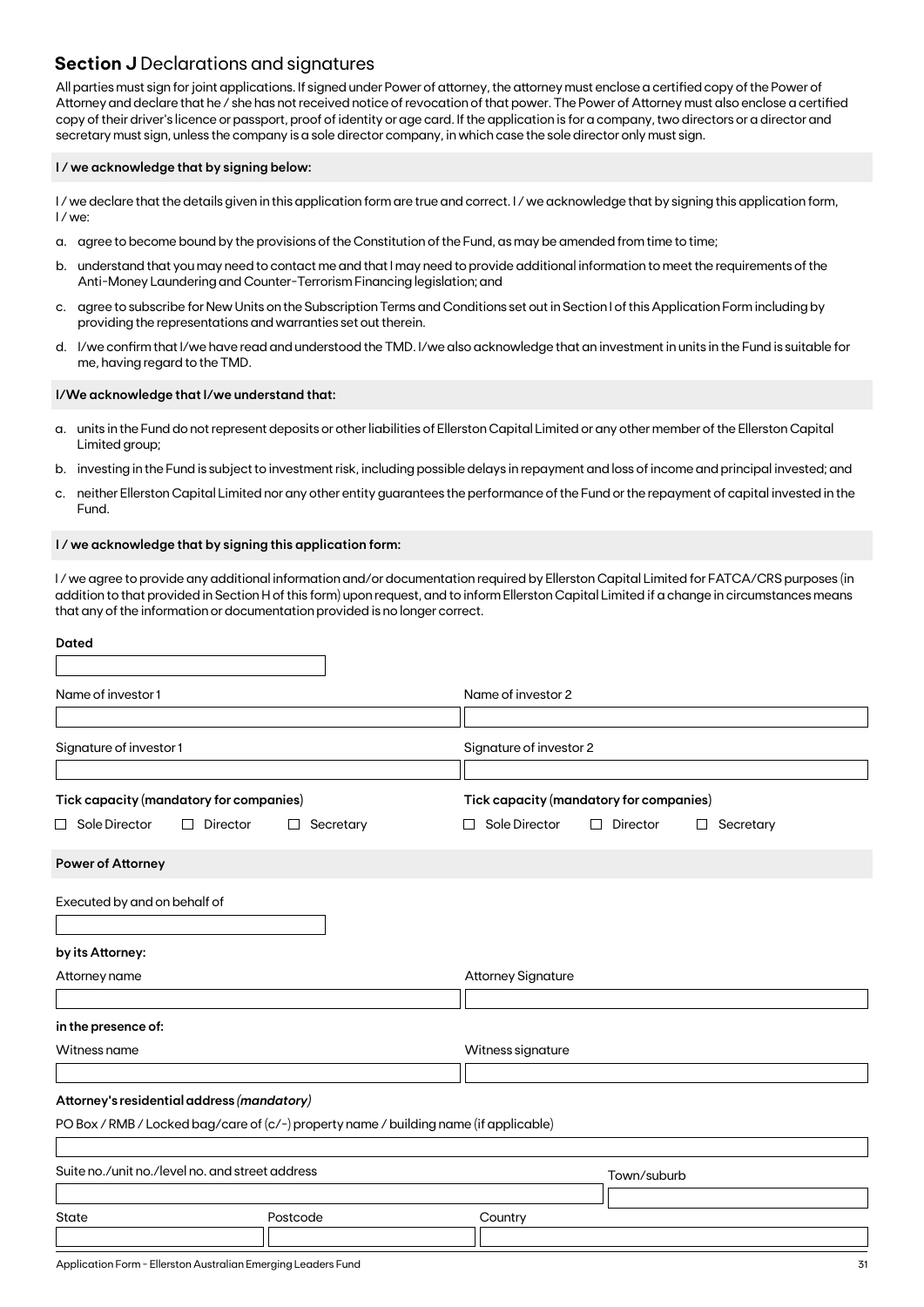## **Section K** Investor Identification Information

Please read this section CAREFULLY to ensure you include the required documents with your application, and tick the documents you are providing below.

### **Important notes:**

- **• Foreign language documents:** MUST be accompanied by an English translation prepared by an accredited translator.
- **Providing certified copies:** Where a certified copy is required, the investor should ensure that the requisite certification is signed by a suitably qualified person.

**Individuals, sole traders, individual trustees or partners, beneficial owners or individual governing member of an association or registered co-operatives, or beneficiaries (if required)**

**Please complete EITHER Option 1 OR Option 2 and attach the applicable documents to your application. Note that, for an applicant who is a natural person or a beneficiary (if required), a document provided must not have expired, other than in the case of a passport issued by the Commonwealth that has expired in the last two years.**

### **Option 1: Please attach at least ONE certified document from the list below**

### **Primary photographic identity document:**

- $\Box$  Driver's licence or permit under a State/Territory government or an equivalent authority of a foreign country.
- $\Box$  Australian passport (current or expired within the last two years).
- $\Box$  Foreign passport or travel document that has a photograph and signature of the individual.
- $\Box$  Proof of age card provided by a State or Territory government.
- $\Box$  National identity card issued by a foreign government that has a photograph and signature of the individual.

### OR

### **Option 2: Please attach at least ONE primary non-photographic certified document and at least ONE certified secondary document from the lists below**

### **Primary non-photographic identity document:**

- $\Box$  Australian birth certificate or birth extract.
- $\Box$  Australian citizenship certificate.
- $\Box$  Foreign citizenship certificate.
- Foreign birth certificate.
- Centrelink Pension Card or Centrelink Healthcare Card.

AND

### **Secondary non-photographic identity document:**

- $\Box$  A financial benefit document issued by the Commonwealth, State or Territory in the last 12 months that contains the name and address of the individual.
- $\Box$  An income tax assessment notice issued in the last 12 months that contains the name and address of the individual.
- $\Box$  A local government notice (e.g. rates notice) or utilities notice (e.g. gas or electricity bill) issued with the last 3 months.

### **Public companies**

### **Each of the following:**

- $\Box$  A recent company extract from ASIC (or overseas company regulator) or certificate of incorporation.
- $\Box$  Specimen signatures of authorised signatories who are permitted to transact on the investment.
- $\Box$  If listed on a stock exchange, a list of names and addresses of shareholders holding 10% or more of the issued share capital.
- $\Box$  Where the company is not regulated by ASIC or an overseas regulator, individual shareholders holding more than 25% of issued share capital must produce the documentation listed above for Individual Applicants.

### **Proprietary companies**

### **Each of the following:**

- $\Box$  A recent company extract from ASIC (or overseas company regulator) or certificate of incorporation.
- $\Box$  Specimen signatures of authorised signatories who are permitted to transact on the investment.
- $\Box$  A list of names and addresses of shareholders holding 10% or more of the issued share capital.
- $\Box$  Where the company is not regulated by ASIC or an overseas regulator, individual shareholders holding more than 25% of issued share capital must produce the documentation listed above for Individual Applicants